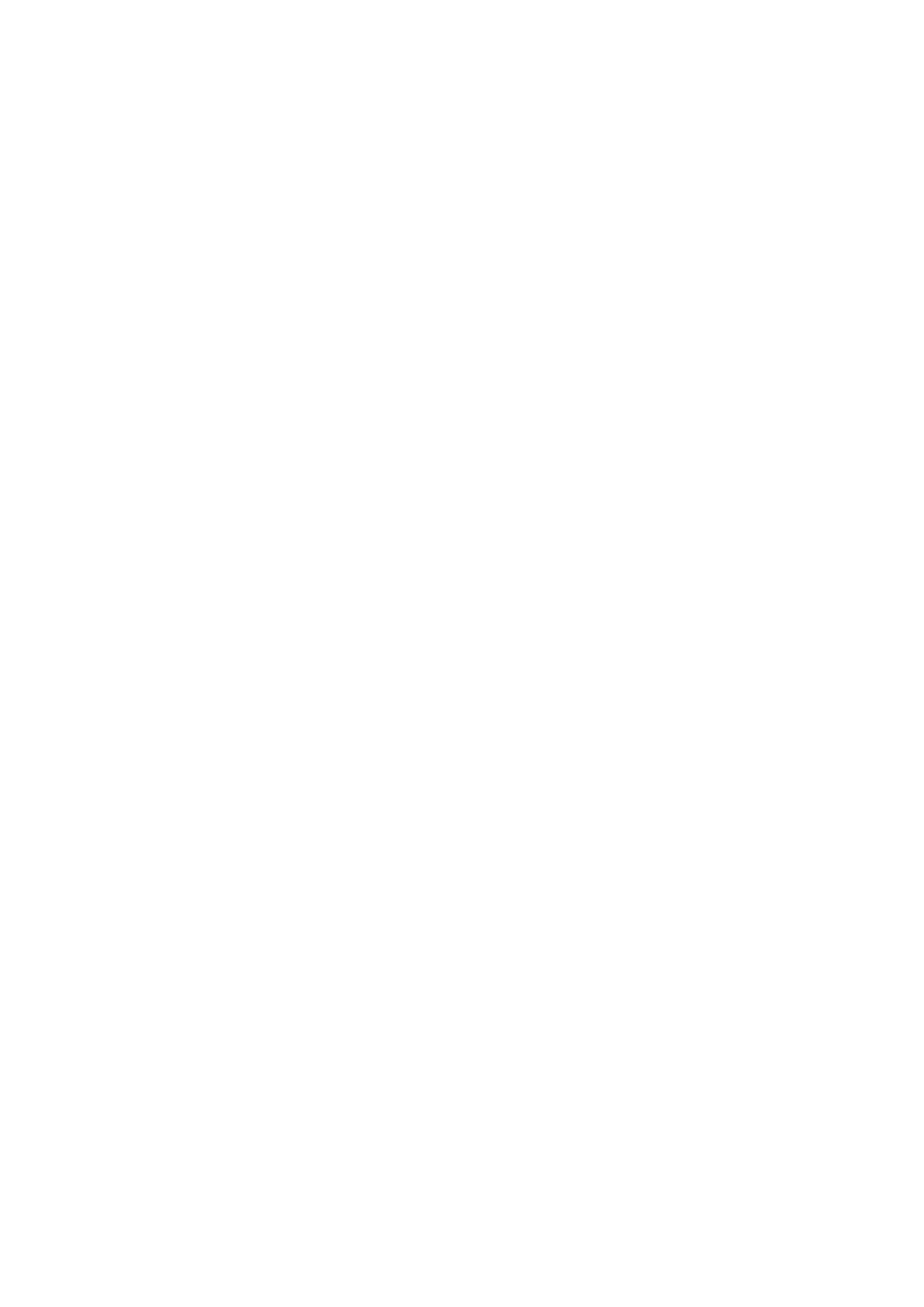# **Program**

#### The 43rd Scientific Symposium of UJNR Aquaculture Panel

# **Evaluation of the impact of breeding organisms on the ecosystem and aquaculture industry**

Date:

| November 10 | 15:00-17:30  | <b>Poster Session</b>                           |
|-------------|--------------|-------------------------------------------------|
| November 11 | $9:30-17:30$ | Oral Session, Poster Session during lunch break |

Venue:

Lecture room, 2F General education and research building, Bunkyo Campus, Nagasaki University

#### Aim of the Symposium

Breeding research will be of great help with the improvement of aquaculture technology. The utilization of wild broodstock/seeds does not result in genetically improved stocks, and the importance of genetics and breeding studies has increased to meet various needs. Although genetic improvement is common in agriculture and the resulting benefits unquestioned, there are few se1ective1y bred commercially available strains in the aquaculture industry except in inland aquaculture.

Moreover, we should pay attention to the ecological impacts of breeding technology. At the same time selection may increase risks when selected animals escape and breed with wild stocks unless proper safeguards are put into place. Integration of scientific knowledge of the benefits and risks can help contribute to genetic improvement programs. Our UJNR activity should deepen discussions on the issue of genetics/breeding studies, which is expected to contribute to the development of the aquaculture industry in both countries of Japan and United States.

This Symposium consists of oral session and poster session. In oral session, we will deal with the subjects relating to 'genetics and breeding' such as: the impact of breeding organisms on the ecosystem and aquaculture industry; selective breeding techniques; bioinformatics, etc. In poster session, we will present and discuss broader topics relating to Aquaculture.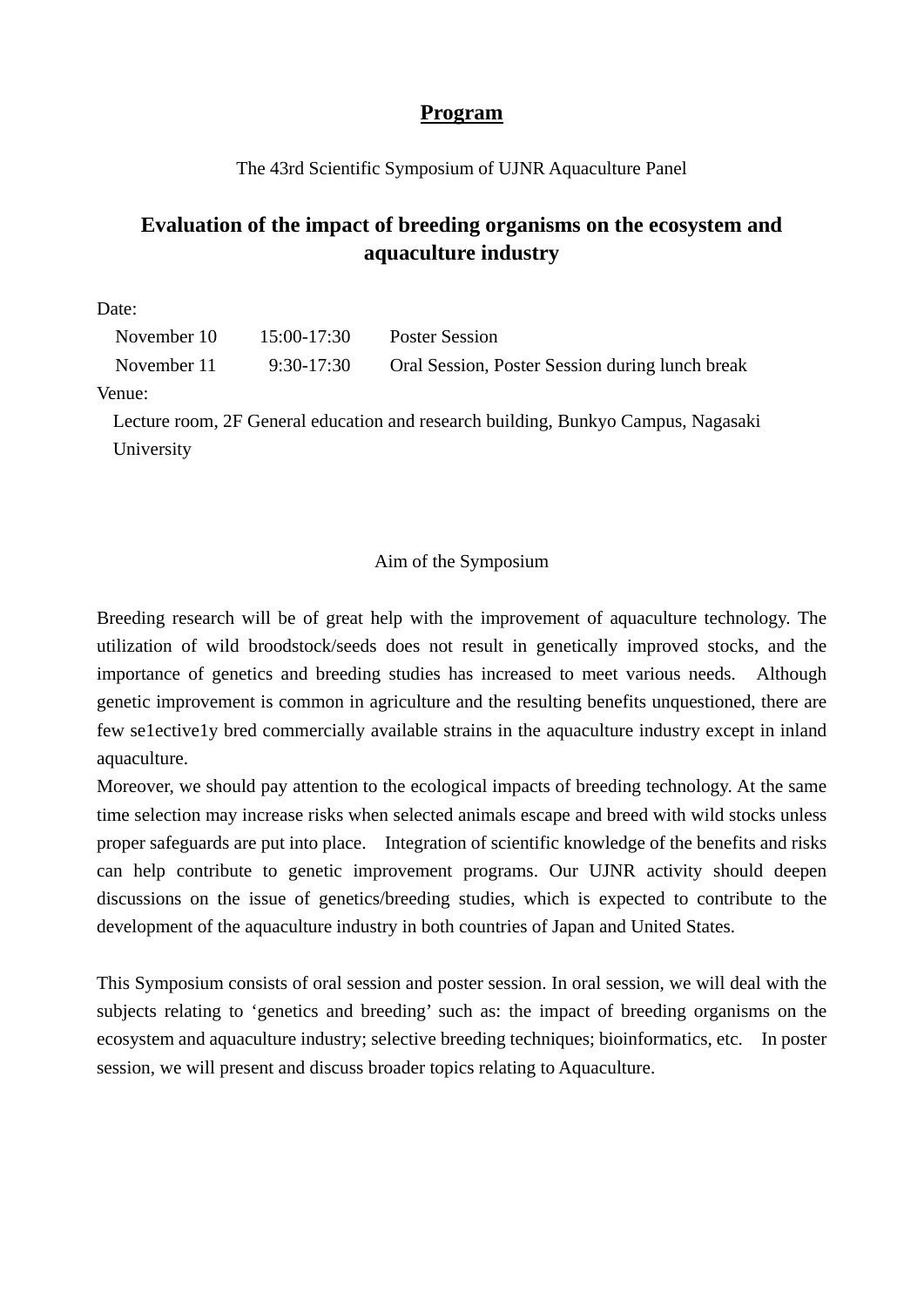| Tuesday, November 10th, 2015                                                                  |                 |
|-----------------------------------------------------------------------------------------------|-----------------|
| Registration                                                                                  | 14:00-17:30     |
| <b>Poster Session</b>                                                                         |                 |
| Poster presentation                                                                           | 15:00-17:30     |
| Wednesday, November 11 <sup>th</sup> , 2015                                                   |                 |
| Registration                                                                                  | $9:00-12:00$    |
| <b>Oral Session</b>                                                                           |                 |
| <b>Opening Session.</b>                                                                       |                 |
| (Moderators: J. Higano & M. Rust)                                                             |                 |
| <b>Welcome to Nagasaki University</b>                                                         |                 |
| Atsushi Hagiwara (Dean of the Graduate School of Fisheries and Environmental Sciences,        |                 |
| Nagasaki University)                                                                          | $9:30 - 9:35$   |
| Aim of the Symposium                                                                          |                 |
| Fuminari Ito (Japan Chair, Fisheries Research Agency)                                         | $9:35 - 9:50$   |
| <b>Session I. Breeding technique</b>                                                          |                 |
| (Moderators: S.Watanabe & A. Fuller)                                                          |                 |
| 1. Appropriate conditions for the production of triploidy induced by cold shock in yellowtail |                 |
| Seriola quinqueradiata                                                                        |                 |
| Yukinori Shimada (National Research Institute of Aquaculture, FRA)                            | $9:50-10:15$    |
| 2. Potential Application of Germplasm Preservation in Breeding Programs for Molluscan         |                 |
| Shellfish Aquaculture and Restoration                                                         |                 |
| Huiping Yang (University of Florida)                                                          | $10:15 - 10:35$ |
| 3. Improving Aquaculture Production in <i>Haliotis</i> Species Through the Development of a   |                 |
| Genomic Toolkit                                                                               |                 |
| Catherine Purcell (NOAA Fisheries)                                                            | 10:35-10:55     |
| 4. Culture Protocols and Production of Triploid Purple-Hinge Rock Scallops                    |                 |
| Paul Olin (California SeaGrant)                                                               | $10:55 - 11:15$ |
| <b>Session II. Genetic improvement 1</b>                                                      |                 |
| (Moderators: A. Ozaki & B. Bosworth)                                                          |                 |
| 5. Big Data in Agriculture and the USDA/ARS Initiative                                        |                 |
| Jeffrey Silverstein (USDA Agricultural Research Service)                                      | $11:15 - 11:35$ |
| 6. Signature of artificial selection in a breed of coho salmon Oncorhynchus kisutch           |                 |
| Sho Hosoya (Fisheries Laboratory, University of Tokyo)                                        | $11:35-12:05$   |
| <b>Group Photo</b>                                                                            | $12:05 - 12:10$ |
| <b>Lunch Break</b>                                                                            | 12:10-13:10     |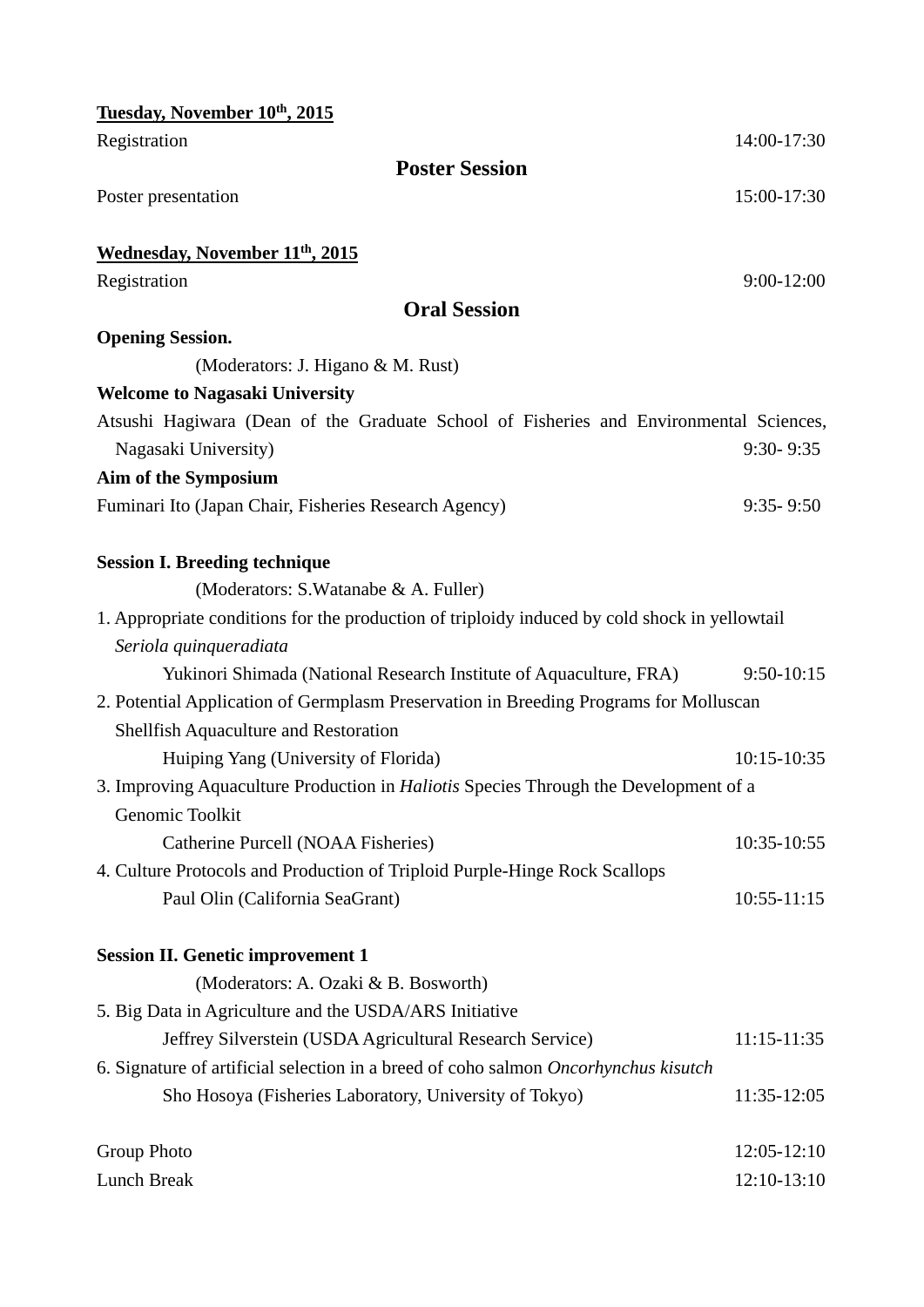| 7. Genetic Selection in Animals Using Pedigree, Phenotypic, and Genomic Information            |             |
|------------------------------------------------------------------------------------------------|-------------|
| Shogo Tsuruta (University of Georgia)                                                          | 13:10-13:40 |
| 8. Exploring Transcriptomic Patterns in Slow- and Fast-Growing Seriola dorsalis Larvae         |             |
| Catherine Purcell (NOAA Fisheries)                                                             | 13:40-14:00 |
| <b>Session III. Risk evaluation of escaped fish</b>                                            |             |
| (Moderators: K. Ikuta & B. Iwamoto)                                                            |             |
| 9. Modeling the Variable Effects of Using Wild and Cultured Broodstock on the Fitness Risk Due |             |
| to Escaped Farmed Fish                                                                         |             |
| Kristen Gruenthal (NOAA Fisheries)                                                             | 14:00-14:20 |
| 10. Did farmed Coho salmon Oncorhynchus kisutch that escaped during the earthquake and         |             |
| tsunami disaster of 2011 interbreed with native Masu salmon Oncorhynchus masou?                |             |
| Kei Sasaki (Tohoku National Fisheries Research Institute, FRA)                                 | 14:20-14:45 |
| 11. Evaluation of the tsunami impact on the genetic diversity of the marbled flounder          |             |
| Pseudopleuronectes yokohamae in Sendai Bay, Miyagi, Japan                                      | 14:45-15:10 |
| Yuki Minegishi (Tohoku Ecosystem-Associated Marine Sciences, Tohoku University)                |             |
| 12. Competition between Atlantic salmon (Salmo salar) and Japan's native salmonids.            |             |
| Kazuo Araki (National Research Institute of Aquaculture, FRA)                                  | 15:10-15:35 |
|                                                                                                |             |
| <b>Break</b>                                                                                   | 15:35-15:50 |
| <b>Session IV. Genetic improvement 2</b>                                                       |             |
| (Moderators: M. Ototake & H. Yang)                                                             |             |
| 13. Hybrid Striped Bass National Breeding Program: Research Towards Genetic Improvement of     |             |
| a Non-Model Species                                                                            |             |
| Adam Fuller (USDA Agricultural Research Service)                                               | 15:50-16:10 |
| 14. Production of Benedenia-resistant Yellowtail (Seriola quinqueradiata) Families -A          |             |
| Preliminary Approach to the Candidates-                                                        |             |
| Tsutomu Noda (Seikai National Fisheries Research Institute, FRA)                               | 16:10-16:35 |
| 15. Coho Salmon Broodstock Development: A Case Study of the Domsea Coho (1977 to 2015)         |             |
| Bob Iwamoto (Spring Salmon LP)                                                                 | 16:35-16:55 |
| 16. Development of Improved Catfish Germplasm at the Warmwater Aquaculture Research Unit,      |             |
| <b>USDA-ARS</b>                                                                                |             |
| Brian Bosworth (USDA Agricultural Research Service)                                            | 16:55-17:15 |
| Discussion                                                                                     | 17:20-17:50 |

Closing remarks (Michael B. Rust, U.S.A. Panel Chair) 17:50-18:00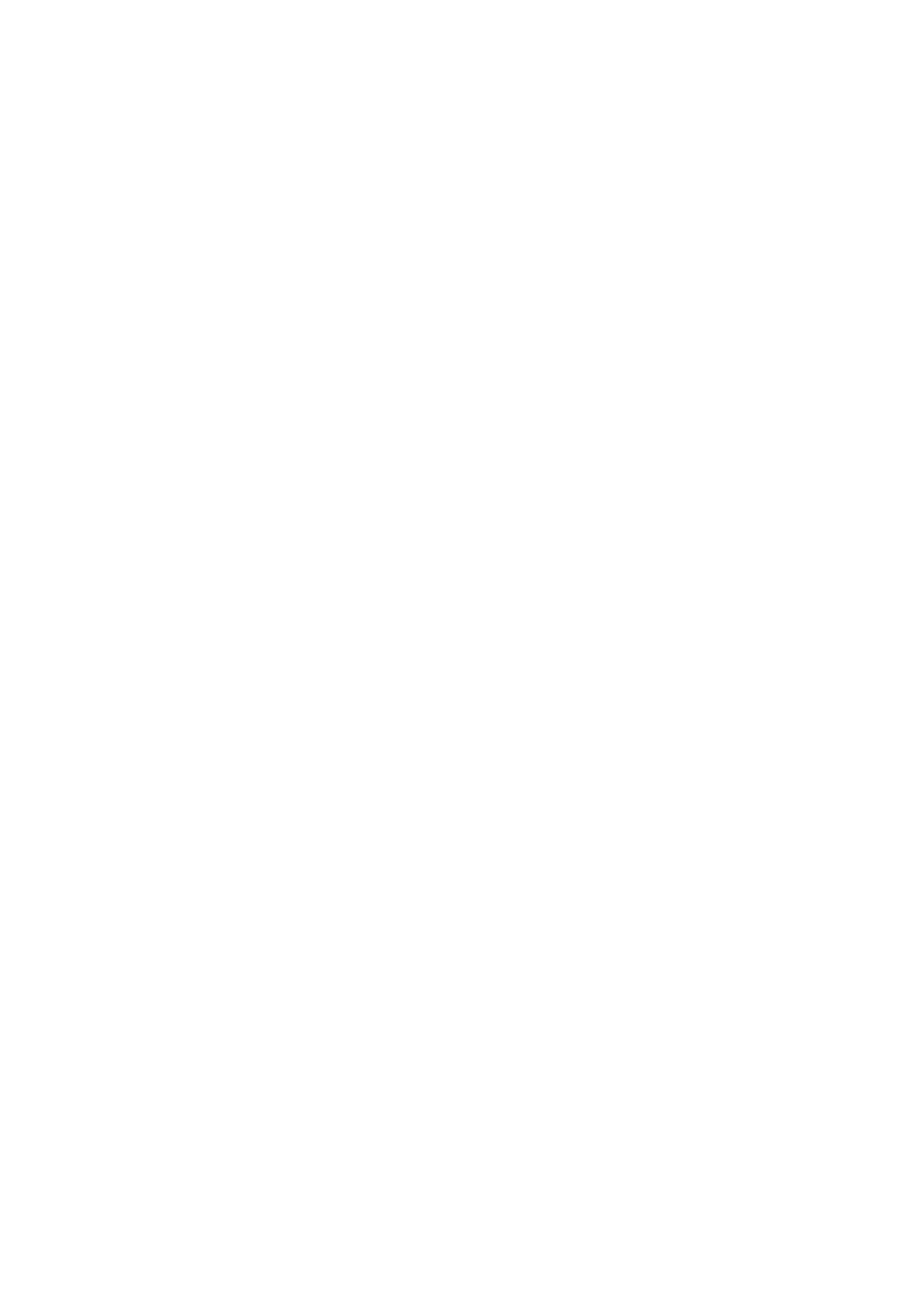# **Abstracts with Annotated Bibliography of the 43rd Scientific Symposium of UJNR Aquaculture Panel**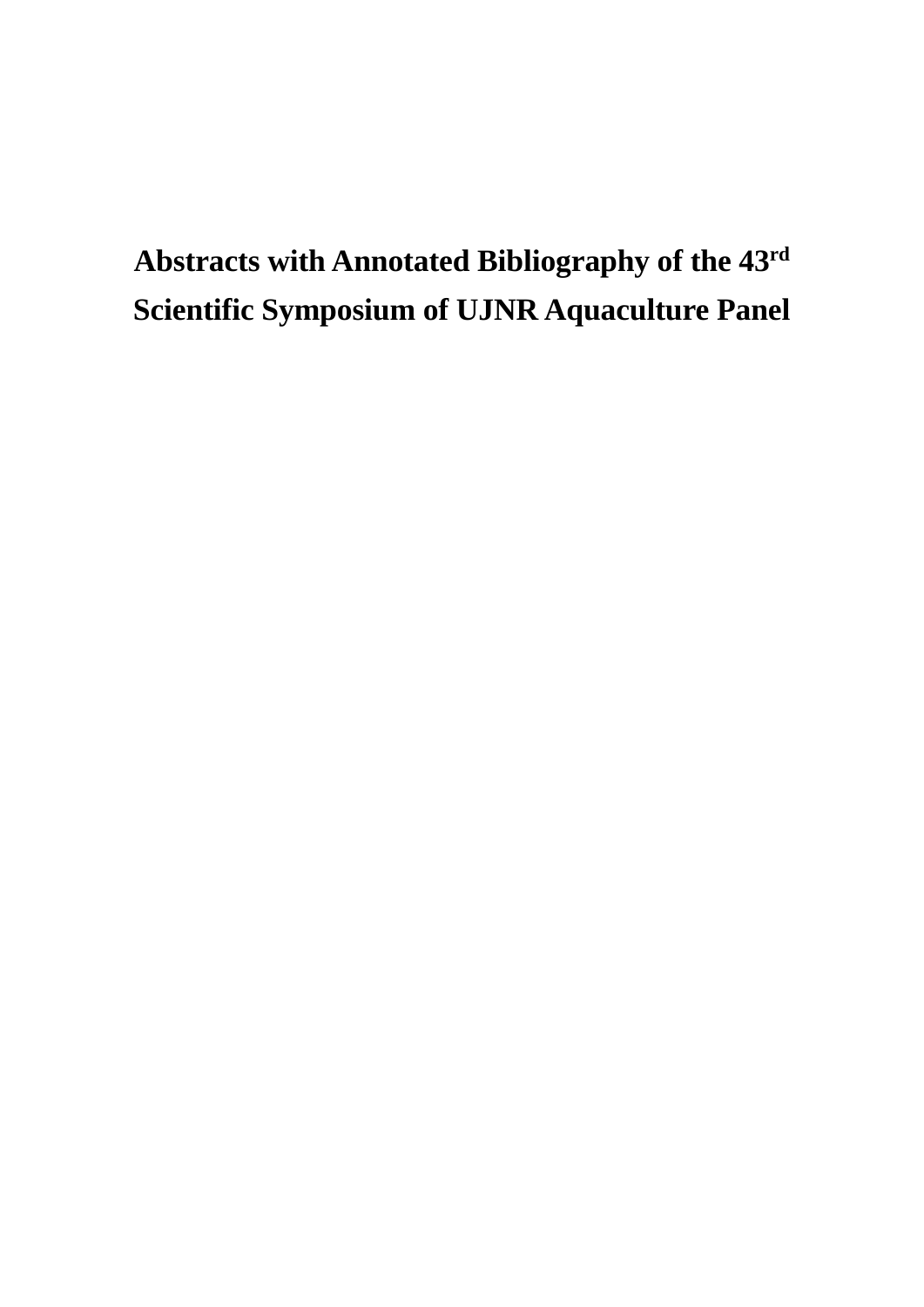# **Titles of Oral Presentation**

- 1. Appropriate conditions for the production of triploidy induced by cold shock in yellowtail *Seriola quinqueradiata* (Yukinori Shimada, National Research Institute of Aquaculture, FRA)
- 2. Potential Application of Germplasm Preservation in Breeding Programs for Molluscan Shellfish Aquaculture and Restoration (Huiping Yang, University of Florida)
- 3. Improving Aquaculture Production in *Haliotis* Species Through the Development of a Genomic Toolkit (Catherine Purcell, NOAA Fisheries)
- 4. Culture Protocols and Production of Triploid Purple-Hinge Rock Scallops (Paul Olin, California SeaGrant)
- 5. Big Data in Agriculture and the USDA/ARS Initiative (Jeffrey Silverstein, USDA Agricultural Research Service)
- 6. Signature of artificial selection in a breed of coho salmon *Oncorhynchus kisutch* (Sho Hosoya, Fisheries Laboratory, University of Tokyo)
- 7. Genetic Selection in Animals Using Pedigree, Phenotypic, and Genomic Information (Shogo Tsuruta, University of Georgia)
- 8. Exploring Transcriptomic Patterns in Slow- and Fast-Growing *Seriola dorsalis* Larvae (Catherine Purcell, NOAA Fisheries)
- 9. Modeling the Variable Effects of Using Wild and Cultured Broodstock on the Fitness Risk Due to Escaped Farmed Fish (Kristen Gruenthal, NOAA Fisheries)
- 10. Did farmed Coho salmon *Oncorhynchus kisutch* that escaped during the earthquake and tsunami disaster of 2011 interbreed with native Masu salmon *Oncorhynchus masou*? (Kei Sasaki, Tohoku National Fisheries Research Institute, FRA)
- 11. Evaluation of the tsunami impact on the genetic diversity of the marbled flounder *Pseudopleuronectes yokohamae* in Sendai Bay, Miyagi, Japan (Yuki Minegishi, Tohoku Ecosystem-Associated Marine Sciences, Tohoku University)
- 12. Competition between Atlantic salmon (*Salmo salar*) and Japan's native salmonids (Kazuo Araki, National Research Institute of Aquaculture, FRA)
- 13. Hybrid Striped Bass National Breeding Program: Research Towards Genetic Improvement of a Non-Model Species (Adam Fuller, USDA Agricultural Research Service)
- 14. Production of Benedenia-resistant Yellowtail (Seriola quinqueradiata) Families –A Preliminary Approach to the Candidates– (Tsutomu Noda, Seikai National Fisheries Research Institute, FRA)
- 15. Coho Salmon Broodstock Development: A Case Study of the Domsea Coho (1977 to 2015) (Bob Iwamoto, Spring Salmon LP)
- 16. Development of Improved Catfish Germplasm at the Warmwater Aquaculture Research Unit, USDA-ARS (Brian Bosworth, USDA Agricultural Research Service)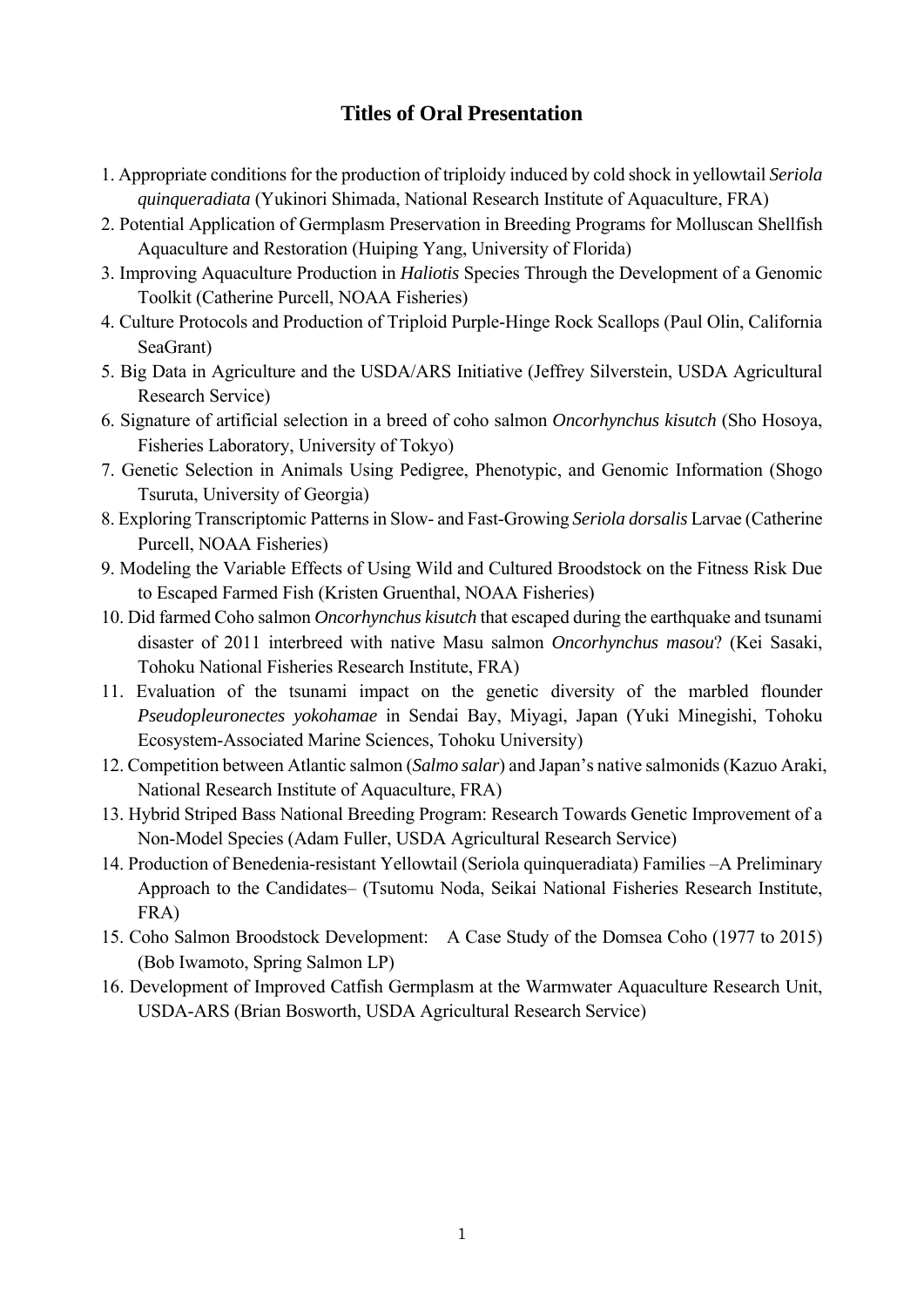# **Appropriate conditions for the production of triploidy induced by cold shock in yellowtail** *Seriola quinqueradiata*

Yukinori Shimada\*<sup>1</sup>, Hiroyuki Nagoya<sup>1</sup>, Hiroyuki Okamoto<sup>1</sup>, Toshiya Yamaguchi<sup>1</sup>, Nariaki Inoue<sup>1</sup>, Takachi Ishikawa<sup>1</sup>, Kazuhisa Hamada<sup>2</sup>, Kazuharu Nomura<sup>3</sup>, Hironori Usuki<sup>1</sup>, Kazunori Yoshida<sup>4</sup>

<sup>1</sup>National Research Institute of Aquaculture, FRA, Tsuiura, Kamiura, Saiki, Oita 879-2602, Japan, <sup>2</sup>National Research Institute of Aquaculture, FRA, Komame 330, Ootsuki, Kochi 788-0315, <sup>3</sup>National Research Institute of Aquaculture, FRA, Nakatsuhamaura 422-1, Minamiise, Mie 516-0193, <sup>4</sup> Seikai National Fisheries Research Institute, FRA, Nunoura 122-7, Tamanoura, Goto, Nagasaki 853-0508

#### \**E-mail: yukinoris at affrc.go.jp*

In yellowtail *Seriola quinqueradiata*, FRA aims to contribute to the aquaculture industry through promoting of the artificial seedling production of the strain having economic traits (e.g. resistance to disease and rapid growth). However, in terms of preventing genetic contamination and breeding strategy, the development of reliable infertility method is desired. We focused on the induction of triploidy because triploidy is expected being infertile so far. In this study, we estimated a releasing time of the second polar body, and then examined the appropriate condition induced triploidy by cold shock. A releasing time of the second polar body in fertilized eggs reared at 20°C was investigated by histological sections using samples of fertilized eggs, fixed by Bouin solution at 5, 10 and 15 min after fertilization. The second polar body was observed to be released during 5–10 min after fertilization. Two factors (i.e. water temperature and duration of the cold shock) were examined to maximize the triploidy rate. Ploidy was determined by DNA contents using flow cytometry. The triploid rate was the highest (100%) in 10 min at 3°C. The hatching rate of this condition was 0.2–34.9% when the hatching rate of control (i.e. non-treatment fertilized eggs) was 13.3–45.2%. In the future, we verify the usefulness as an infertility method by investigating sex ratio, fertility and growth performance of triploidy.

**Keywords**: yellowtail, *Seriola quinqueradiata*, triploid, cold shock

## **Annotated Bibliography of Key Works**

W. R. Wolters, G. S. Libey, and C. Larry Chrisman (1982). Effect of Triploidy on Growth and Gonad Development of Channel Catfish. Transactions of the American Fisheries Society 111: 102-105.

Diploid and triploid in channel catfish *Ictalurus punctatus* were reared in indoor tanks. Triploids were significantly heavier than diploids at 8 months of age and older. Triploid female and male had smaller gonads with altered histology. Triploids converted feed more efficiently, and may provide greater profits in commercial culture than diploids.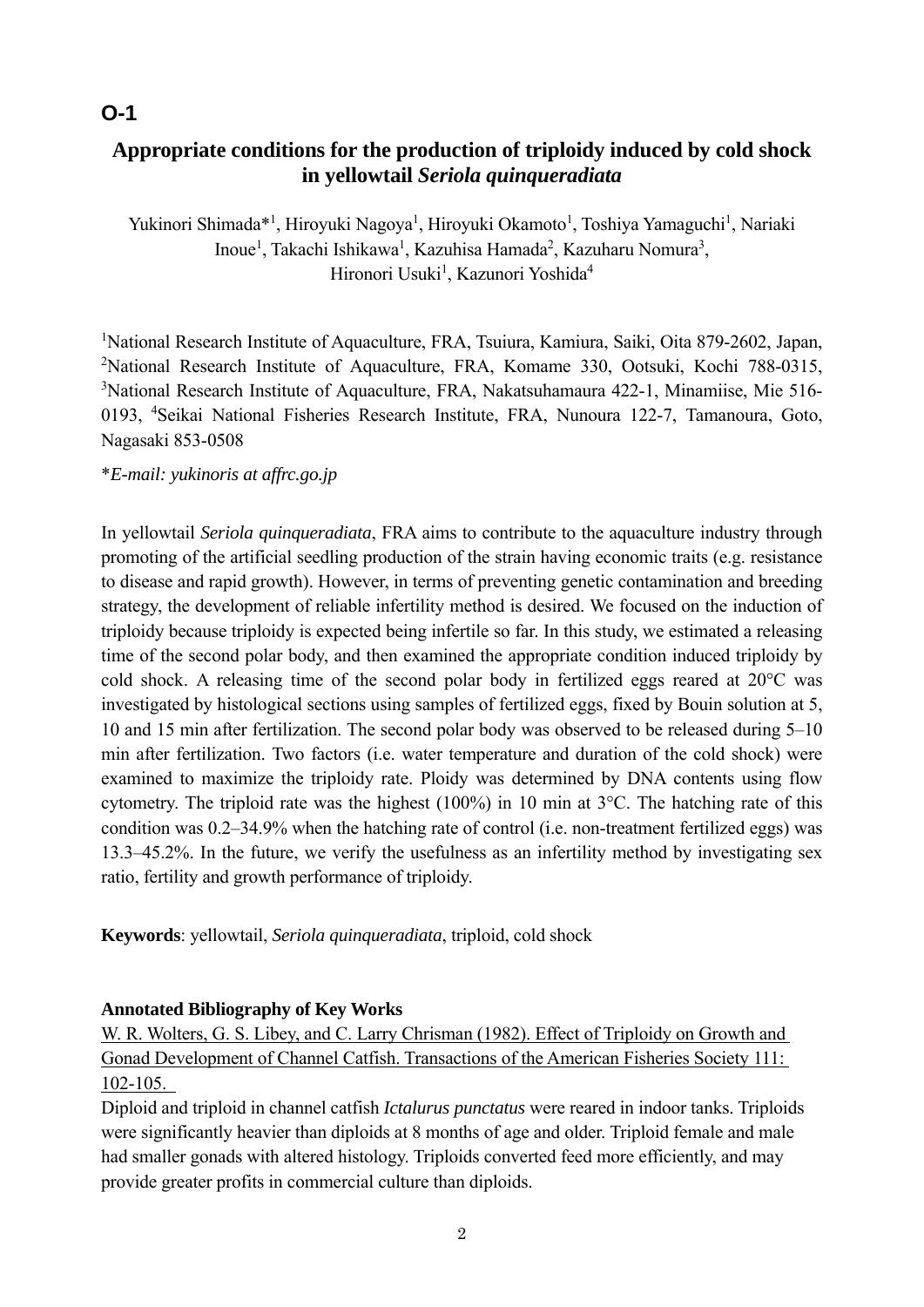S. K. Allen, Jr. and J. G. Stanley (1978). Reproductive Sterility in Polyploid Brook Trout, *Salvelinus fontinalis*. Transactions of the American Fisheries Society 107 (3): 473-478.

Red blood cell size were measured in brook trout (*Salvelinus fontinalis*) from Phillips Hatchery in Maine to investigate naturally occurring polyploid sterility. In eight brook trout in which gonads were lacking or undeveloped, the red blood cells were large, suggesting polyploidy. The average size of the red blood cells in other sterile fish fit into the normal range but all of the eight fish appeared to have some red blood cells that were polyploid. All polyploids appeared to be mosaics, containing diploid, triploid, or pentaploid cells. The cause of the polyploidy was not determined but may have been caused by the inadvertent exposure of the eggs to low temperatures after fertilization.

#### T. J. Benfey (1999). The Physiology and Behavior of Triploid Fishes. Reviews in Fisheries Science 7(1): 39-67.

Induced triploidy is widely accepted as the most effective method for producing sterile fish for aquaculture and fisheries management. Artificially produced triploids generally differ from conspecific diploids in three fundamental ways: they are more heterozygous, they have larger but fewer cells in most tissues and organs, and their gonadal development is disrupted to some extent. Despite these basic biological differences, triploids are similar in most respects to diploids when examined at the whole animal level. The only clear differences relate to the effects of impaired gametogenesis on the reproductive physiology and behavior of triploids, especially in females. Other apparent differences include reduced aggressiveness, occasional specific morphological abnormalities, and inferior performance when reared under suboptimal conditions. The causes of these latter two problems are poorly understood but must be addressed if triploids are to be used more extensively.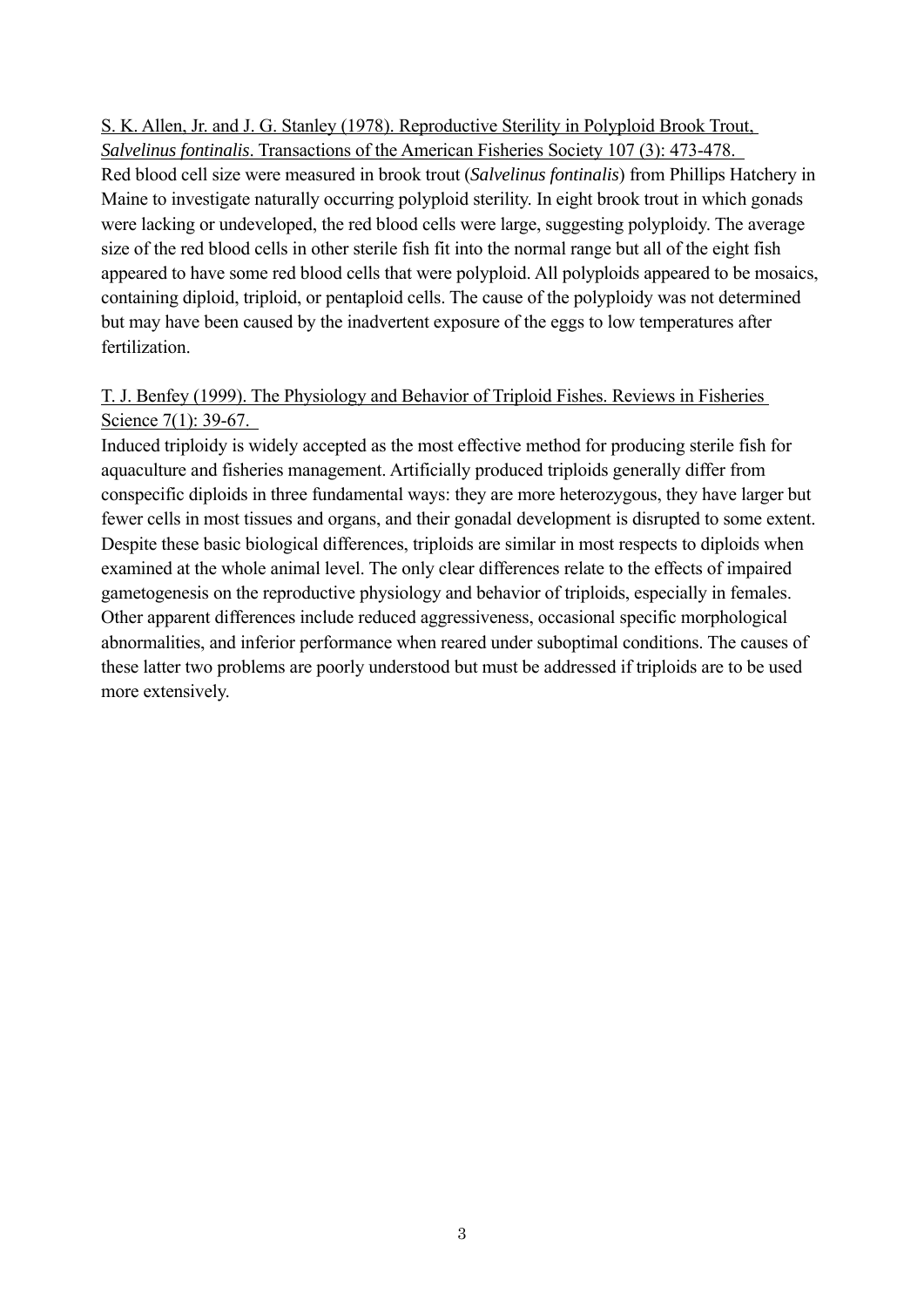# **Potential Application of Germplasm Preservation in Breeding Programs for Molluscan Shellfish Aquaculture and Restoration**

Huiping Yang

*School of Forest Resources and Conservation, Institute of Food and Agricultural Sciences, University of Florida, 7922 NW 71st Street, Gainesville, FL 32653,* 

\**E-mail: huipingyang.at.ufl.edu*

Germplasm are the genetic materials of germ cells including gametes, embryos, or larvae. Preservation of germplasm is usually achieved through cryopreservation. The technology of cryopreservation has been applied for human artificial reproduction as a clinical treatment for infertility, and for livestock as a tool for breeding programs worldwide. For fish and shellfish, cryopreservation has been studied in more than 200 species for preservation of natural resources and conservation of endangered species. For molluscan shellfish aquaculture, this technology can have the following potential applications: *1) Preservation of specific lines or strains*. Ongoing breeding programs have yielded specific strains and lines, such as disease resistant oysters. Cryopreservation can be used to preserve these valuable strains and provide gametes for assistance of breeding programs. *2) Preservation of natural wild populations.* The cryopreserved germplasm of natural populations will act as a repository of genetic diversity and allow for the continued adaptive genetic variation for aquaculture populations through infusion of new material from wild populations. In addition, a germplasm repository of wild populations can provide easy access as study materials for researchers. *3) Creation of self-fertilization inbred lines.* Inbred lines are one of the most valuable resources for breeding programs, but difficult to produce and require years of repeated crossing of brothers and sisters or backcrossing. Most bivalves are protandrous, beginning life as males and changing into females as they age. Therefore, with the techniques of non-lethal sperm collection and cryopreservation, self-fertilized lines can be created by using cryopreserved sperm and oocytes from the same individual after sex reversal; *4) Preservation of sperm from tetraploid oysters.* Triploid-tetraploid technology is probably the most promising in oyster aquaculture because of the superior traits of triploids. Cryopreservation of sperm from tetraploids can extend the commercialization of triploid-tetraploid technology by the sale of frozen sperm, and provide cost savings and security for maintaining tetraploids. In addition, cryopreservation of tetraploids produced each year can offer benefit for maintenance of the tetraploid populations. *5) Assistance for creation of mutant lines*. Mutant breeding is an effective approach for creation of new strains or lines, but seldom used in animal breeding programs because of its low efficiency. Recently, a new approach called TILLING (Targeting Induced Local Lesions in Genomes) was developed in plants for creation of mutant lines. To use this new technique for animal mutant breeding, sperm cryopreservation is an absolutely required technique. So far this approach has been applied to zebrafish and puffer fish. With the genome sequencing accomplished in oysters, establishment of mutant lines by TILLING and sperm cryopreservation will benefit the aquaculture and research on oyster functional genetics, and *6) Assistance of aquaculture hatchery practice for regular and hybrid seed production*. The cryopreserved germplasm materials can function as a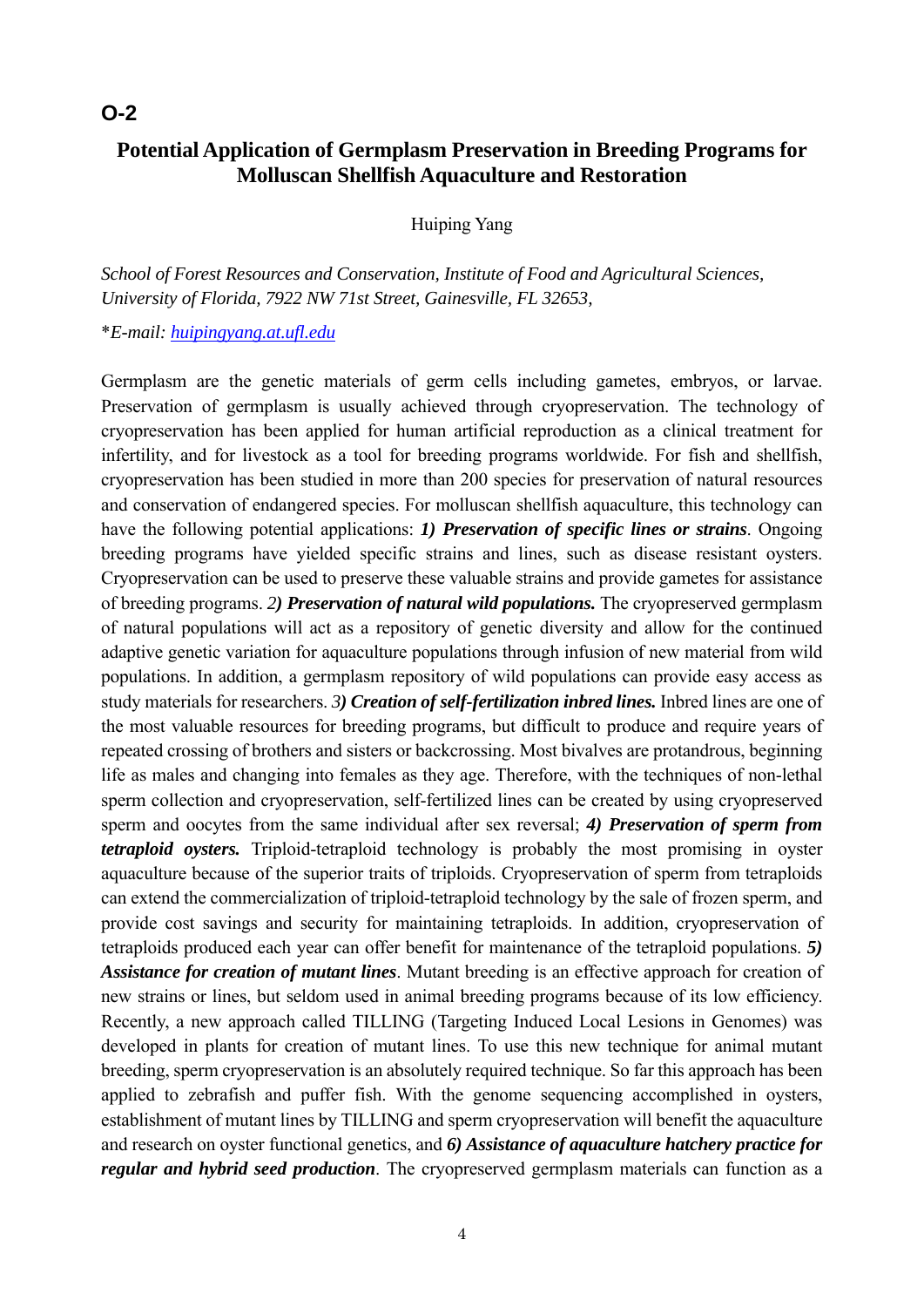reservoir to meet the need for regular and hybrid seed production practice. For example, the hard clam hybrid offspring of *Mercenaria mercenaria* with *Mercenaria campechiensis* showed fast growth and higher survival.

#### **Annotated Bibliography of Key Works**

Polge, C., A. U. Smith, A. S. Parkes. 1949. Revival of spermatozoa after vitrification and dehydration at low temperatures. Vol 164:4172. Pp. 666.

This is the first paper to report the successful cryopreservation and cold-dry of sperm from fowl by using glycerol as cryoprotectant. The finding in this one-page short report opened the door for human sperm cryopresrevation which is now a major clinical treatment for infertility, and bull sperm cryopreservation which is now a huge industry for its breeding programs worldwide. For fish, the first report was published after this report in 1953 in herring (Blaxter, J. H. S. 1953. Sperm storage and cross-fertilization of spring and autumn spawning herring. Nature 172, 1189 – 1190), and this preliminary communication showed that it was possible to cross-fertilize the two spawning 'types' of herring *Clupea harengus* found in the north-east Atlantic by using the cryopreserved sperm.

Yang H., Y. Wang, X. Guo, T. R. Tiersch. 2015. Production of inbred larvae through selffertilization using oocytes and cryopreserved sperm from the same individuals after sex reversal in eastern oyster *Crassostrea virginica*. Aquaculture Research, Vol 46:9. Pp. 2153-2165. The authors in this study reported the production of self-fertilization larvae in eastern oyster *Crassostrea virginica* for the first time, and demonstrated the feasibility of creating self-fertilized inbred lines by use of non-lethal sperm collection and cryopreservation. In this study, small  $(\sim]$ year old) and large  $(\sim]2-3$  years old) oysters were biopsied for sperm collection. Survival of the biopsied oysters after 1 year was 50% for small oysters and 17% for large oysters, and sex reversal was observed bidirectional (from female to male and also from male to female). Oocytes were collected from sex-reversed females, and self-fertilized with cryopreserved sperm. Of the 24 cryopreserved samples, 14 individuals had ≤1% fertility when crossed with oocytes from unrelated females, indicating that the cryopreserved sperm had reduced fertility. The other 10 individuals had a fertility of  $39 \pm 25\%$  when crossed with oocytes from unrelated females (nonselfing), but showed a significantly lower success of self-fertilization ( $12 \pm 16\%$ ) ( $P = 0.008$ ), while aliquots of the same oocytes had a fertilization of  $83 \pm 11\%$  when crossing with fresh sperm. Larvae were produced in the self-fertilized families (12–94% of the fertilized oocytes), and survived to eyed-larvae stage at days 11–14. Genotyping with 9 microsatellite markers confirmed that the larvae resulted from self-fertilization in four families.

Yang H., E. Hu, R. Cuevas-Uribe, J. Supan, X. Guo, T. R. Tiersch. 2012. High-throughput sperm *Crassostrea virginica* through systematic evaluation of the factors in process of cryopreservation. Aquaculture, Vol 344-349. Pp. 223–230.

This study provided a reliable protocol for sperm cryopreservation in the eastern oyster *Crassostrea virginica* with potential for high-throughput processing. In this study, DMSO yielded the highest post-thaw motility at a cooling rate of 20 °C/min when thawed at 30 or 40 °C among the three tested cryoprotectants. Further evaluation of cooling rates of 10, 15, 20, 25 and 30 °C /min showed that 20 or 25 °C /min yielded the highest post-thaw motility (34  $\pm$  5%) and fertility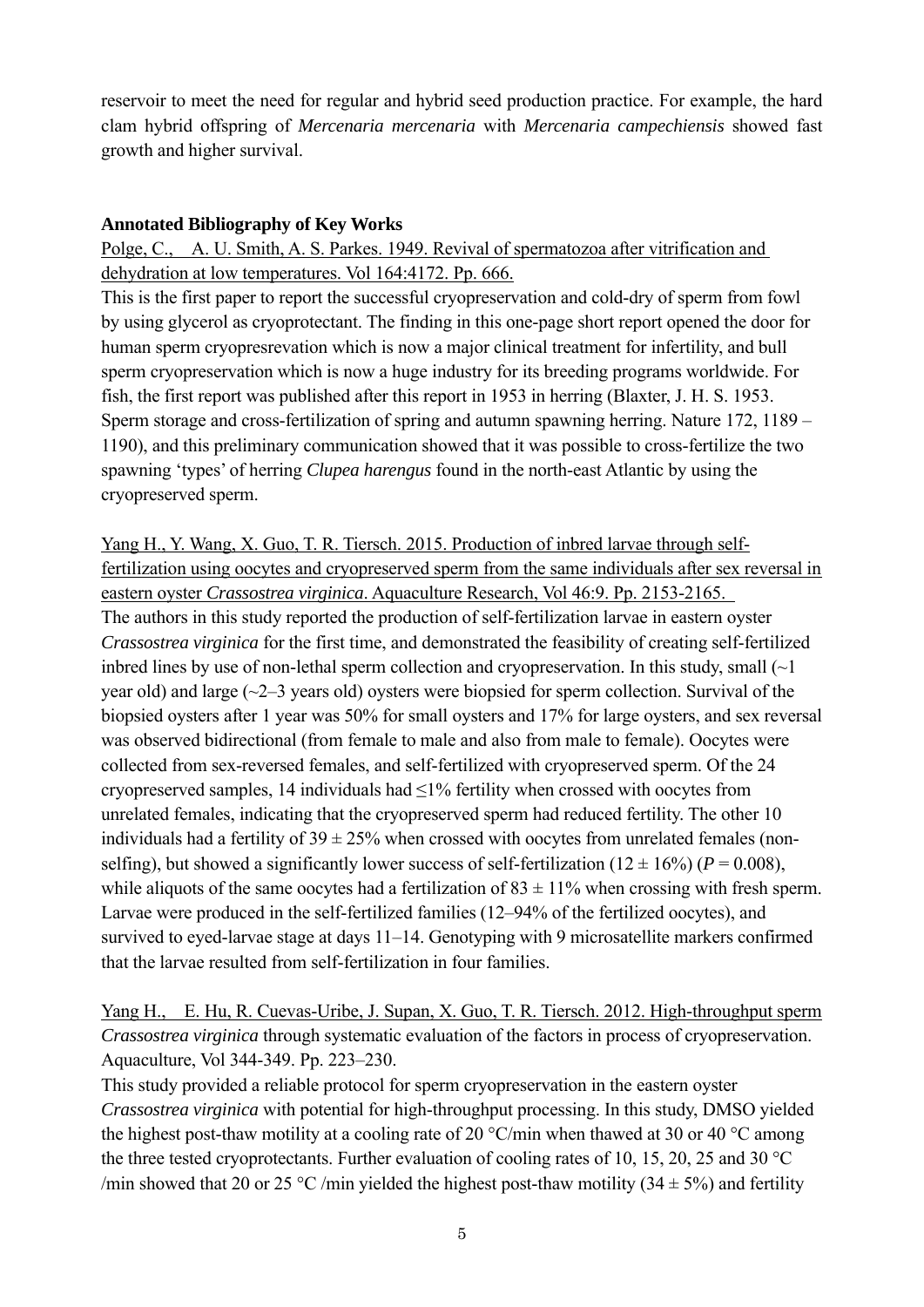$(77 \pm 12\%)$  for French straws and CBS straws  $(28 \pm 3\%$  and  $69 \pm 14\%)$ . Equilibration times of 10 to 60 min did not cause significant differences in post-thaw motility when freezing with 10% DMSO at a cooling rate of 25 degrees C/min. Also, sperm concentrations ranging from  $1 \times 10^8$  to  $1\times10^9$  cells/ml at freezing did not cause significant differences in post-thaw motility. Finally, after thawing, sperm cryopreserved from 16 males with this protocol showed  $58 \pm 24\%$  fertility (from 18 to 86%) for French straws, and  $54 \pm 21\%$  fertility for CBS straws (from 18 to 95%). Overall, this research provided an outline template for developing a basic protocol for sperm cryopreservation for any other molluscan shellfish species.

#### Fuller B, Lane N, Benson E. 2004. Life in the Frozen State*,* CRC Press, New York. Pp 672.

Cryobiology is a research field encompassing disciplines including mathematics, biophysics, cell biology, molecular biology, and metabolism physiology. This book brings together the knowledges about cryobiology from these aspects into one platform for readers to understand this research, and is probably the first major textbook on cryobiology. It includes four themes with a total of 23 chapters, and the four themes are Fundamental Aspects, Life and Death at Low Temperatures, Freezing and Banking of Living Resrouces, and Medical Applications.

## Tiersch T. R. and C. C. Green. 2011. Cryopreservation in Aquatic Species*,* World Aquaculture Society, Baton Rouge, LA. Pp. 1034.

This is the  $2<sup>nd</sup>$  version of the book published electronically by the World Aquaculture Society (www.was.org). The first version is the volume 7 in the series of publication "Advances in World Aquaculure" published in 2000. The revised version is designed as a comprehensive single compendium of informatio on cryopreservation in aquatic species, and provide a broad overview of the princles, procedure and perspectives which are necessary for development and application of the cryopreservation technology. It includes 101 chapters (compared to the 55 in the first edition) organized into 11 sections. This book can assist with teaching, research and program development, and is available for readers to purchase through the World Aquaculture Society with a very affordable price for students and researchers.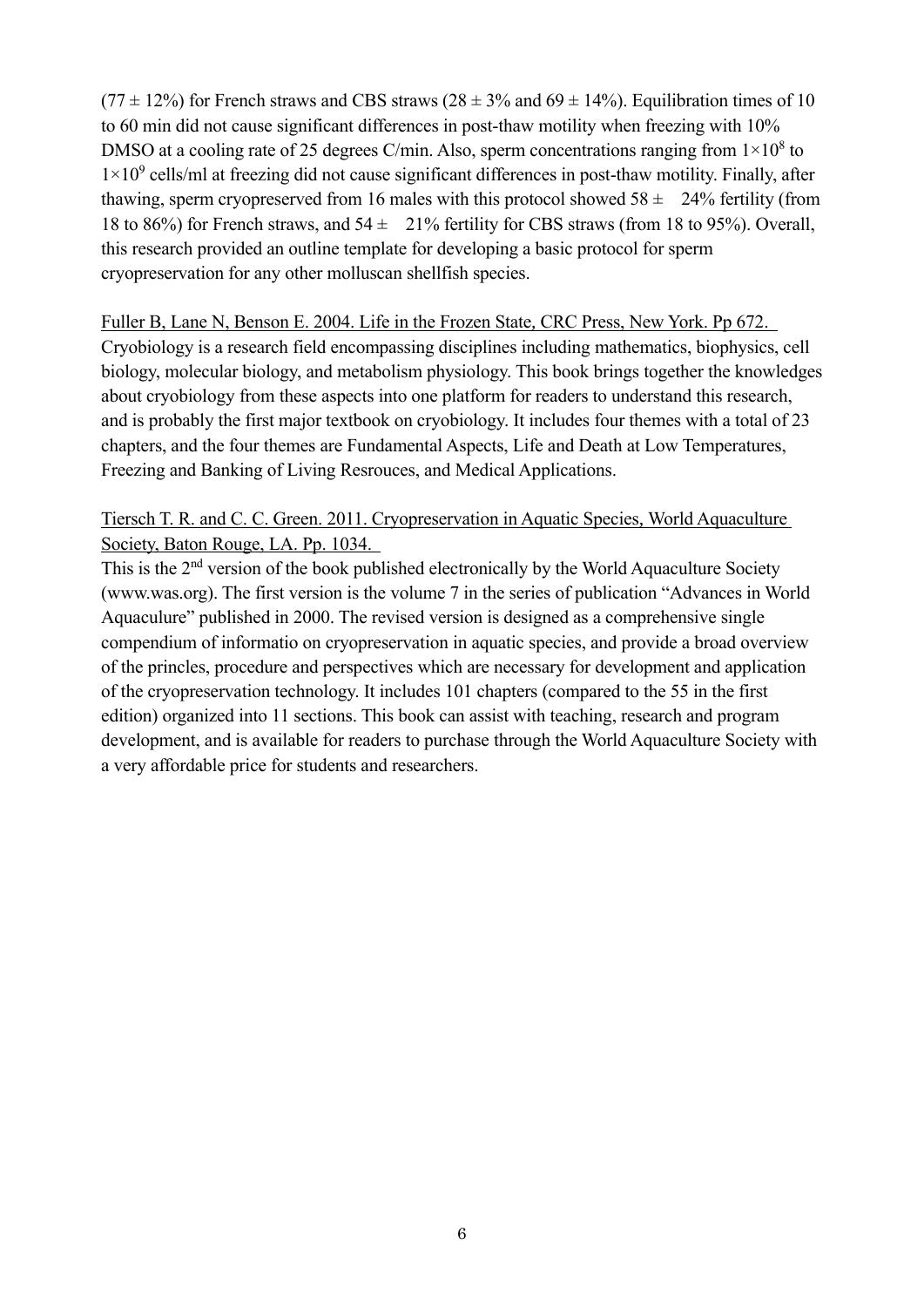# **Improving Aquaculture Production in** *Haliotis* **Species Through the Development of a Genomic Toolkit.**

Catherine Purcell<sup>\*1</sup>, Andrew Severin<sup>2</sup>, Paula Sylvia<sup>1</sup>, Nick Wegner<sup>1</sup>, Luis Rodriguez<sup>1</sup>, and John  $Hvde<sup>1</sup>$ 

1 Southwest Fisheries Science Center, NOAA Fisheries, 8901 La Jolla Shores Dr., La Jolla, CA 92037, Genome Informatics Facility, 206 Science I, Iowa State University, Ames, Iowa 50011

\**E-mail: Catherine.Purcell.at.noaa.gov*

Commercial abalone aquaculture has greatly expanded over the past decade, becoming a thriving global industry valued at over \$100 million USD. Abalone is one of the few species where culture production dominates the global market as a result of increasing demand and declining natural stocks from overexploitation and disease. U.S. abalone production is also growing due to high market value and demand. Most farms operating in California utilize three native west coast species: red abalone (*Haliotis rufescens*), green abalone (*H. fulgens*), and pink abalone (*H. corrugata*). These species differ in commercially important traits that are key to culture expansion in California and improved production efficiency (e.g., growth rate, disease resistance, thermal tolerance). Next generation sequencing has opened the door for extensive and explorative genetic research on abalone, and several studies were recently published examining transcriptomic data for several species including the domestically important red abalone, *H. rufescens* (Franchini et al. 2011; Bester-Van der Merwe et al. 2013; De Wit and Palumbi 2013). Recently, researchers working with the SWFSC used restriction site associated DNA sequencing (RAD-Seq) methods to identify genome-wide SNP markers in *H. fulgens* and to examine population structure in wild populations (Gruenthal et al. 2014). However, transcriptomic and RAD-mapping analyses were also limited by the paucity of genomic information available for abalone; without knowledge of the genomic structure it is very difficult to ascertain coverage depth in these studies (Franchini et al. 2011; Arai and Okamura 2013). We are working to create the first *de novo* abalone genome assembly using sexed *H. rufescens* samples, generate tissue specific transcriptomes for *H. rufescens*, and conduct comparative genomic analyses with other commercially important California abalone. Comparative analyses will include *H. fulgens*, *H. corrugata*, and endangered white (*H. sorenseni*) and black (*H. cracherodii*) abalone. Genomic, transcriptomic, and comparative analyses will improve our understanding of sex-determination, thermal/environmental preference, disease resistance, hybridization outcomes, and local adaptation, especially for commercially important California abalone. This will enable identification of candidate genes of interest and marker development for marker assisted selection to improve aquaculture practices in the U.S. abalone industry and elsewhere. This research will also help guide restoration and wild stock enhancement along the west coast for these species, including for the endangered white and black abalone.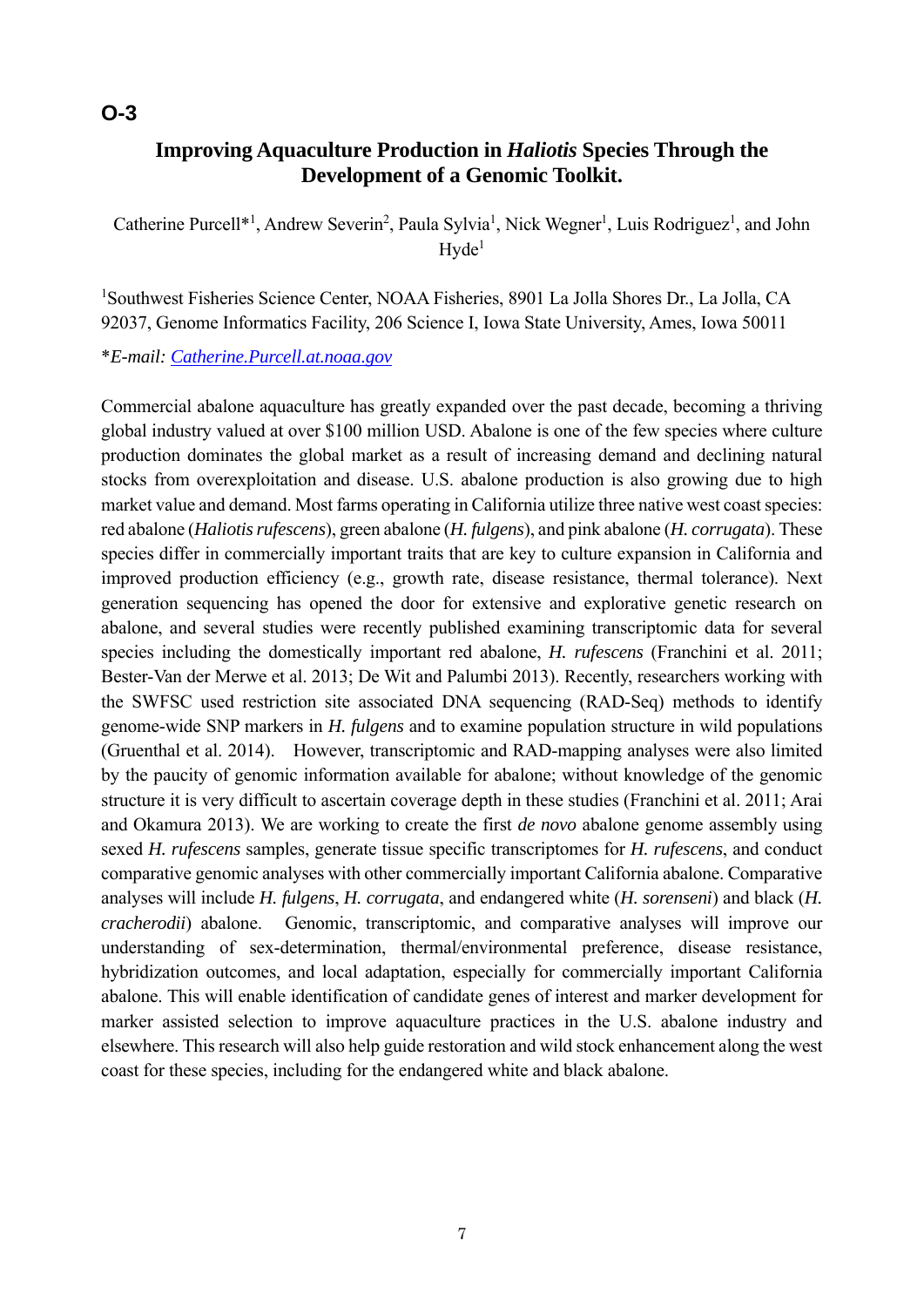#### **Annotated Bibliography of Key Works**

Gruental, K., Witting, D., Ford, T., Neuman, M., Williams, J., Pondella, D., Bird, A., Caruso, N., Hyde, J., Seeb, L., and Larson, W. (2014). Development and application of genomic tools to the restoration of green abalone in southern California. Conservation Genetics, 15: 109-121. The authors describe the use of next generation sequencing technology to develop an extensive set of markers to test population structure and effective population size in green abalone in Southern California. In this study, RADSeq (restriction site associated DNA sequencing) was used to generate millions of short sequences, from which, many thousands of SNPs may be identified that span a greater proportion of the genome compared to previous types of marker development. A total of 1209 polymorphic SNPs were developed from this sequencing. While the extensive set of markers did not detect population structure in green abalone in the range that was sampled, they were able to estimate an effective population size  $(N_e)$  of 1,100-3,600 individuals. Importantly, this work generated valuable genomic resources that can be used to further build the set of tools available to study *Haliotis* species.

Franchini, P., van der Merwe, M., and Roodt-Wilding, R. (2011) Transcriptome characterization of the South African abalone Haliotis midae using sequencing-by-synthesis. BMC Research Notes, 4: 59.

This study describes the use of applying next generation sequencing technology to develop molecular tools for a South African abalone species, *Haliotis midae*. They use the Illumina Genome Analyzer II to generate 25 million sequences. Using the transcriptome sequences, they did a de novo assembly that resulted in 27,761 contigs with an average length of 260 bp. Importantly, although abalone have a relatively poor representation in genome databases (likely due to their large genome size), a good number of the contigs had BLAST matches to known annotated genes in Genbank; with a stringent e-value set, 16.8% of the contigs had a homologous BLAST match against Genbank. These sequences were assigned to functional categories using GO and KOG databases. The authors were also able to use this data to identify thousands of SNPs, and out of those, they developed 420 primer sets.

De Wit, P., and Palumbi, S. (2013) Transcriptome-wide polymorphisms of red abalone (Haliotis rufescens) reveal patterns of gene flow and local adaptation. Molecular Ecology, 22: 2884-2897. The authors of this study tested whether signals of environmental selection could be detected in samples of red abalone (*Haliotis rufescens*) collected from three locations in California: Monterey Bay, Sonoma, and north of Cape Mendocino. These particular areas are especially distinct in terms of their temperature, aragonite saturation, exposure to hypoxia stress, and disease pressure; as such, the authors hypothesized that genes related to shell biomineralization, resistance to hypoxia, temperature tolerance, and resistance to pathogens would show the strongest signals of local adaptation. The authors tested this by conducting RNA-Seq analyses on mantle tissue of 39 red abalone individuals from the above locations. A total of 21,579 SNPs were genotyped for each individual, and out of these 691 showed significant differentiation. From this set of 691, 163 loci could be identified through BLAST annotation; many of these genes had functions related to biomineralization, energy metabolism, heat-, and disease- or hypoxia-tolerance. These genes are now candidates for further studies to look for signals of local adaption.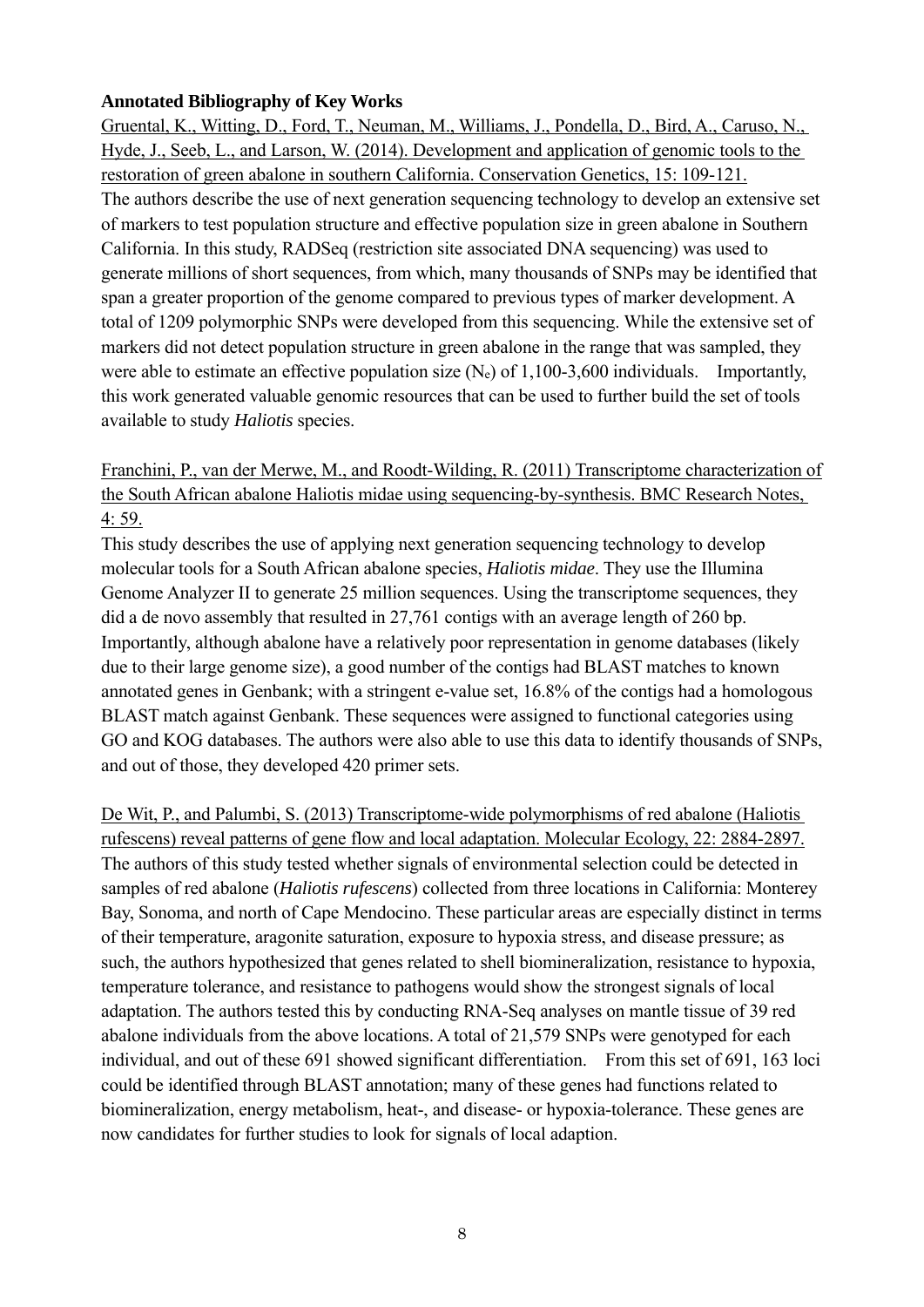# **Culture Protocols and Production of Triploid Purple-Hinge Rock Scallops**

#### Paul G. Olin

California Sea Grant, UCSD / Scripps Institution of Oceanography, 133 Aviation Blvd., Suite 109, Santa Rosa CA 95403

#### \**E-mail: polin.at.ucsd.edu*

The goal of this ongoing research and outreach is to expand the West Coast shellfish industry through creation of triploid seed and demonstration of efficient culture methods for the native purple-hinge rock scallop (C*rassadoma gigantea*). Shellfish aquaculture is a low trophic level means of seafood production that provides many benefits to coastal communities and the environment, while at the same time increasing the supply of locally produced safe and nutritious seafood. There is a strong desire to develop native species for aquaculture development to diversify the shellfish industry and help to avoid concerns often voiced today about the use of non-native species. While new native species of shellfish for aquaculture are highly sought after, there are also genetic concerns associated with rearing native species for aquaculture using hatchery-reared seed that may have undergone significant domestication selection or been produced from distant broodstock populations. This may occur as a normal consequence of rearing in the hatchery environment or through highly directed selection, crossbreeding, or other means to genetically change the production characteristics of the organism. These risks are significant and must be addressed to realize the potential for growth of the U.S. west coast shellfish industry. Issues associated with potential genetic risk to wild rock scallop populations could be resolved through the creation of tetraploid scallop stocks which could be mated to diploids producing 100% triploid offspring, or by using chemical means. Scallops were successfully spawned and cultured at the Taylor Shellfish hatchery in Washington State and at the Bodega Marine Laboratory of UC Davis in Bodega Bay, California. Growth and survival of larvae was highly variable among batches and populations. Despite broodstock maintained in common conditions and similar larval dietary rations. Causes for this variability, and generally low larval survival are being investigated. Initial efforts to culture scallop larvae relied mainly on *C-Isochrysis sp*. These efforts produced weak larvae with low survival and nutrition was identified as a limiting factor early on. Subsequent efforts relied on a mixed diet of *C-Isochrysis sp*., *Nannochloropsis sp*., *Pavlova sp*., *Chaetoceros sp*., and *Thallasiosira sp*. The optimal timing for production of 3N scallops by inhibition of second polar body extrusion using 6-DMAP has been determined to be a 20 min treatment, 55-60 min post fertilization at 17° C. The optimal dosage of 6-DMAP for production of 3N scallops by inhibition of second polar body extrusion has been determined to be 425 uM 6-DMAP.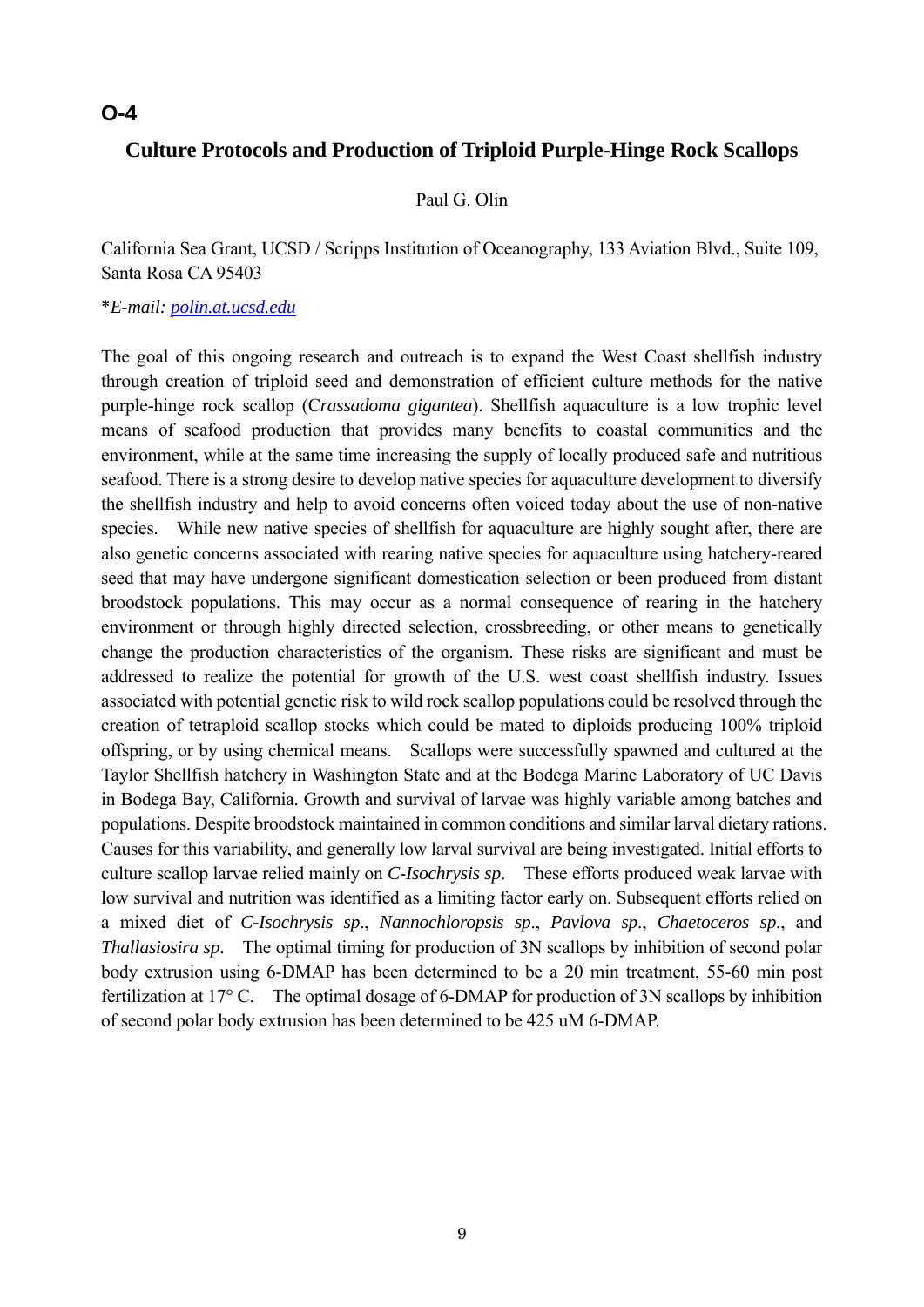#### **Annotated Bibliography of Key Works**

Bourne, N. C. A Hodgson and J. N. C. White. 1989 A manual for Scallop Culture in British Columbia. Canadian Technical Report of Fisheries and Aquatic Sciences. No. 1694 Department of Fisheries and oceans, Biological Sciences Branch, Pacific Biological Station, Nanaimo, BC A comprehensive manual for hatchery production of scallops.

The hatchery culture of bivalves: a practical manual. FAO http://www.fao.org/docrep/007/y5720e/y5720e09.htm A comprehensive manual for hatchery production of bivalve shellfish

## Mortalities in a hatchery of the great scallop, *Pecten maximus*, . University of Bergen, Department of Biology Bergen Norway, 2004.

A bacteriological study was carried out in a scallop hatchery in western Norway. The hatchery bad suffered severe mortalities during the larval stages, and prophylactic use of antibacterial agents was necessary to produce larvae. A number of bacterial strains were isolated from the hatchery. A challenge test was performed with the isolates. Six of the strains caused mortalities not statistically different from *Vibrio pectenicida*, a known pathogen froze scallop larvae in France. From 16s rDNA analysis on these strains, the phylogenetic tree indicated two groups of apparent pathogens; one strain that resembles the Alteromonas/Pseudoalteromonas group, and a cluster of strains that resemble the species *Vibrio splendidus*. Since the antibacterial agent used in the hatchery was chloramphenicol, which is now banned in Norway and Europe, application of alternative antibacterial agents were investigated. In this study the minimum inhibitory concentration (MIC) values of chloramphenicol, florfenicol, fluemequine, the combination trimethoprim/sulfadiazine, oxytetracycline, oxolinic acid and Pyceze on bacterial strains isolated from scallop larvae were investigated. Based on these MIC values, procedures for the treatment of scallop larvae with antibacterial agents were evaluated. Since the therapeutic procedures will be used in a marine environment, the antagonizing effect of seawater on some of the antibacterial agents was measured. For fluemequine and trimethoprim/sulfadiazine the average MIC values increased significantly when using seawater with salinity of 25ppt compared to 2% NaCl.

## Caines, J; Crocker, K. 1999.Hatchery production of sea scallop spat (*Placopecten magellanicus*) in Newfoundland, Canada

A commercial hatchery for production of sea scallop spat was commissioned in 1995 at Belleoram, Newfoundland, by the provincial Department of Fisheries and Aquaculture. Four annual production seasonal cycles have been completed to date, where spat have been transferred to grow-out at shellfish farms. The annual yield from the hatchery has been 2-25% of the planned target of 20 million spat per year. This presentation will report our experiences in 1998 regarding algal culture, broodstock conditioning, larval growth, spat settlement and growth, and bacteriological monitoring of water quality. Algal culture: Algae (flagellates and diatoms) were grown in a continuous culture system purchased from Seasalter Shellfisheries in England. The intent was to provide scallop larvae and spat with a diet of mixed species of varied lipid and carbohydrate content. The following flagellates and diatoms were cultured in 500-L polyethylene bags under continuous light at 22 degree C with the addition of CO sub(2): *Isochrysis galbana, T.Iso, Pavlova lutheri, Tetraselmis suecica, Chaetoceros calcitrans, C. ceratosporum, C. muelleri,*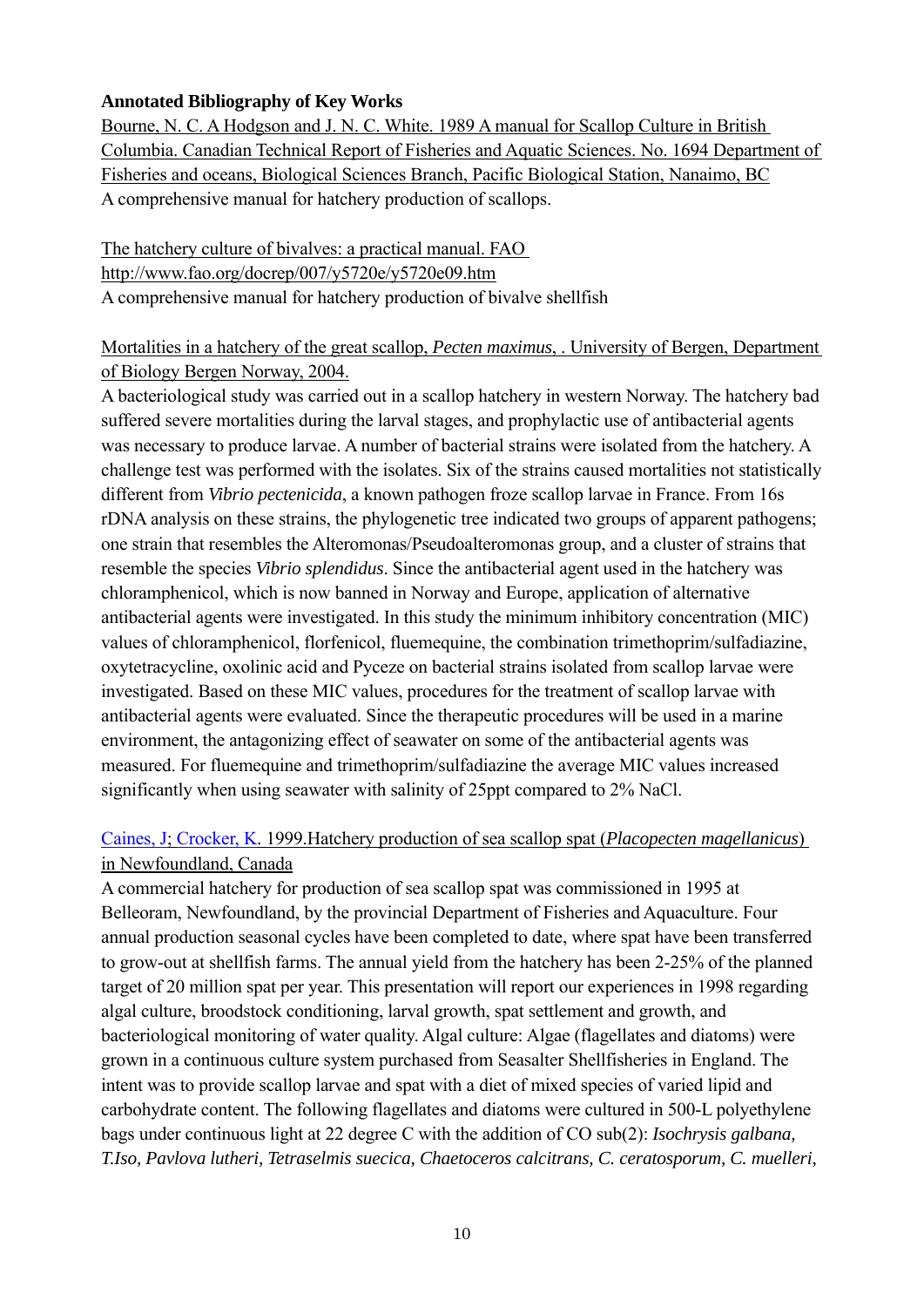*Thalassiosira pseudonana, T. weissflogii, and Chroomonas salina*. The growth rate was approximately 0.30 and 0.35 divisions/day for the flagellates and diatoms respectively.

Meng, Qinglei; Bao, Zhenmin; Wang, Zhaoping; Wang, Shi; Hu, Jingjie. 2012. Growth and Reproductive Performance of Triploid Yesso Scallops (*Patinopecten yessoensis*) Induced by Hypotonic Shock. Journal of Shellfish Research 31.4 (Dec 2012): 1113-1122. The successful induction of triploid embryos or larvae has been performed in Patinopecten yessoensis during the past 2 decades. However, no research has been reported about the performance of triploid P. yessoensis cultured in the field. This study induced triploidy in P. yessoensis by hypotonic shock and compared the growth and reproductive performance of triploids and diploids reared under commercial conditions for up to 24 mo. The main results of this study are as follows: Triploid scallops were smaller in size and weight compared with diploids and had a retarded absolute growth rate (AGR). After 24 mo. of cultivation, the mean shell height, shell length, shell width, and body weight of triploids were 9%, 10%, 9%, and 25% less than diploids, respectively ( $P \le 0.01$ ). Although normal in sex ratio, the reproductive potential of triploids was significantly reduced. Only 87% of the triploids exhibited sex-discernible gonads during the breeding season. None of the male triploids spawned, and the percentage of female spawners among the triploid population was only 27% of that for the diploid population. The relative fecundity of triploid females was only 4% of diploid females. Triploid eggs produced mostly aneuploid larvae and had an extremely small chance of generating viable offspring when fertilized by sperm from diploid males. Most aneuploid larvae died before the D-shaped stage, and no survival exceeded 7 days. The potential to yield viable offspring from the triploid population was estimated to be only 4% 10-6 of that of the diploid population. Despite the growth disadvantage of triploids, this study may support, in part, the energy reallocation hypothesis, because triploid AGR was similar to diploid AGR (2% variance) during the sexual maturation season. Our results also indicate that there would be no growth advantage, but instead a disadvantage, for triploid P. yessoensis growing at the experiment site. In addition, this research provides the first evidence that viable triploid molluscs can be induced by hypotonic shock, of which the practical and evolutionary implications are also discussed.

Cogswell, A. T., Roach, S. E.; MacDonald, B. W. 2006. Triploid bay scallops (*Argopecten irradians*): induction methodology, early gonadic development and growth. Department of Fisheries and Oceans, Dartmouth, NS (Canada). Science Branch. Canadian technical report of fisheries and aquatic sciences/Rapport technique canadien des sciences halieutiques et aquatiques 2635. (2006).

Triploid (3N) Pacific oysters (Crassostrea gigas) account for more than 50% of total oyster production in the US. The success of this species has created an interest in producing triploids of other commercial shellfish species, including scallops, clams and mussels. Here, we report on 3N induction trials with the bay scallop, *Argopecten irradians*. The most commonly employed 3N induction technique involves exposing early embryos to chemicals (e.g., Cytochalasin B (CB)). CB inhibits the release of the second polar body immediately following fertilization, causing retention of both pairs of female chromosomes in addition to the male chromosome set. It does this by disrupting actin polymerization. Four concentrations of CB were evaluated for ability to produce 3N larvae. The efficacy of current and proposed 3N induction techniques (i.e., 4N x 2N crosses) and the commercial potential of 3N bay scallops are discussed.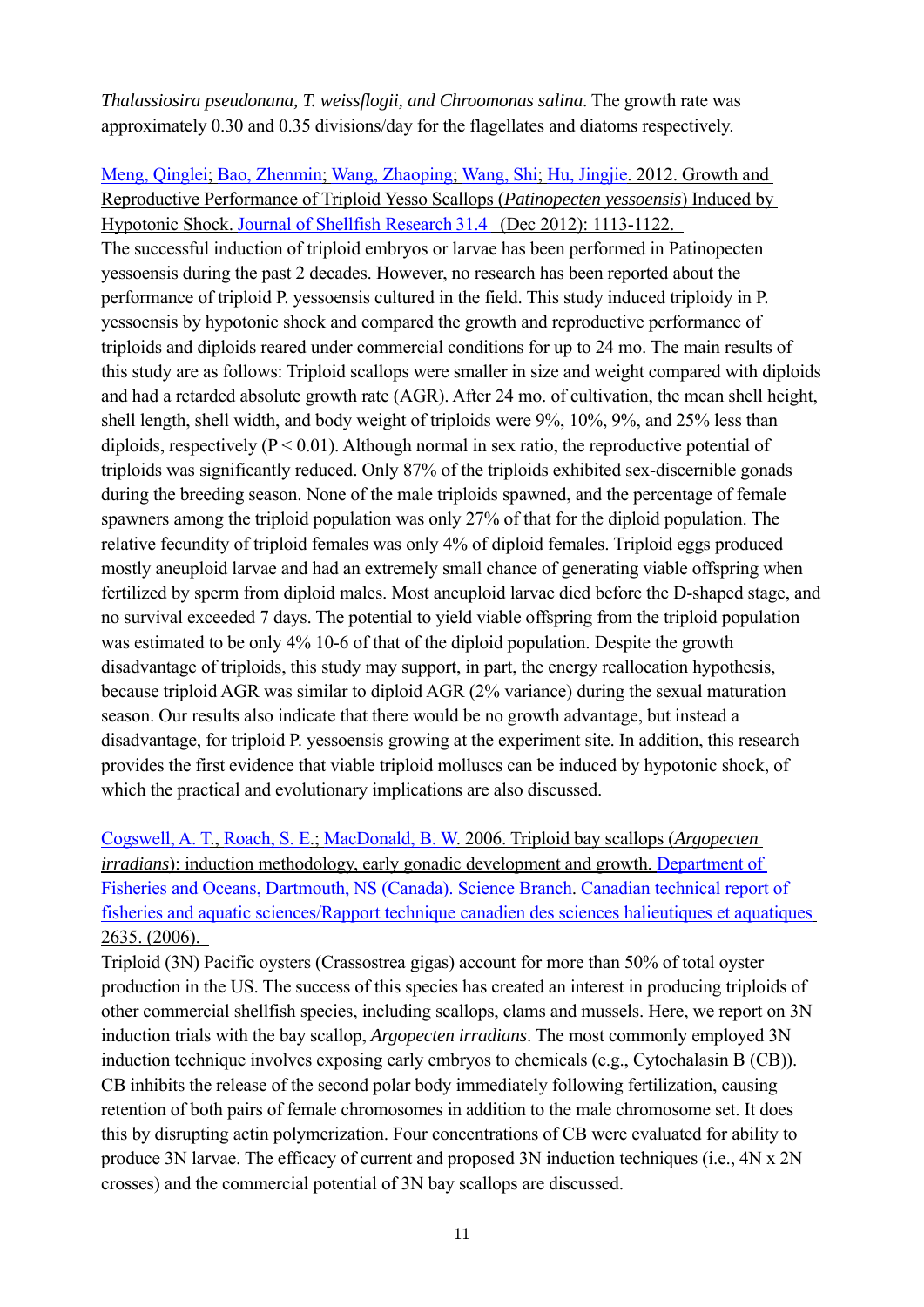Ruiz-Verdugo, CA; Allen, S K, and ; Ibarra, A M. 2001. Family differences in success of triploid induction and effects of triploidy on fecundity of catarina scallop (Argopecten ventricosus). Aquaculture 201.1-2 (Sep 14, 2001): 19-33.

Mass induction of triploidy in the catarina scallop (Argopecten ventricosus) results in low success in the percentage of triploids produced. To understand whether this is a treatment effect affecting all eggs equally, families were individually induced to triploidy with cytochalasin-B (CB), comparing their survival from egg to D-larvae and spat, and the percent of triploidy within families. Differences in percent triploidy success were evident between families, obtaining some with no triploids, and some with high triploidy. Among the possible causes for these differences are quality of eggs, different developmental rates, and differences in susceptibility to the treatment (CB or DMSO) itself. Regardless of those differences, overall triploidy production was increased by inducing individually eggs of each scallop rather than in mixed egg batches. In the first experiment, it was improved by 17%, and in the second experiment by 42%, as indicated by the weighted mean of triploids among the families, and when compared with previous results with this same species, where triploidy success was 58%.In a second experiment with three different families, the growth and fecundity of triploid and diploid catarina scallop were evaluated. The growth superiority of triploids was confirmed. The results indicated that triploid catarina scallop had a significantly reduced fecundity when compared with diploid scallop. The reduced fecundity appears to be mostly of a random nature, possibly associated with a reduced capability to produce balanced gametes. Whereas the successful production of tetraploid catarina scallop from fertile triploid scallop is in principle possible, the low number of eggs shed by triploid catarina scallop could diminish that success rate, even more if single triploid females are required to optimize tetraploid induction.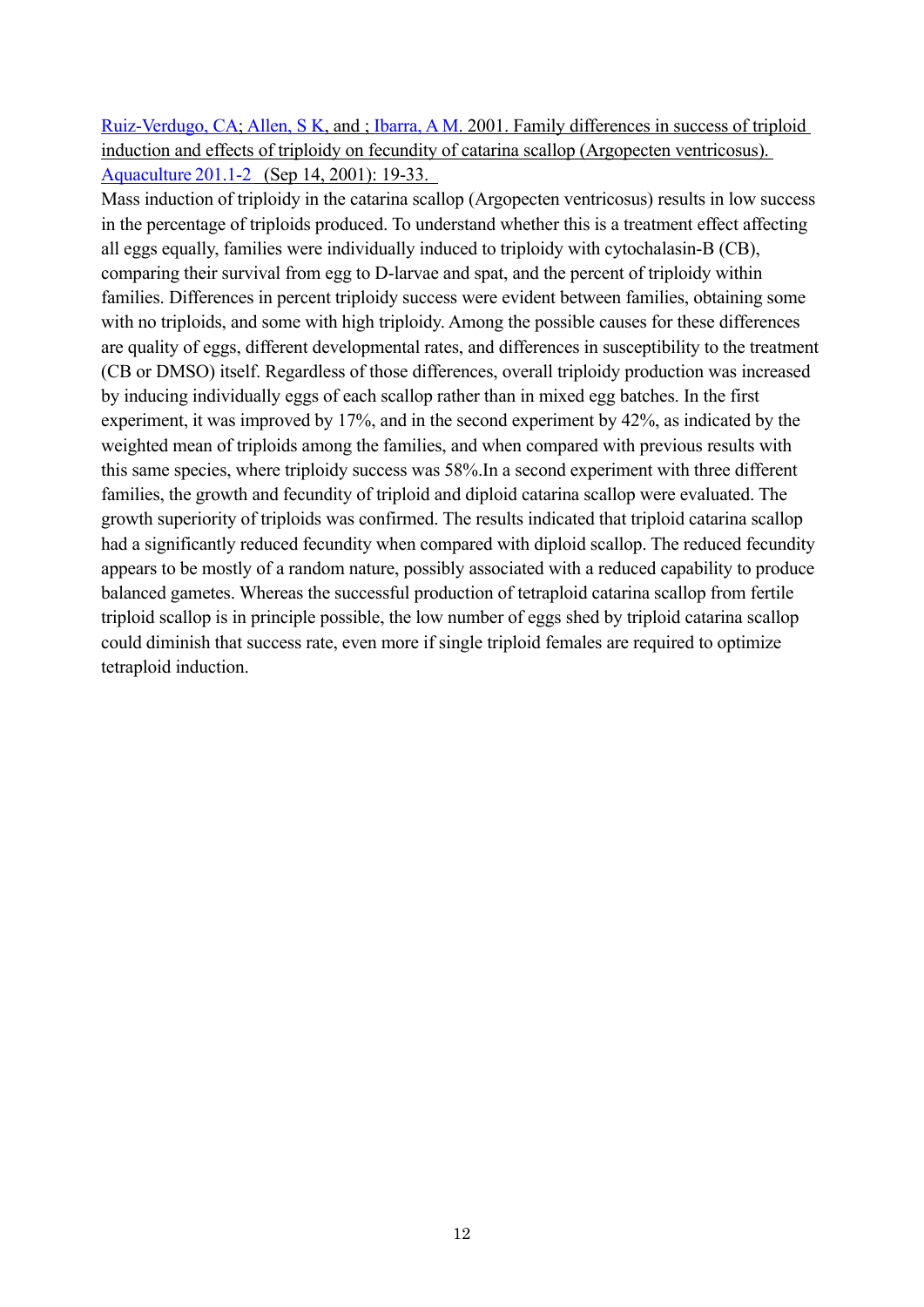# **Big Data in Agriculture and the USDA/ARS Initiative**

Jeffrey Silverstein

Southeast Area, US Department of Agriculture, Agricultural Research Service, P.O. Box 225, Stoneville MS 38776

#### \**E-mail: jeff.silverstein.at.ars.usda.gov*

In recent years, technological achievements have permitted the relatively inexpensive and rapid production of vast amounts of data. The large and often complex datasets produced in the scientific sphere demand new approaches to gain value and to turn data into information. Management of the growth in the volume, variety, and velocity of data is often referred to as the 'Big Data problem'. The Agricultural Research Service of the U.S. Department of Agriculture (USDA/ARS) has long been a strong, science-based, problem solving agency. In the past, our computational infrastructure has primarily been based on meeting administrative needs and security requirements, whereas computational, analytical, and sharing of scientific data were regarded as secondary priorities. The Big Data problem has required a reassessment of scientific computing needs. In February 2013, we held a workshop led by ARS scientists to assess scientific data needs, and this resulted in a \$25 million initiative to develop the USDA/ARS capacity to collect, share, and analyze Big Data. Our Big Data initiative contains three elements. First, we have developed a dedicated scientific research network (SCInet) which will leverage Internet2 to facilitate large scale transfer of research data at high-speeds with low latency. Second, we have constructed a high-performance computing (HPC) system with high memory, high processing capacity and the potential to burst computational workloads to commercial resources when necessary. SCInet and the HPC have been largely constructed and connected in the first 18 months of the initiative. Finally, we are developing a virtual research support core of individuals who will provide scientific computational and informatics support. These individuals will work with agency scientists to facilitate specific projects and will also develop standardized solutions and training for common challenges.

Key steps of this initiative, 1) determining the needs of the agency, 2) developing a plan to connect more than 90 locations in the agency, 3) building the technical capacity in our labs, and 4) controlling costs due to restrictive budgets are challenges that will be shared and discussed.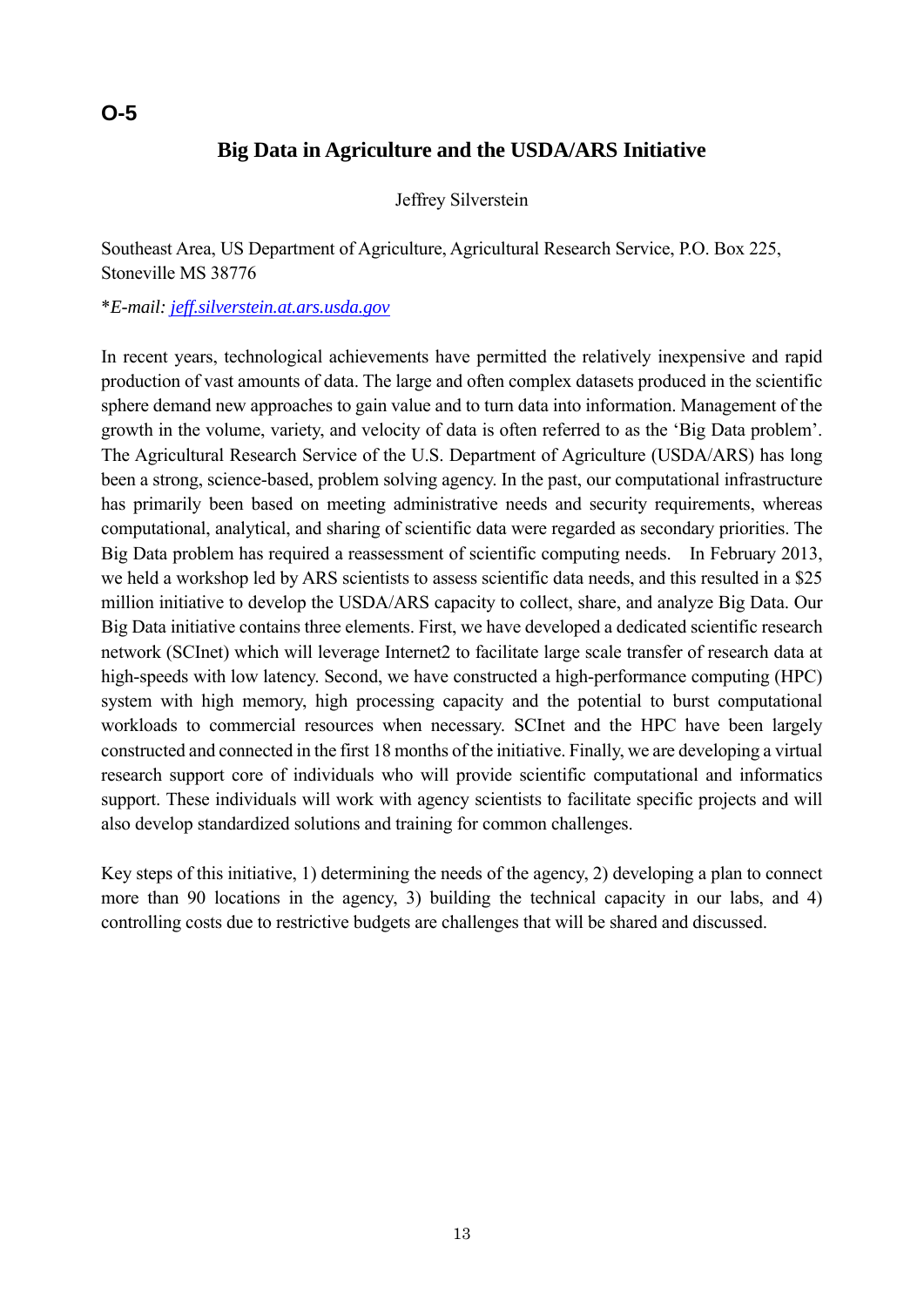# **Signature of artificial selection in a breed of coho salmon** *Oncorhynchus kisutch*

Sho Hosoya<sup>1\*</sup>, Kiyoshi Kikuchi<sup>1</sup>, Hiroshi Nagashima<sup>2</sup>, Junichi Onodera<sup>2</sup>, Kouichi Sugimoto<sup>2</sup>, Kou Satoh<sup>2</sup>, Keisuke Matsuzaki<sup>2</sup>, Masaki Yasugi<sup>3</sup>, Atsushi J. Nagano<sup>3,4</sup>, Akira Kumagayi<sup>2</sup>, Kenichi Ueda<sup>2</sup>, Tadahide Kurokawa<sup>5</sup>

<sup>1</sup>Fisheries Laboratory, University of Tokyo, <sup>2</sup>Miyagi Prefecture Fisheries Technology Center, <sup>3</sup> Center for Ecological Research, Kyoto University, <sup>4</sup>JST PRESTO, <sup>5</sup>Tohoku National Fisheries Research Institute \**E-mail: ahosoya.at.mail.ecc.u-tokyo.ac.jp*

Artificial selection has often left signatures within the genome of the breeding population. Such signatures can be detected by means of a population genomics approach. Identification of these footprints of selection can pave the way to find genes and genetic markers that may facilitate further genetic improvement. In this study, we analyzed two divergent populations of coho salmon (*Oncorhynchus kisutch*), one of which was obtained by selection for increased growth during the past 15 years and the other with no intentional selection, in order to identify loci affected in the early stages of a breeding program. The two populations originated from the hatchery at Lower Kalama, WA, USA. Eyed eggs were introduced to Japanese National Research Institute of Aquaculture in 1978. Subpopulation was transferred to Inland Fisheries Experimental Station, Miyagi Prefecture Fisheries Technology Center in 1980. Two selected lines were established in 2000 from two different year classes: six and ten selected females were crossed to three unselected males each. The second and the third selection were done in 2003 and 2006, respectively. In 2009, individuals from the selected population were randomly crossed within the population (F3). The forth selection was done in 2013 (F4). Genetic analysis was done using the F3 and the size comparison using the F4. We compared fork length between the unselected and the  $F_4$  populations reared in a communal pond and found that the average fork length of the selected population was significantly longer than that of the unselected population. From the F3 selected and the unselected population, 100 individuals were randomly chosen and a genome-wide set of SNPs was collected by ddRAD-seq. Output reads were first quality trimmed and survived reads at both paired ends were mapped on the rainbow trout genome individually, and analyzed variations using Stacks (ver 1.35). Close to 166,000 SNP sites were detected, out of which approximately 1,100 were considered reliable, and were used for subsequent analysis. Multidimensional scaling analysis based on SNPs showed that the two populations are clearly separated from one another, indicating that two populations have genetically differentiated after several generations of captive breeding. We compared allele frequencies between populations at each locus, and found significant divergence at 57 sites. We also performed GWAS and detected 19 loci where *P*-values were less than 0.01. A subset of these sites are likely to be linked to regions associated with the growth phenotype, and will be available as genetic markers for the improvement of the breed. As a next step, we are planning to implement genomic selection into the breeding program. This work was supported by AFFRC, Japan.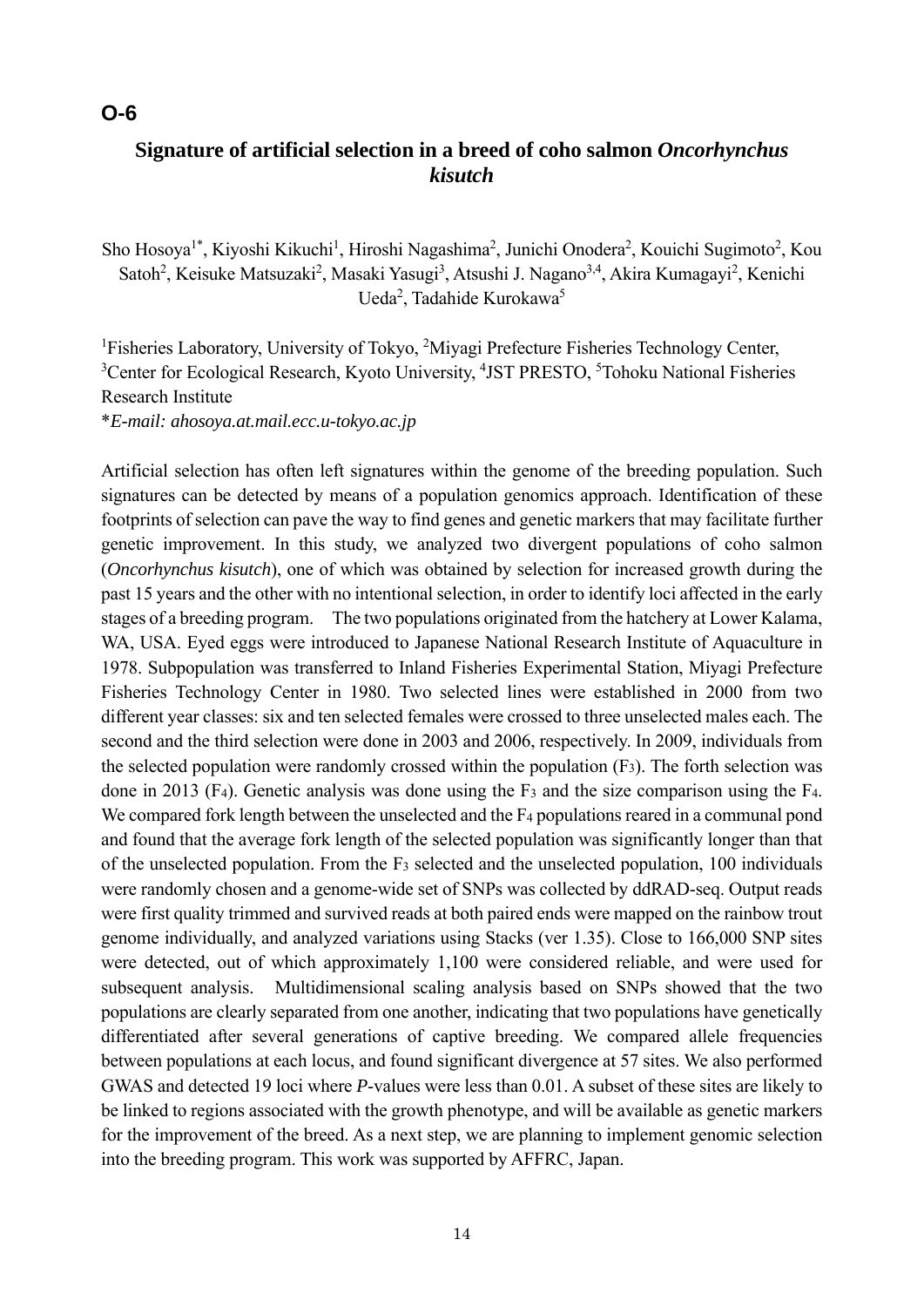**Key words**: coho salmon, *Oncorhynchus kisutch*, artificial selection, body size, ddRAD-seq, marker assisted s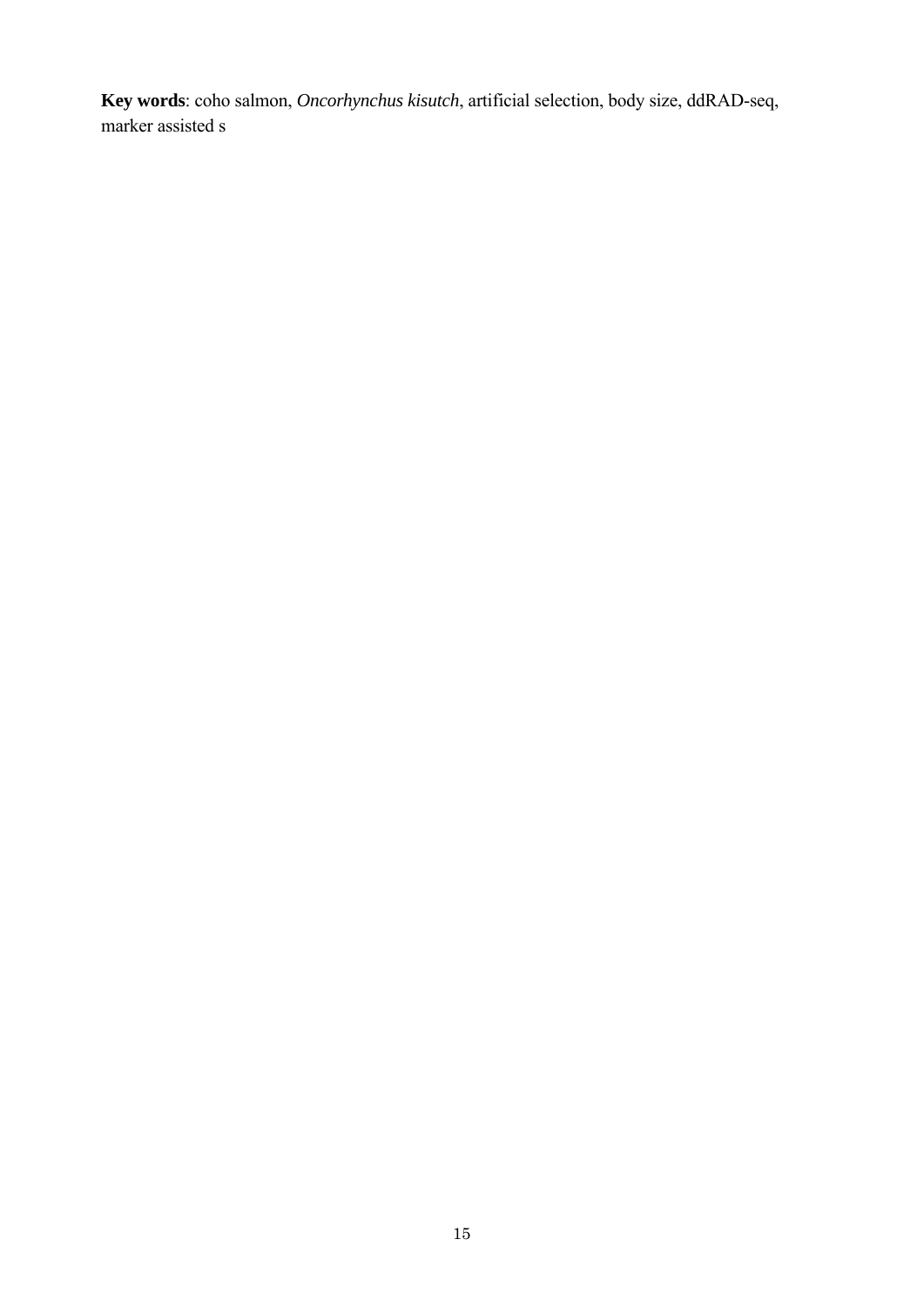# **Genetic Selection in Animals Using Pedigree, Phenotypic, and Genomic Information**

Shogo Tsuruta<sup>1\*</sup>, Daniela, A. L. Lourenco<sup>1</sup>, Yutaka Masuda<sup>1</sup>, Breno Fragomeni<sup>1</sup>, Ignacio Aguilar<sup>2</sup>, Andres Legarra<sup>3</sup>, Ignacy Misztal<sup>1</sup>

<sup>1</sup>Department of Animal and Dairy Science, The University of Georgia, Athens, GA, 30602, USA, <sup>2</sup>Instituto Nacional de Investigacion Agropecuaria, Canelones, 90200, Uruguay, <sup>3</sup>INRA, UMR1388 GenePhySE, Castanet Tolosan, 31326, France \**E-mail: shogo.at.uga.edu*

Genetic selection of quantitative traits in animals has been performed for over a century in the United States. In the beginning, artificial selection was conducted using only phenotypes. Later, pedigree information was added, from parent-offspring relationships, siblings, and families to all available information among related animals. Around the same time, advanced statistical methods were developed (e.g., regression analysis, least square analysis, and BLUP) to estimate genetic parameters and to predict breeding values for economically important traits. As a result, animal productions have dramatically increased in the last half-century. In the last two decades, we has contributed to various livestock industries, including dairy cattle, beef cattle, swine, chicken, goats, sheep, horses, bees, and fish. We have analyzed genetic components in animal production, reproduction, and disease traits using our own computer programs in collaborations with USDA, breed associations, breeding companies, and other institutes all over the world. Those programs have been used by breed associations and breeding companies in routine genetic evaluations. Recently, we have developed a method called single-step genomic BLUP (ssGBLUP) to predict genomic breeding values by combining pedigree, phenotypes, and genotypes (SNP markers). With ssGBLUP, we found that we could increase the accuracy of genomic breeding values in dairy and beef cattle, pigs, and chickens by 10-30% compared with traditional breeding values. This methodology has been expanded to use a large number of genotyped animals  $(> 1)$  million). The application programs are available on our website at http://nce.ads.uga.edu/projects/programs/~. Genomic selection has a greater advantage when more genotyped animals are available, because predictions are more accurate and more complex models can be applied. Also, if animals are genotyped in the earlier stage of their life, genetic progress can be accelerated and genetic gains can be maximized. These methodologies are applicable to other organisms, such as farming fish, shellfish, anadromous fish (salmon), and even plants.

#### **Annotated Bibliography of Key Works**

Misztal, I., S. Tsuruta, T. Strabel, B. Auvray, T. Druet, and D. Lee. 2002. BLUPF90 and related programs (BGF90). Proc. 7th WCGALP, Montpellier, France.

Aguilar, I., I. Misztal, D. L. Johnson, A. Legarra, S. Tsuruta, and T. J. Lawlor. 2010. A unified approach to utilize phenotypic, full pedigree, and genomic information for genetic evaluation of Holstein final score. J. Dairy Sci. 93:743-752.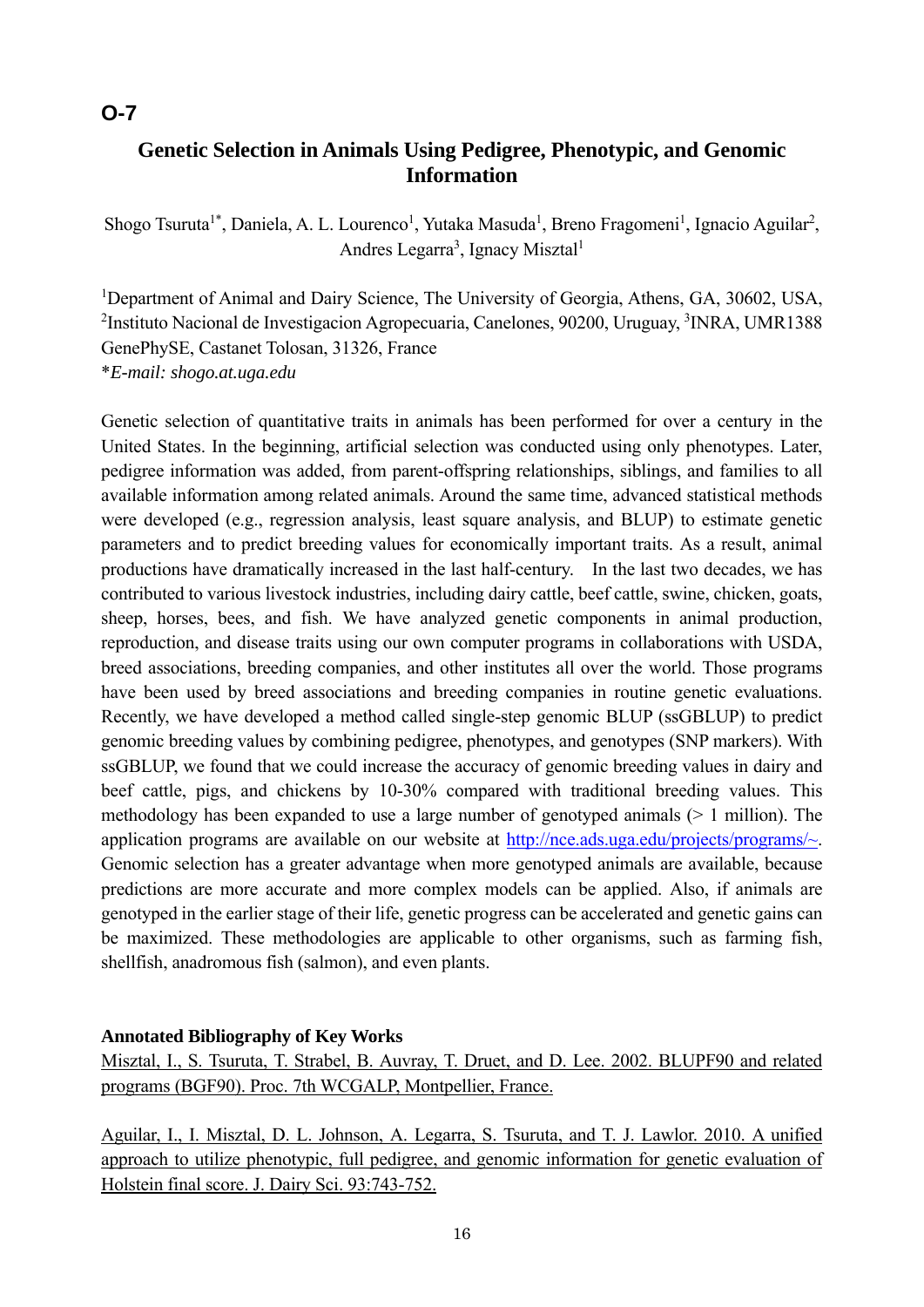Tsuruta, S., I. Misztal., I. Aguilar, and T. J. Lawlor. 2011. Multiple-trait genomic evaluation of linear type traits using genomic and phenotypic data in Holsteins. J. Dairy Sci. 94:4198-4204.

Lourenco, D. A. L., S. Tsuruta, B. O. Fragomeni, Y. Masuda, I. Aguilar, A. Legarra, J. K. Bertrand, D. Moser, and I. Misztal. 2015. Genomic evaluation using single-step genomic BLUP in American Angus. J. Anim. Sci. 93:2653-2662.

Fragomeni, B. O., D. A. L. Lourenco, S. Tsuruta, Y. Masuda, I. Aguilar, A. Legarra, T. J. Lawlor, and I. Misztal. 2015. Use of genomic recursions in single-step genomic BLUP with a large number of genotypes. J. Dairy Sci. 98: 4090-4094.

The authors have been working on estimation of genetic parameters and prediction of breeding values for economically important traits in animals. They have recently developed a method called single-step genomic BLUP (ssGBLUP) to predict genomic breeding values by combining pedigree, phenotypic, and genomic information and have implemented the method to their existing computer (BLUPF90) programs (e.g., BLUP, REML, and Gibbs Sampler) to use SNP marker information. Recently, they published several studies of ssGBLUP to maximize accuracy and minimize bias in genomic breeding values, applying this methodology to dairy cattle, beef cattle, pigs, and chickens. Currently, they have been working on how to include a large number of genotyped animals  $(> 1)$ million) in genomic evaluation. Breed associations and breeding companies that have been using their software are now planning to introduce ssGBLUP to routine evaluations. The same or similar methodology can be applied to fish breeding. The BLUPF90 family of programs and the manual are available at http://nce.ads.uga.edu/~.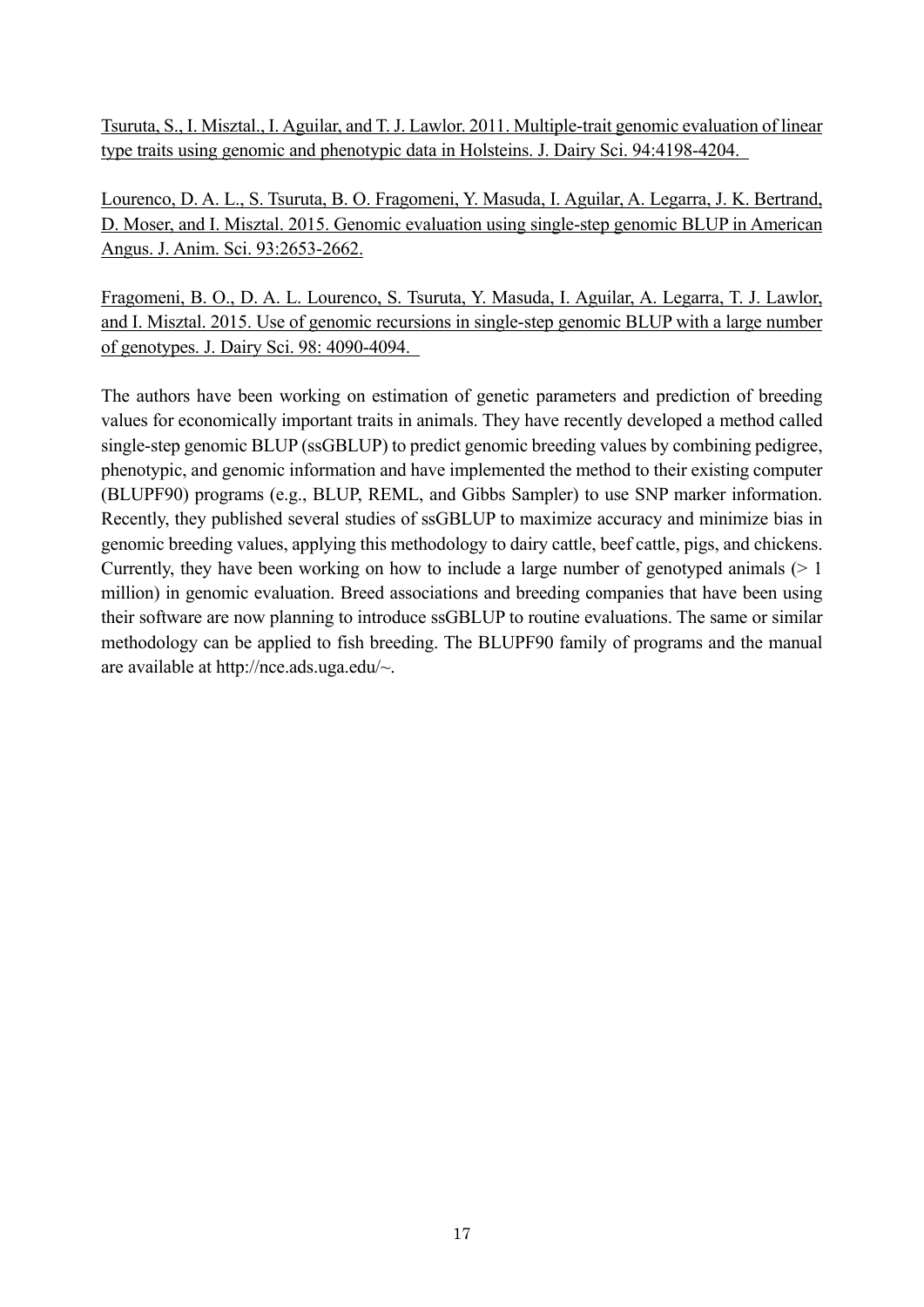# **Exploring Transcriptomic Patterns in Slow- and Fast-Growing** *Seriola dorsalis* **Larvae.**

Catherine Purcell<sup>\*1</sup>, Andrew Severin<sup>2</sup>, Vince Buonaccorsi<sup>3</sup>, Mark Drawbridge<sup>4</sup>, Kevin Stuart<sup>4</sup>, and John Hyde<sup>1</sup>

<sup>1</sup>NRC Postdoctoral Fellow, Southwest Fisheries Science Center, NOAA Fisheries, 8901 La Jolla Shores Dr., La Jolla, CA 92037, <sup>2</sup>Genome Informatics Facility, 206 Science I, Iowa State University, Ames, Iowa 50011, <sup>3</sup> Juniata College, 1700 Moore St. Huntingdon PA 16652, <sup>4</sup> Hubbs Seaworld Research Institute, 2595 Ingraham Street, San Diego, CA 92109 \**E-mail: Catherine.Purcell.at.noaa.gov*

*Seriola* species have traditionally been a major component of global commercial and recreational fisheries, and in recent years, aquaculture value of these fish has grown into a ~\$1.3 billion industry. The California yellowtail (*Seriola dorsalis*) is a strong candidate for development of offshore commercial aquaculture in southern California and neighboring Baja California. Although production from broodstock populations has been successful, it has not yet reached a sustainable level where it can satisfy the aquaculture demand, largely due to difficulties from highly variable survival and growth rates through the larval stages. Given the extremely fast growth and the major physical changes that occur during the earliest life stages, one way to examine variability in survival and growth is at the gene and molecular levels across those early-developmental periods. To improve our understanding of the molecular processes underlying development, we examined RNA-Seq profiles for several early life stages of yellowtail, categorized as either slow- or fastgrowing. Gene expression was measured in three replicates of pooled larval samples at 2, 7, and 17 days post hatch for these two growth categories. Using the Illumina platform, an average of sixty million reads was obtained per replicate; genes of related function were sorted into clusters, and those found at high frequency in the differential gene expression set were identified. Differences in molecular pathways, biological processes, and gene regulating patterns between the two fitness groups were examined. There were many differentially expressed genes across developmental stages and between the fitness groups, for example, genes involved in oxidative phosphorylation pathways revealed interesting patterns both across developmental stages and between slow- and fast-growing larvae. Results of these analyses will be presented.

#### **Annotated Bibliography of Key Works**

Kocmarek, A., Ferguson, M., and Danzmann, R. (2014) Differential gene expression in small and large rainbow trout derived from two seasonal spawning groups. BMC Genomics, 15: 57. In this study, the authors wanted to identify genes that showed similar expression patterns between large and small rainbow trout from different spawning seasons in two types of tissue: liver and white muscle. The goal in identifying these genes was to be able to develop growth-related markers for use in breeding programs. They hypothesized that 1) genes related to carbohydrate and lipid metabolism, energy production, insulin, and growth factors would be down-regulated in both tissue types in the small fish, 2) that genes involved in cytoskeletal structuring would be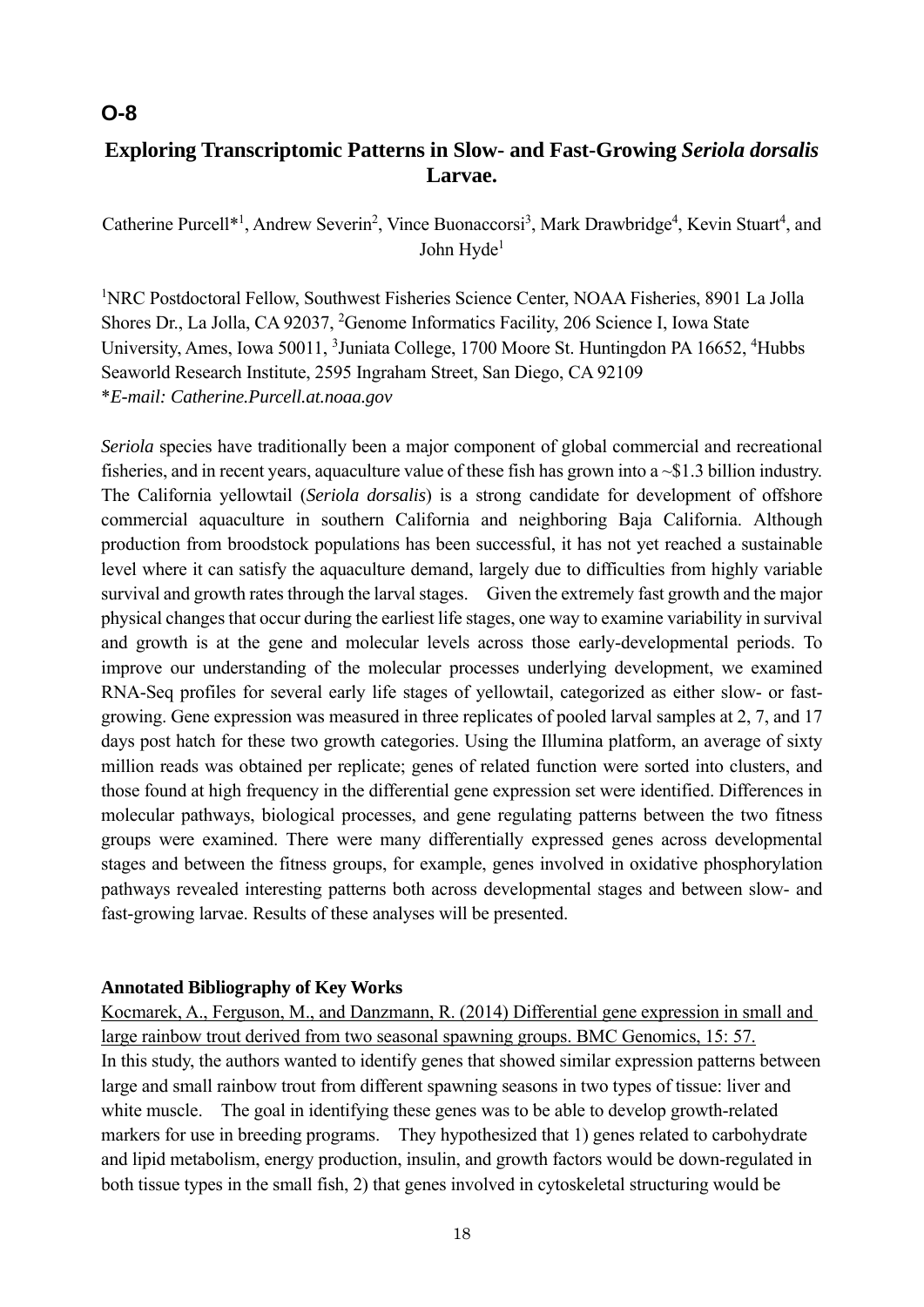down-regulated in small fish, while myostatin will be up-regulated, and 3) that liver-specific lipid binding, cytoplasmic components, signaling, and transcription would be up-regulated in small fish. They observed that genes related to immune function were up regulated in large fish; suggesting that enhanced growth is associated with enhanced immune function. They also found that genes related to transcription, translation, and protein production were up regulated in small fish (from Sept.) in white muscle, which supports patterns previously detected in liver tissue. This indicates that protein production in small fish may not be translating effectively into finished proteins. This study was able to identify patterns of differential gene expression in small and large rainbow trout; this will enable future studies to delve deeper into the genes related to differences in growth.

# Meyer, E., and Manahan, D. (2010) Gene expression profiling of genetically determined growth variation in bivalve larvae (*Crassostrea gigas*). The Journal of Experimental Biology, 213: 749- 758.

The authors compared gene expression patterns in larvae of the Pacific oyster (Crassostrea gigas) that exhibited slow- and fast-growth (these larvae were produced frome xperimental crosses). Based on a previous transcriptome-wide analysis, a set of 181 candidate genes for growth heterogeneity were analyzed with the goal of understanding the biological processes underlying the differential growth rates. Of the genes identified by GenBank, ribosomal proteins were the most abundant, comprising 50% of the total genes with 17 different ribosomal protein genes. The genes included nine components of the large ribosomal subunit, and eight components of the small ribosomal subunit. Some of these genes were up-regulated in the fast-growing larvae ( $n = 6$ ), while others were up-regulated in the slow-growing larvae  $(n = 11)$ . Since ribosome biogenesis is a significant metabolic cost in cell proliferation, any changes in this pathway would likely have a large effect on the overall energy metabolism. The authors hypothesize that in the slow-growing larvae there may be a high metabolic cost to synthesizing and degrading excess ribosomal protein copies resulting from the higher expression of those genes.

Salem, M., Silverstein, J., Rexroad III, C., and Yao, J. (2007) Effect of starvation on global gene expression and proteolysis in rainbow trout (Oncorhynchus mykiss). BMC Genomics, 8: 328. The authors of this study used microarrays to identify genes and pathways involved in the starvation response and protein turnover in rainbow trout, and to identify metabolic adaptations that occur in the liver during these starvation periods. This study was of interest because, as the authors point out, examining changes in metabolism during starvation is an effective way to identify relationships between metabolic pathways and body processes. The experiments showed down-regulated expression of genes involved in protein biosynthesis in the starved fish, but no significant changes in protein catabolic pathways, and a slight increase in 20S proteasome activity. Responses in the liver to starvation included an overall decline in gene expression associated with decreasing tissue metabolism, a reduction in protein synthetic capacity, an impairment of ATPbiosynthesis, and lower expression in hepatic lipid and fatty acid transport.

Moran, D. (2007) Size heterogeneity, growth potential and aggression in juvenile yellowtail kingfish (*Seriola lalandi* Valenciennes). Aquaculture Research, 38: 1254-1264. In this study, the authors are describing the occurrence of size heterogeneity and aggressive behaviors in cultures of *Seriola lalandi*; this was done to examine the effectiveness of size-grading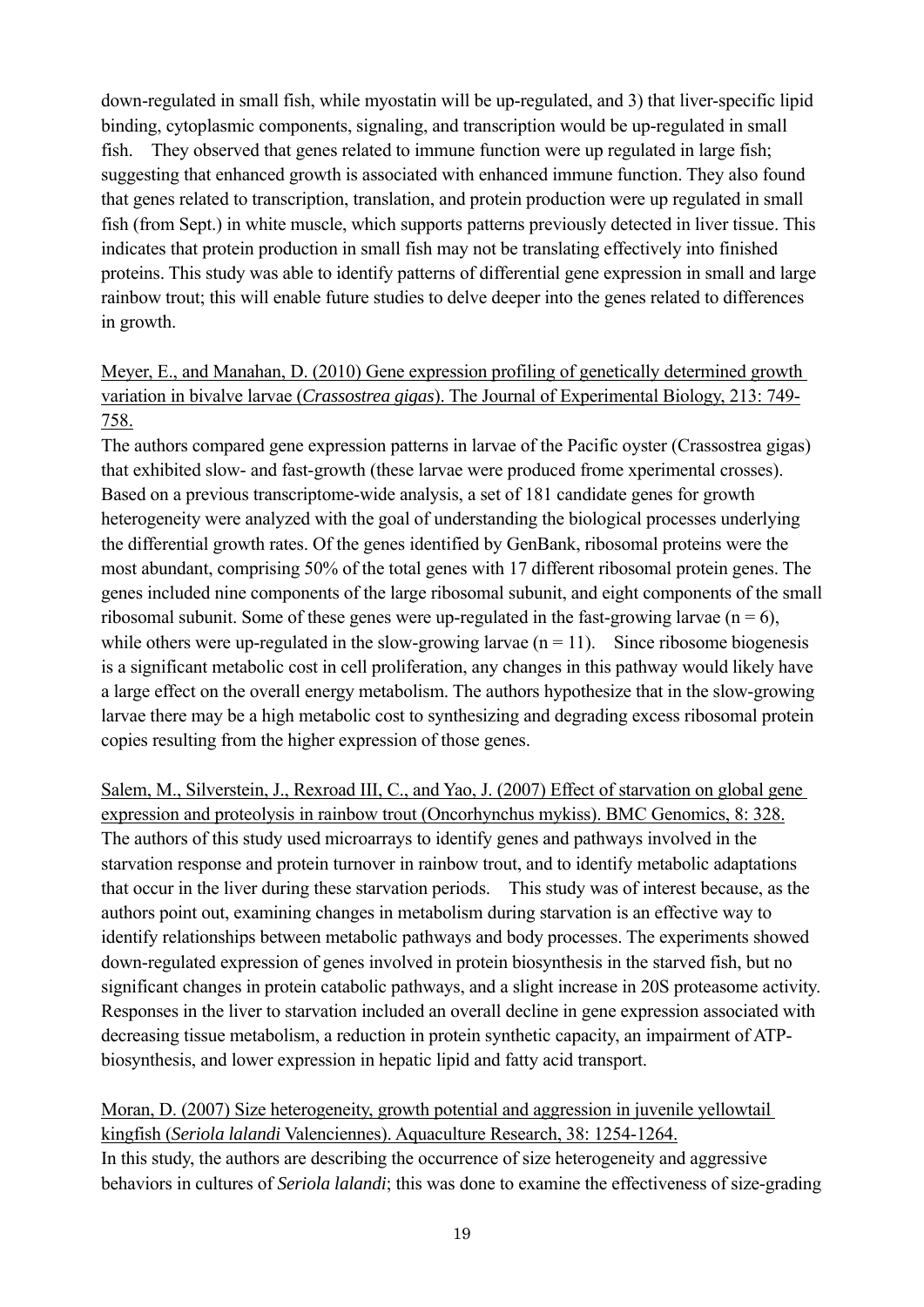in reducing aggression and mortality, and increasing growth rates. To do this, graded and ungraded juveniles were compared for various measures of aggression and growth, and a RNA/DNA ratio was used as a measure of growth rate. The authors found that size heterogeneity became more pronounced at 12 days post hatch (dph) when *Artemia* are offered as a food source. While the large and aggressive juveniles only accounted for 8% of the population, the small grade juveniles that received the aggression accounted for 42% of the population. In the ungraded treatment, this aggression was associated with mortality for most small fish. However, even without aggression, the small-grade juveniles did not gain weight or increase their RNA/DNA ratio after 12 days. The authors believe that these small fish appear to be on a degenerative developmental strategy without any influence of the larger aggressive fish.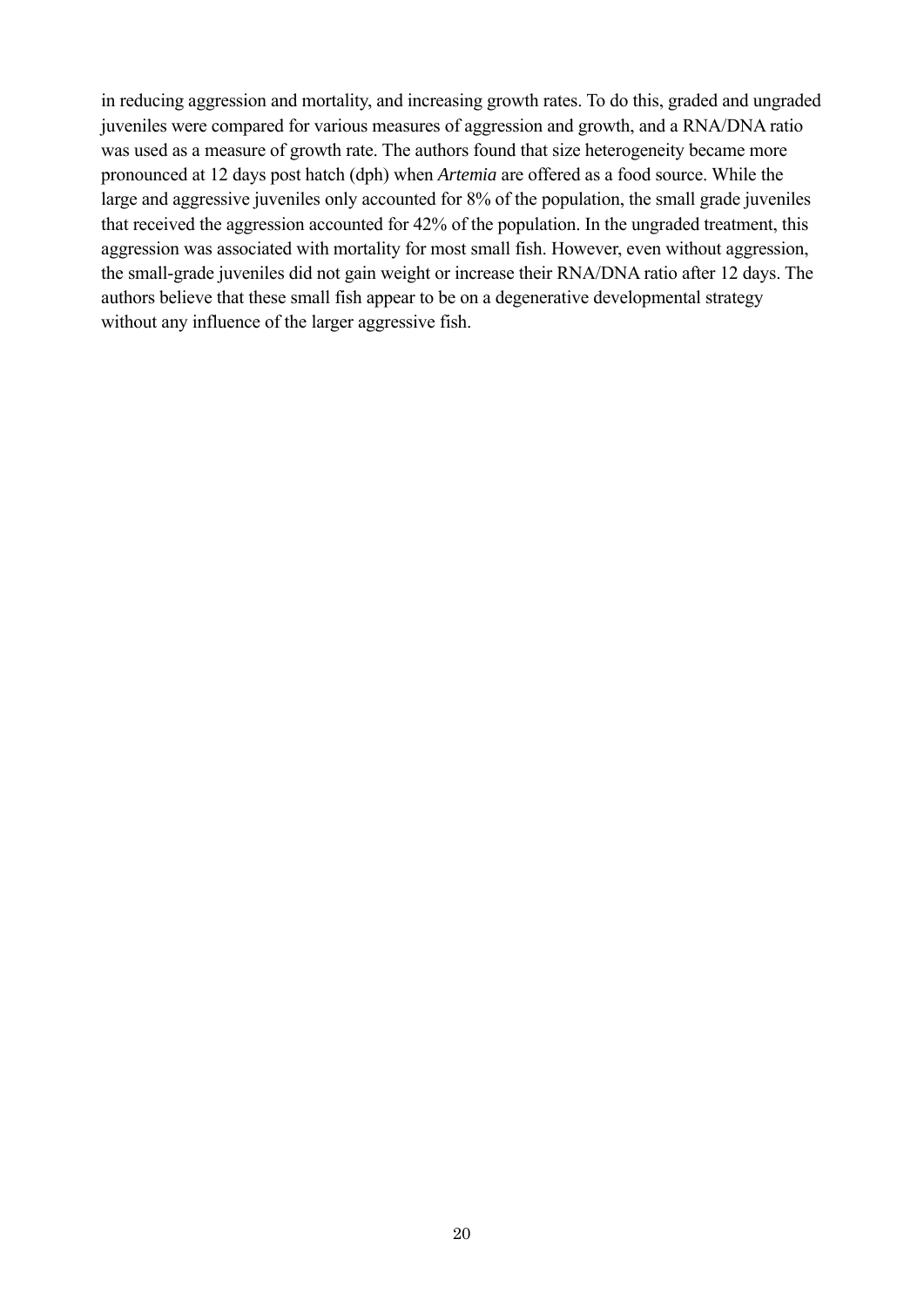# **Modeling the Variable Effects of Using Wild and Cultured Broodstock on the Fitness Risk Due to Escaped Farmed Fish**

Kristen M. Gruenthal $*$ <sup>1</sup>, Jason D. Volk<sup>2</sup>, Gregory R. Blair<sup>2</sup>, Gavin Key<sup>3</sup> and Michael B. Rust<sup>1</sup>

<sup>1</sup>NOAA Fisheries Office of Aquaculture, Northwest Fisheries Science Center, 2725 Montlake Blvd E, Seattle WA, 98112, USA, <sup>2</sup>ICF International, 710 Second Avenue Suite 550, Seattle, WA 98104, USA, <sup>3</sup>Kampachi Farms, LLC, 1 Keahole Point Road, Kailua Kona, HI 96740 \**E-mail: kristen.gruenthal.at.noaa.gov* 

The rapid development of offshore marine aquaculture worldwide has raised concerns due in part to the potential for various negative ecological and genetic impacts if and when farmed fish escape and mix with wild conspecifics. Impacts due to interbreeding between wild fish and escapees may result in reduced genetic diversity within and among populations and a loss of fitness. Loss of genetic diversity and fitness compromise the adaptive potential of a mixed (wild plus cultured) population, making it potentially less able to respond to stochastic changes or long-term trends (e.g. climate change) in environmental conditions. Risk to wild population fitness is a function of 1) the number of escapees relative to wild census size, 2) the genetic difference between escapees and wild fish, and 3) the fitness of escapees relative to wild fish. There is little scientific data, however, that reliably assigns the risk to population fitness due to escapes. The Offshore Mariculture Escapes Genetics Assessment (OMEGA) model simulates the risk posed by escaped farmed fish to wild population fitness. OMEGA is intended to provide insight into the variables affecting risk, help identify information gaps and research priorities, inform policy and management decisions, and explore options for design or modification of culture programs, such that the aquaculture industry itself can and will drive improvements in culture techniques and sustainability. Current work continues to be directed at making OMEGA fully operational and includes fostering external collaborations to develop model scenarios, evaluate model parameters, and validate the model with data from current and planned domestic and international aquaculture operations. To illustrate OMEGA's application, we present results from evaluations of a theoretical sablefish (*Anoplopoma fimbria*) aquaculture program and a practical pilot project for Almaco jack (*Seriola rivoliana*) in Hawaii. Sablefish are a highly-prized groundfish with white flesh found along the North Pacific Rim. Commercial culture of the species currently occurs in Washington State, USA, and British Columbia, Canada. The OMEGA scenarios for sablefish were originally developed for model verification and include using a domesticated broodstock to produce up to 10,000 mt of fish stocked among 50 offshore cage sites. Kampachi Farms is a leader in sustainable US marine aquaculture systems development and hatchery methods. Recently, the group has engaged in iterative openocean pilot projects directed at expanding offshore farming of almaco jack to a commercial scale near Kailua Kona, HI, USA, and elsewhere. The OMEGA scenario for Kampachi uses wild broodstock and stocks F1 juveniles in tethered cages located approximately 11 km offshore of Kona, with production of about 7 mt per year for two years. Escape scenarios for both species varied from low to high base leak rates, cage failure probabilities, and catastrophic cage failure probabilities. Whereas the high escapes scenario for sablefish resulted in a significant impact to wild population fitness, even a total loss of almaco jack had a negligible effect. Key differences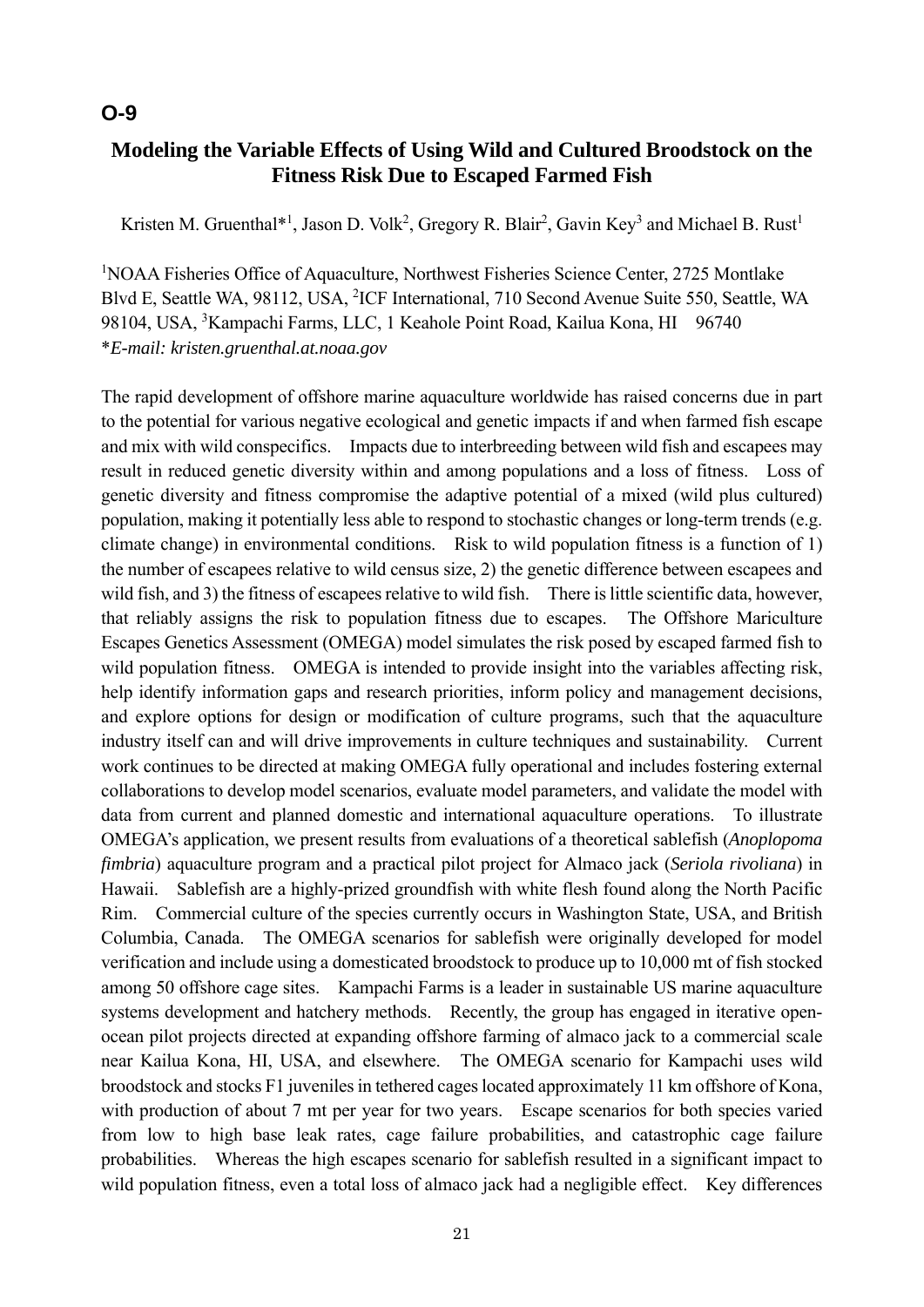in the simulated fitness risk associated with each program included broodstock source (domesticated or wild), offshore location, and the scale (size and longevity) of the operation.

## **Annotated Bibliography of Key Works**

Baskett, M.L., Burgess, S.C., Waples, R.S., 2013. Assessing strategies to minimize unintended fitness consequences of aquaculture on wild populations. Evolutionary Applications 6:1090-1108. Baskett et al. (2013) address various factors associated with the management of cultured populations and model their potential fitness impacts should farmed fish escape into the wild. Factors assessed include the origin and level of domestication in the cultured stock (i.e. degree of maladaptation), induced sterility in the cultured stock, and the magnitude and frequency of escapes (e.g. continuous low level leakage versus rare catastrophic events). Results indicate that, up to a point, the magnitude of the fitness impact rises as the maladaptation of escaped cultured fish increases; an extremely maladapted, non-local origin cultured population may actually have effects similar to a weakly diverged stock. Second, sterilization reduces unintended fitness consequences rapidly. Finally, it is more effective to reduce low-level leakage than guard against sporadic large-scale escape events.

## Ford, M.J. 2002. Selection in captivity during supportive breeding may reduce fitness in the wild. Conservation Biology 16:815-825.

Escaped cultured fish may cause a potential loss of fitness in the wild, if breeding occurs between escapees and wild conspecifics. This drop in fitness is associated with a difference in the optimum trait values for hatchery and natural environments. The single-trait phenotypic fitness model in Ford (2002) describes how mean phenotype values of the mixed population (captive plus wild fish) may shift relative to the optimum values for each environment, based on the presence/absence and amount of gene flow (interbreeding) between the cultured escaped and wild fish. The overall fitness effect depends on the magnitude of the difference in optimum trait value, trait heritability, and selection pressure against domestication in the wild, as well as habitat capacity, magnitude and frequency of escape events, wild and captive population demographics, and the potential for interaction between wild fish and escapees. Ford (2202) was used most notably in Pacific Northwest salmonids, where the All-H Analyzer, or AHA, model helped the Hatchery Scientific Review Group explore the potential fitness consequences of supplementing wild populations and of cultured fish straying into wild populations.

# Hindar, K., Ryman, N., Utter, F., 1991. Genetic effects of cultured fish on natural fish population. Canadian Journal of Fisheries and Aquatic Sciences 48:945-957.

Hindar et al. (1991) represents one of the original manuscripts reviewing the genetic impact escaped farmed fish may have on wild populations and is one of the most often cited. The authors recommend several strategies for protecting the genetic integrity of wild populations, many of which remain the focus of aquaculture programs today. These strategies include improved containment technology and recovery, sterilization of the culture stock, and better breeding practices, coupled with monitoring the genetic contribution of escaped fish to the mixed population.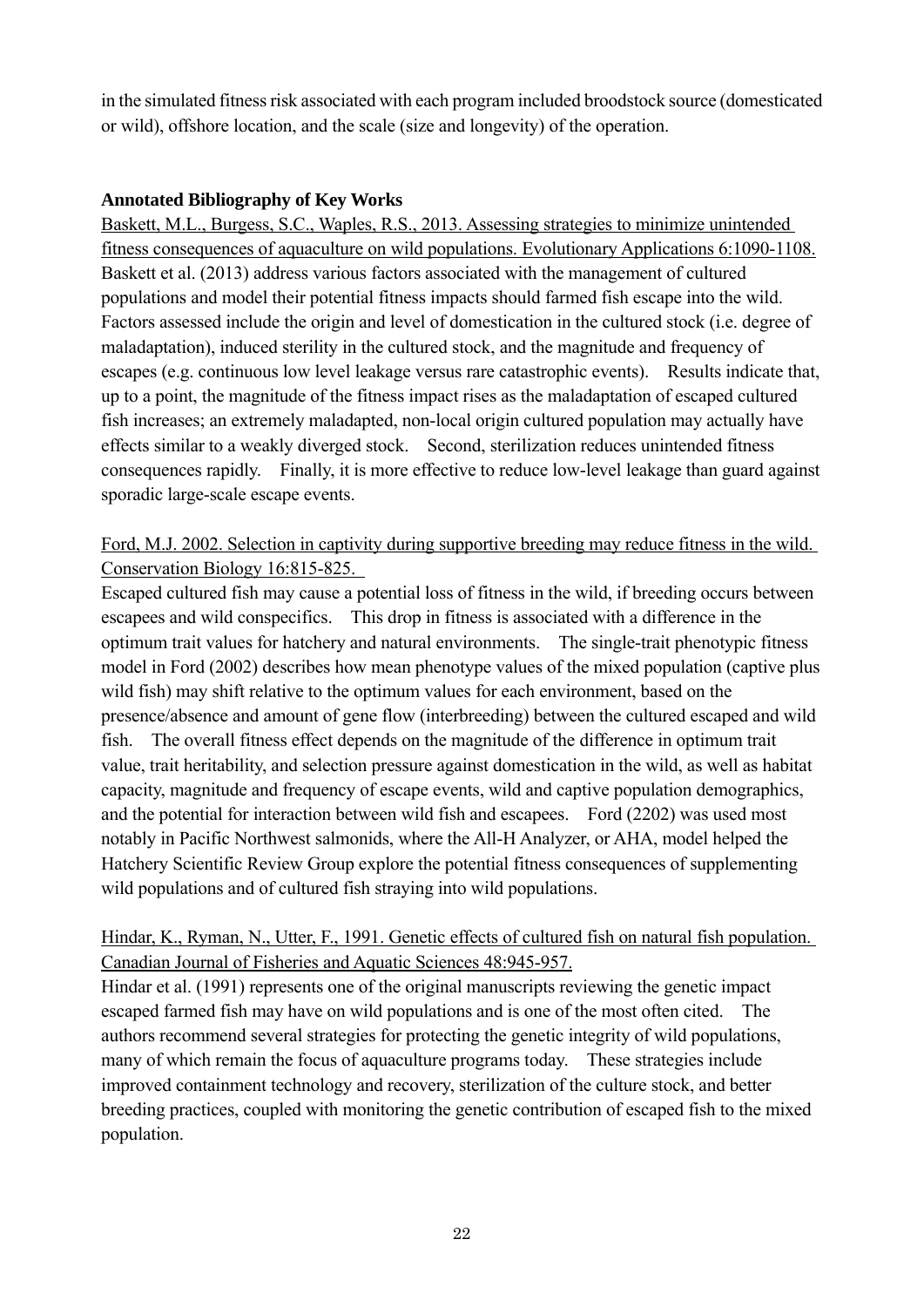Waples, R.S., Hindar, K., Hard, J.J., 2012. Genetic risks associated with marine aquaculture. NOAA Technical Memorandum NMFS-NWFSC-119. US Department of Commerce NOAA NMFS, Washington, D.C.

Waples et al. (2012) is a comprehensive overview of the potential genetic impacts to wild populations associated with marine aquaculture. As such, the authors "provide managers with a better understanding of the genetic effects of marine aquaculture on natural populations," with the intent of informing policy and management decision-making. The document synthesizes relevant information and provides key references, identifies research priorities, provides a risk assessment framework, and gives recommendations for monitoring and evaluation toward sustainable marine aquaculture development in the US. Waples et al. (2012) focuses on commercial aquaculture of marine finfish but presents it in light of decades of research on salmon hatcheries and marine stock enhancement.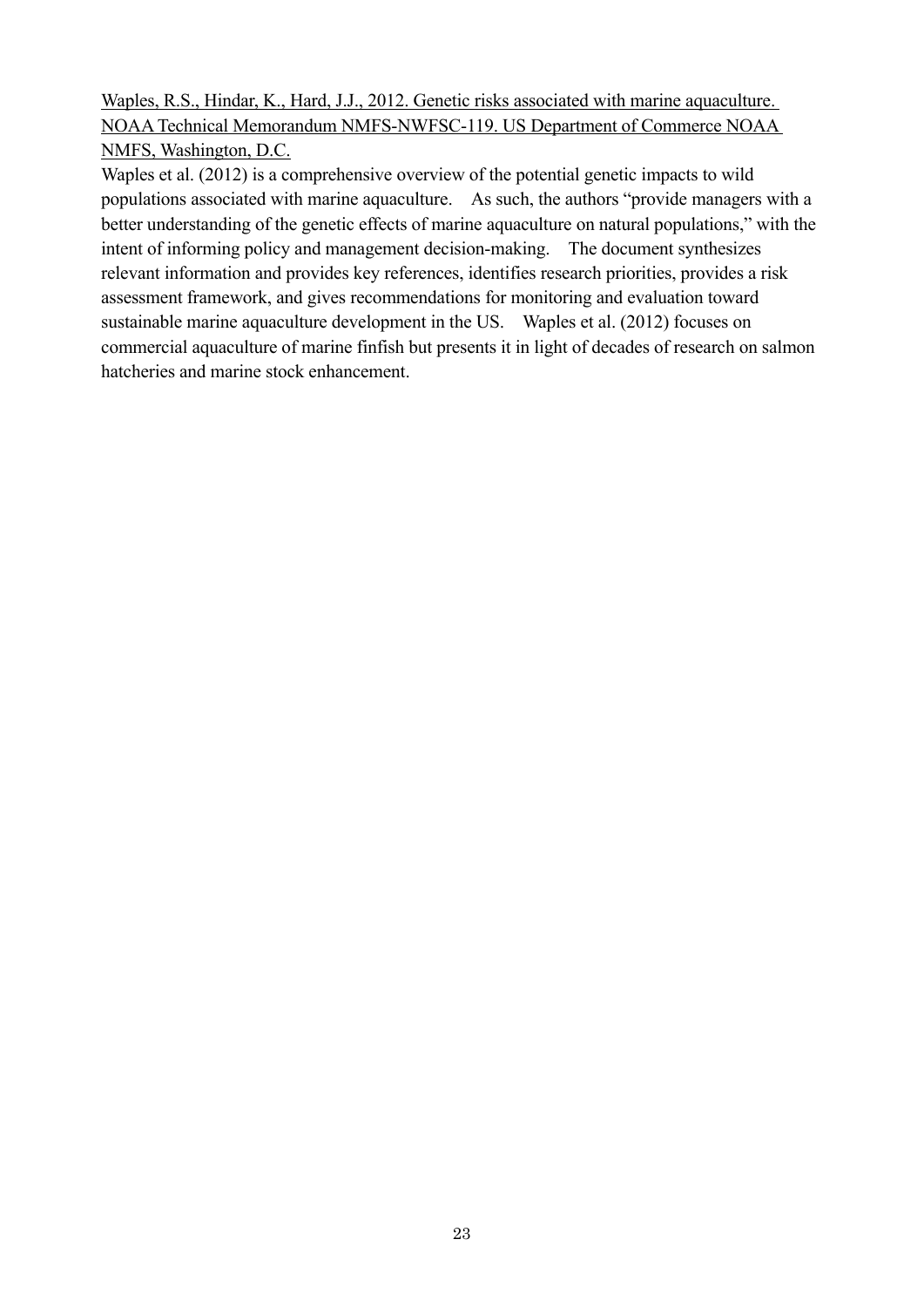# **Did farmed Coho salmon** *Oncorhynchus kisutch* **that escaped during the earthquake and tsunami disaster of 2011 interbreed with native Masu salmon**  *Oncorhynchus masou***?**

Kei Sasaki\*, Hideki Nikaido, Daisuke Muraoka, Yoshiro Okada, Tadahide Kurokawa

Miyako Station, Tohoku National Fisheries Research Institute, FRA *\*E-mail: keis.at.affrc.go.jp* 

Sea farming of coho salmon (*Oncorhynchus kisutch*), a species that migrates to waters off Hokkaido for feeding but does not naturally spawn in Japan has been conducted around the "Sanriku" coast in Japan since 1975. In recent years, production has remained at over 10,000 tons per year. Due to the effects of the Great East Japan Earthquake and tsunami of March 11, 2011, several million farmed coho salmon escaped into the Northeast Pacific Ocean off Tohoku, northeastern Japan. In the fall of that year, sexually mature coho salmon migrated up rivers in this area. Farmed coho salmon that migrated up rivers to breed may have affected the genetic material of native salmon species and result in weakened populations. Especially, there is strong concern that coho salmon may cross with the native masu salmon (*Oncorhynchus masou*); it is known that hybrids of these species are able to survive (while the ability to survive is low for crosses with chum salmon). Assuming that hybrids are present, it is unclear how many years they will need to mature. However, based on the maturation age of both species, the possibility that hybrids will return in spring 2014 is considered to be high. We conducted visual checks of masu and coho salmon landed at a fish market during May to September 2014 (approx. 2,000 individuals). We selected 30 masu, and 5 coho salmon (all individuals were sampled during the survey) judged from appearance for analysis. Furthermore another sample of individuals (n=9) that were caught at the same place and were considered to potentially be crosses were also examined in the laboratory. For the morphological comparison, we compared the number of rays of each fin, and the number and length of the gill rakers. We conducted sequence analysis of the intron C of growth hormone 1 (GH-1). PCR amplified product of masu salmon (256bp) is 34bp less than that of coho salmon (290bp) using a primer set with 17bp adapter sequence for the fluorescent label. Therefore, it is possible to distinguish both species. The amplicon is seen in both if there is a hybrid. As a result of the morphological comparison and DNA fragment analysis, hybrids were not confirmed, and all the individuals that were initially considered to be potential hybrids were judged to be masu salmon. Therefore based on the current survey, the impact on the genetic resources of masu salmon is considered to be low. However, three of five of coho salmon were of the 2011 brood and their gonads were developed (although there is no conclusive evidence that these coho salmon individuals were derived from the escaped coho salmon during the 2011 earthquake). Therefore it is necessary to carefully monitor the occurrence of hybrids in the short-term future.

**Key words:** farmed coho salmon, *Oncorhynchus kisutch*, escaped, masu salmon, *Oncorhynchus masou*, hybrids, DNA fragment analysis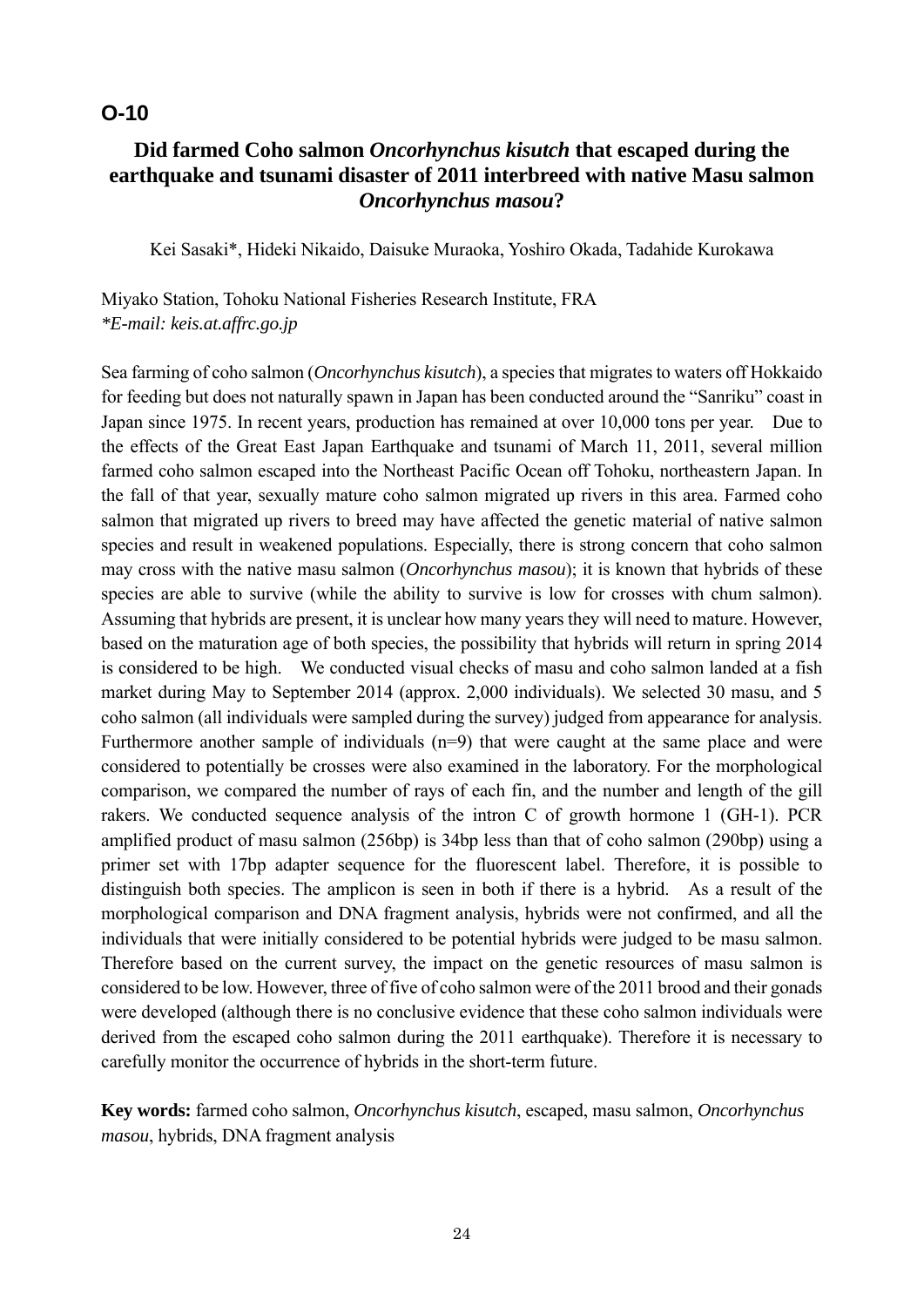# **Evaluation of the tsunami impact on the genetic diversity of the marbled flounder** *Pseudopleuronectes yokohamae* **in Sendai Bay, Miyagi, Japan**

Yuki Minegishi<sup>1\*</sup>, Minoru Ikeda<sup>1</sup>, Yutaka Kurita<sup>2</sup>, Hiroyuki Togashi<sup>2</sup>, Yukinori Nakane<sup>2</sup>, and Akihiro Kiiima<sup>1</sup>

<sup>1</sup>Tohoku Ecosystem-Associated Marine Sciences, Graduate School of Agricultural Science, Tohoku University, <sup>2</sup>Tohoku National Fisheries Research Institute, FRA \**E-mail: y.minegishi at m.tohoku.ac.jp*

Evaluating genetic diversity is a fundamental step for appropriate stock management. The information on genetic diversity such as population structure, migration rate and population size helps identify management units and translocation ranges, and monitoring those alterations provides the insights into the population vulnerability and viability. At the same time, genetic diversity is influenced by environmental and demographic changes. Direct effects involve population bottleneck and varied migration between populations, and indirect ones cause changes in habitat structure and community composition. Therefore, genetic diversity should be carefully investigated, especially where dramatic disturbances have occurred. Marbled flounder *Pseudopleuronectes yokohamae* is a commercially valued fish overall Japan. Due to the benthic lifestyle including low dispersal ability, this species possibly consists of multiple management units. The population in Sendai Bay is considered to form a single management unit, and its spawning ground has been protected for stock conservation. However, this population is expected to have been strongly affected by the great tsunami occurred along the Pacific coast in North Japan in 2011, and consequently the genetic diversity could be changed. Thus, the temporal genetic variation of the Sendai Bay population needs to be investigated and the geographic range of the management unit should be determined based on the genetic population structure inferred together with other Pacific Ocean populations. To develop a genomic resource, a 200-bp library was prepared using the genomic DNA of a single specimen of the marbled flounder collected in Sendai Bay. IonTorrent PGM sequencing was performed up to 35.4 × coverage (23.7 gigabases), and *de novo* assembly generated a total of  $525,502$  contigs (N50 = 1994) and 10,732,070 unassembled reads. We then designed a total of 331,368 primer pairs for 86,732 unique microsatellite sequences detected in the unassembled reads. Among the arbitrarily selected 96 pairs that were experimentally tested, sixteen pairs were characterized as novel microsatellite loci applicable for population genetic analyses of this species. Temporal change in genetic diversity after the tsunami impact was investigated using thirteen populations collected in Sendai Bay from April 2012 to February 2014 ( $N = 807$ ). Nine populations from the Pacific Ocean coasts  $(N = 596)$  were also analyzed for comparisons. Genotyping was performed at the newly developed sixteen microsatellite loci and population genetic analyses were conducted. Significant genetic divergence was found between the east and west sides of Boso peninsula, in which populations further diverged (pairwise  $F_{ST} = 0.02305$  – 0.19784). At the east side of Boso peninsula, the Mutsu Bay population was differentiated ( $F_{ST}$  = 0.03829, *P* < 0.001) and gene flow was observed over the wide area from Onagawa Bay to Choshi including Sendai Bay. The genetic variability of the Sendai Bay population did not show any dramatic changes in time  $(H_E = 0.5061 - 0.5463)$  and was relatively higher compared to those of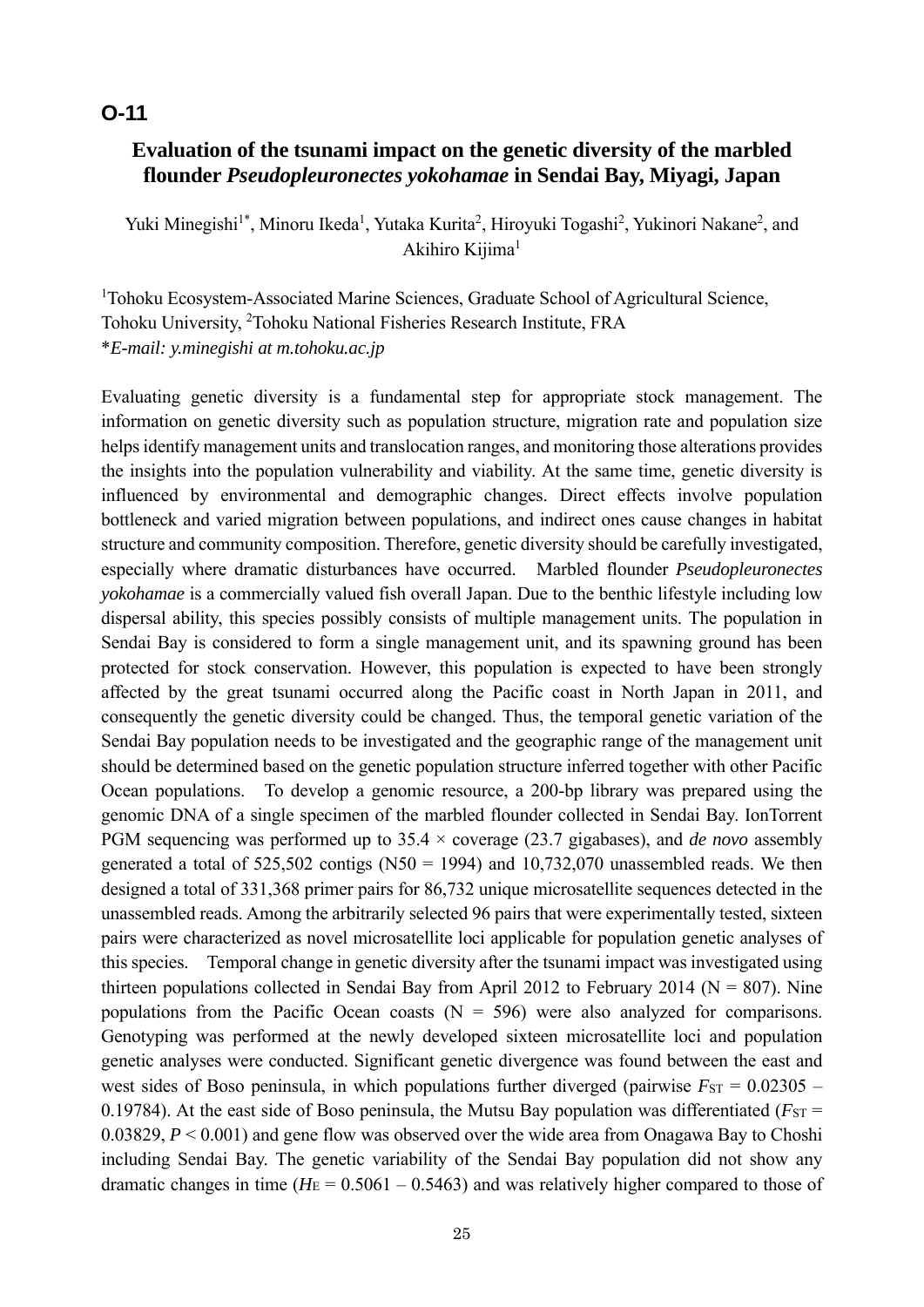the western populations of Boso Peninsula ( $H<sub>E</sub> = 0.3817 - 0.4557$ ). It is thus suggested that the tsunami impact on the Sendai Bay population of the marbled flounder is considered to be minor but a long-term monitoring may be needed.

**Key words**: Marbled flounder, *Pseudopleuronectes yokohamae*, genetic diversity, management units, population structure

#### **Annotated Bibliography of Key Works**

Banks, S.C., G.J. Cary, A.L. Smith, I.D. Davies, D.A. Driscoll, A.M. Gill, D.B. Lindenmayer, R. Peakall. 2013. How does ecological disturbance influence genetic diversity? Trends Ecol. Evol., 28, 670-679.

Environmental disturbance underpins the dynamics and diversity of many of the ecosystems of the world, yet its influence on the patterns and distribution of genetic diversity is poorly appreciated. We argue here that disturbance history may be the major driver that shapes patterns of genetic diversity in many natural populations. We outline how disturbance influences genetic diversity through changes in both selective processes and demographically driven, selectively neutral processes. Our review highlights the opportunities and challenges presented by genetic approaches, such as landscape genomics, for better understanding and predicting the demographic and evolutionary responses of natural populations to disturbance. Developing this understanding is now critical because disturbance regimes are changing rapidly in a human-modified world.

## Waples, R.S., A.E. Punt, J.M. Cope. 2008. Integrating genetic data into management of marine resources: how can we do it better? Fish Fish., 9, 423-449.

Molecular genetic data have found widespread application in the identification of population and conservation units for aquatic species. However, integration of genetic information into actual management has been slow, and explicit and quantitative inclusion of genetic data into fisheries models is rare. In part, this reflects the inherent difficulty in using genetic markers to draw inferences about demographic independence, which is generally the information of the greatest short-term interest to fishery managers. However, practical management constraints, institutional structures and communication issues have also contributed to the lack of integration. This paper identifies some of the organizational, conceptual and technical barriers that have hampered full use of genetics data in stock assessment and hence fishery management and outlines how such use could be enhanced.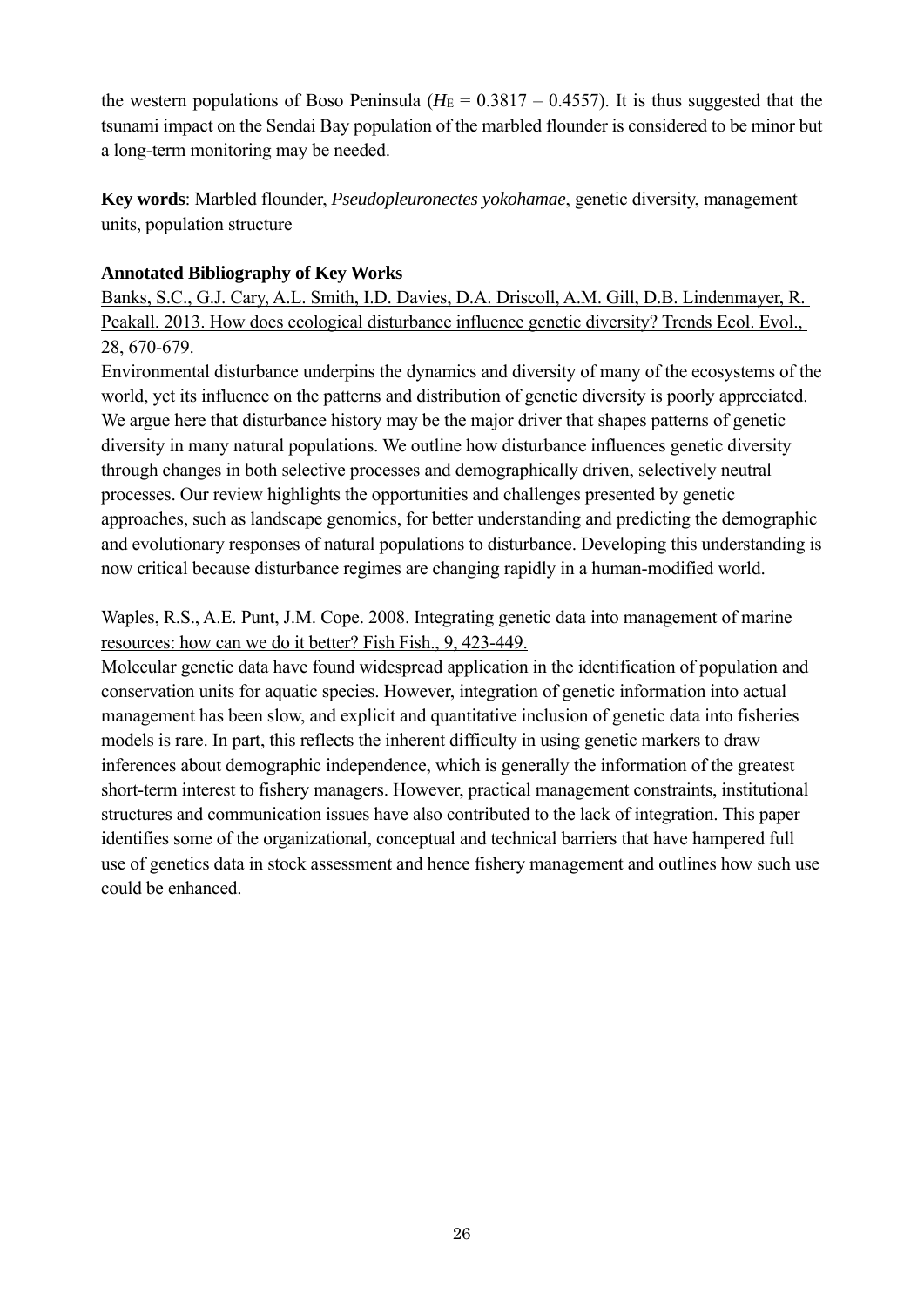# **Competition between Atlantic salmon (***Salmo salar***) and Japan's native salmonids.**

Kazuo Araki\*, Tetuji Masaoka, Hiroyuki Okamoto, Hiroyuki Nagoya, Hidefumi Nakamura, ,Kouji Muto and Toshiya Suzuki

National Research Institute of Aquaculture, FRA 224-1, Hiruda, Tamaki-cho, Watarai-gun, Mie, 516-0423, Japan \**E-mail: arakin.at.affrc.go.jp*

AquaAdvantage Salmon are a strain of Atlantic salmon that have been genetically modified by the integration of Chinook salmon growth hormone gene and an anti-freezing protein promoter derived from ocean pout. This strain grows more rapidly  $(2 \times)$  than other farmed Atlantic salmon. Issuance of a draft Environmental Assessment (EA) and preliminary Findings Of No Significant Impact (FONSI) represent the first step in the U.S. Food and Drug Administration (FDA) evaluation of AquaAdvantage Salmon. The FDA's preliminary finding is that an approval of this application, under the specific conditions proposed in the application, would not have a significant impact on the US environment. The National Environmental Policy Act of 1969 (NEPA) requires the FDA and other federal agencies to perform such assessment whenever a major federal action is taken. If the US government approves the commercial application of AquaAdvantage Salmon, there is a possibility that genetically modified (GM) salmon will be imported to be farmed in Japan. To date, Atlantic salmon have been farmed at a single case in Japan, in Aomori Prefecture (1983 $\sim$ 1988). As a result, there is little information describing the biology and ecology of Atlantic salmon in Japan. To address this, we documented the maturation of Atlantic salmon in Japan, and evaluated the potential for hybridization and competition with Japan's native salmonids. We demonstrated that seasonal water temperature is very important for Atlantic salmon maturation in Japan. Additionally, we artificially crossed Atlantic salmon and native salmonids. Almost all hybrid embryos stop development at the mesoderm induction stage. However, low numbers of Atlantic salmon and native char (*Salvelinus leucomaenis*) hybrids, confirmed by RFLP, have survived for 2 years. We cultured different lifestages of Atlantic salmon and several native salmonids in the same aquarium and evaluated the occurrence of competition for food and space, and changes in weight. Competition differed depending on the combination of salmonid species and life stage. Among juveniles, all native salmonids attacked by Atlantic salmon. During the adult stage, Amago (*Oncorhynchus masou ishikawae*) and Biwa trout (*Oncorhynchus masou rhodurus*) divided habitat and did not compete with Atlantic salmon. Among all life-stages, Japanese char and masu salmon (*Oncorhynchus masou*) attacked Atlantic salmon, and Atlantic salmon decreased in weight. Our data suggest that Atlantic salmon may not pose a competitive threat to Japan's native salmonids.

**Keywords**: Atlantic salmon (*Salmo salar*), Japan, native salmonids, competition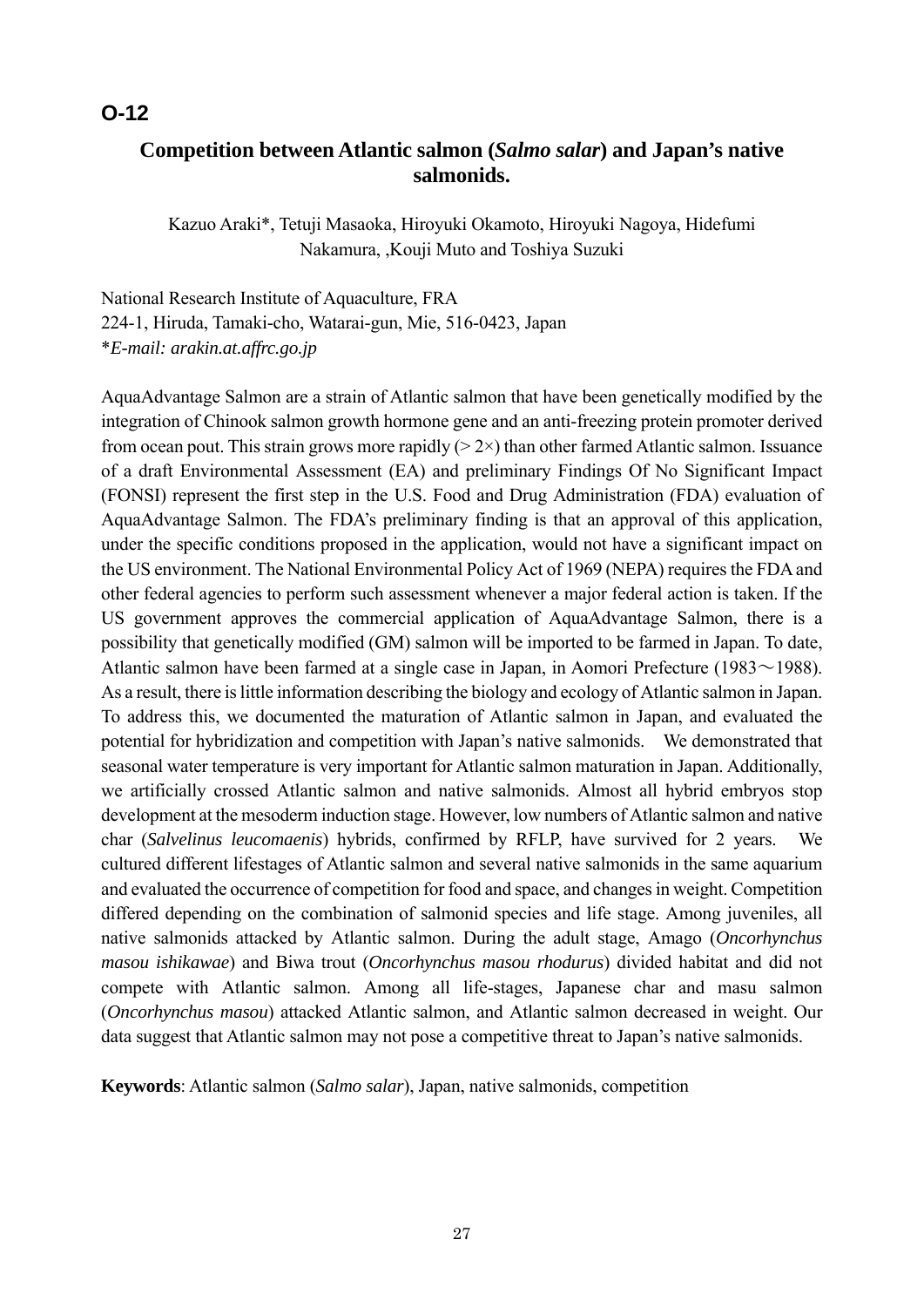#### **Annotated Bibliography of Key Works**

Du SJ, Gong ZY, Fletcher GL, Shears MA, King MJ, Idler DR, Hew CL, 1992 Growth enhancement in transgenic Atlantic salmon by the use of an "all fish" chimeric growth hormone gene construct. Biotechnology (N Y). 10(2):176-81.

We have developed an "all fish" growth hormone (GH) chimeric gene construct by using an antifreeze protein gene (AFP) promoter from ocean pout linked to a chinook salmon GH cDNA clone. After microinjection into fertilized, nonactivated Atlantic salmon eggs via the micropyle, transgenic Atlantic salmon were generated. The presence of the transgene was detected by polymerase chain reaction (PCR) using specific oligonucleotide primers. A number of these transgenic fish showed dramatic increases in their growth rate. At one year old, the average increase of the transgenic fish was 2 to 6 fold and the largest transgenic fish was 13 times that of the average non-transgenic control.

E. J. Deitch, G. L. Fletcher, L. H. Petersen, I. A. S. F. Costa, M. A. Shears, W. R. Driedzic and A. K. Gamper 2006. Cardiorespiratory modifications, and limitations, in post-smolt growth hormone transgenic Atlantic salmon Salmo salar. Journal of Experimental Biology 209, 1310-1325 In recent years, there has been a great deal of interest in how growth hormone (GH) transgenesis affects fish physiology. However, the results of these studies are often difficult to interpret because the transgenic and non-transgenic fish had very different environmental/rearinghistories. This study used a stable line of size-matched GH Atlantic salmon (Salmo salar) that were reared in a shared tank with controls (at  $10^{\circ}$ C, for  $\sim$ 9·months) to perform a comprehensive examination of the cardiorespiratory physiology of GH transgenic salmon, and serves as a novel test of the theory of symmorphosis. The GH transgenic salmon had a 3.6 faster growth rate, and 21 and 25% higher values for mass-specific routine and standard oxygen consumption (MO2), respectively. However, there was no concurrent increase in their maximum MO2, which resulted in them having an 18% lower metabolic scope and a 9% reduction in critical swimming speed. This decreased metabolic capacity/performance was surprising given that the transgenics had a 29% larger heart with an 18% greater mass-specific maximum in situ cardiac output, a 14% greater post-stress blood haemoglobin concentration, 5–10% higher red muscle and heart aerobic enzyme (citratesynthase or cytochrome oxidase) activities, and twofold

higher resting and 1.7 higher post-stress, catecholamine levels. However, gill surface area was the only cardiorespiratory parameter that was not enhanced, and our data suggest that gill oxygen transfer may have been limiting. Overall, this research: (1) shows that there are significant metabolic costs associated with GH transgenesis in this line of Atlantic salmon; (2) provides the first direct evidence that cardiac function is enhanced by GH transgenesis; (3) shows that a universal upregulation of post-smolt (adult) GH transgenic salmon cardiorespiratory physiology, as suggested by symmorphosis, does not occur; and (4) supports the idea that whereas differences in arterial oxygen transport (i.e.cardiac output and blood oxygen carrying capacity) are important determinants of inter-specific differences in aerobicity, diffusion-limited processes must be enhanced to achieve substantial intra-specific improvements in metabolic and swimming performance.

John P. Volpe, Bradley R. Anholt, and Barry W. Glickman 2001 Competition among juvenile Atlantic salmon (*Salmo salar*) and steelhead (*Oncorhynchus mykiss*): relevance to invasion potential in British Columbia Can. J. Fish. Aquat. Sci. **58**: 197–207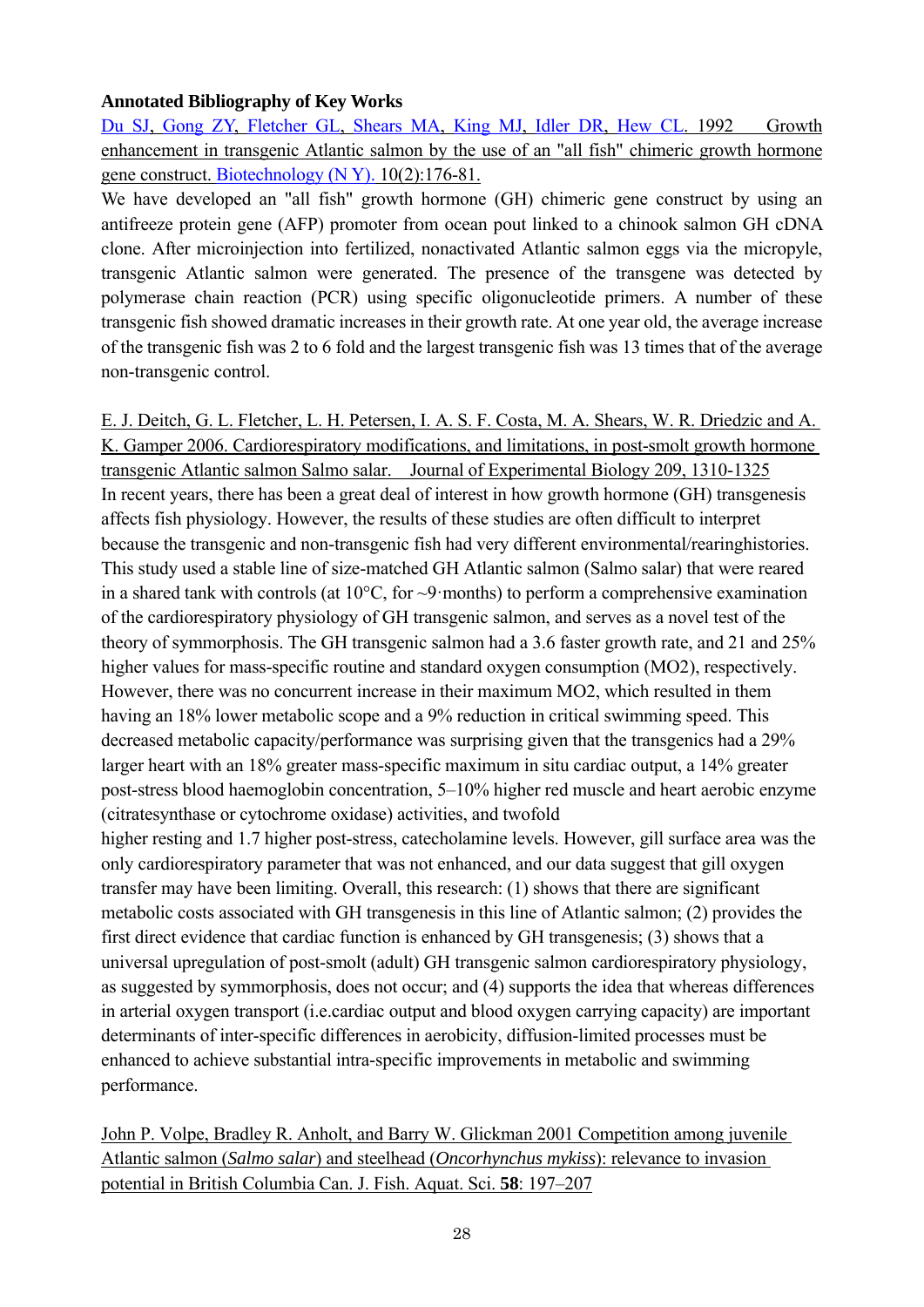Atlantic salmon (*Salmo salar*) are routinely captured in both freshwater and marine environments of coastal British Columbia (Canada). Recent evidence suggests that this species is now naturally reproducing in Vancouver Island Rivers. Our objective was to quantify the performance of each species in intra- and inter-specific competition by assessing the competitive ability of Atlantic salmon sympatric with native niche equivalent steelhead – rainbow trout (*Oncorhynchus mykiss*). Significant behavioural differences, particularly with respect to agonism, were observed between species; however, the status of an individual as resident or challenger was the best predictor of performance. Resident fish always outperformed challengers, regardless of species. Thus, we suggest that Atlantic salmon may be capable of colonizing and persisting in coastal British Columbia river systems that are underutilized by native species, such as the steelhead.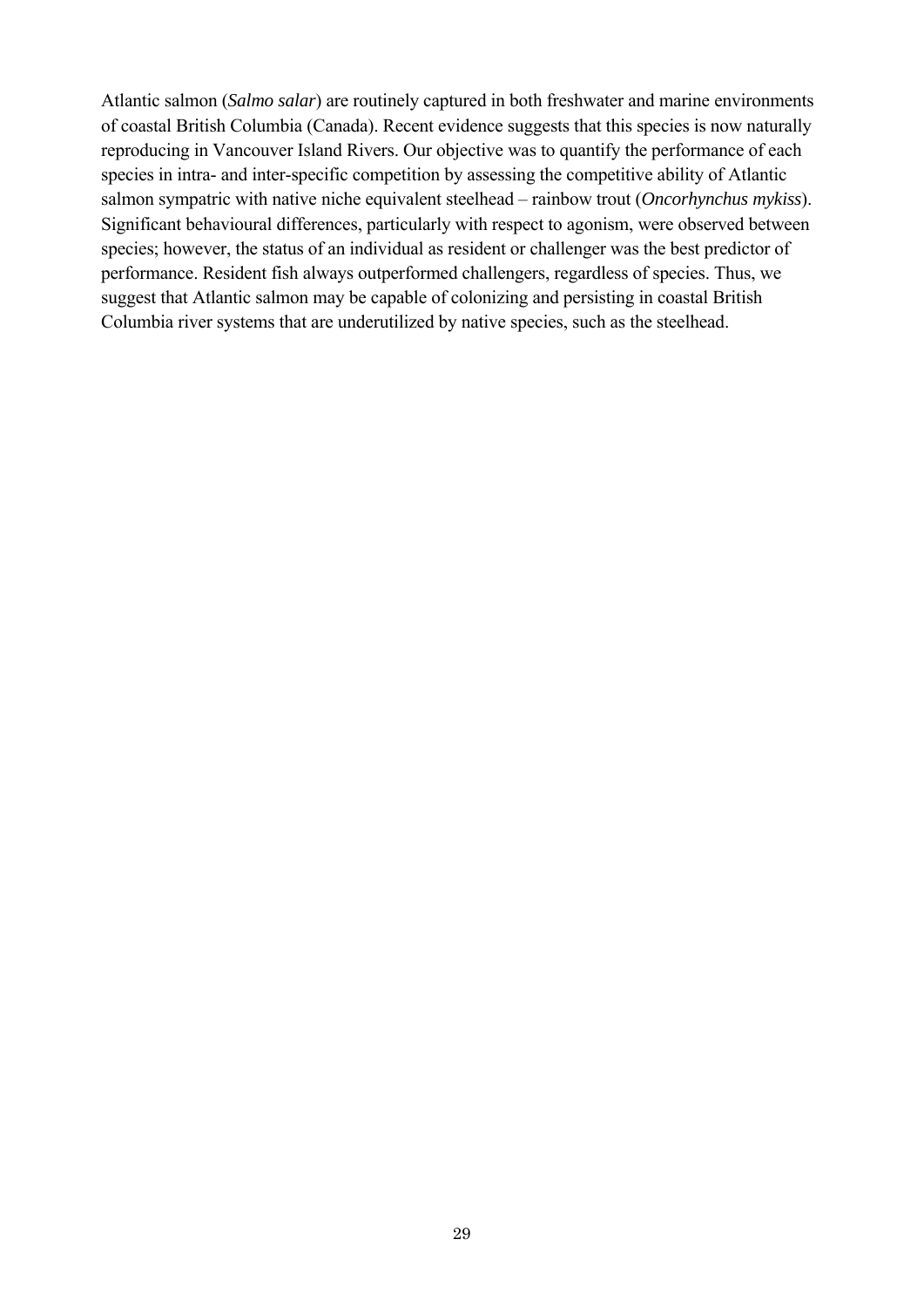# **O-13**

# **Hybrid Striped Bass National Breeding Program: Research Towards Genetic Improvement of a Non-Model Species**

#### S. Adam Fuller

Harry K. Dupree Stuttgart National Aquaculture Research Center, US Department of Agriculture, Agricultural Research Service, 2955 HWY 130 EAST, STUTTGART, AR, 72160 \**E-mail: adam.fuller.at.ars.usda.gov*

The hybrid striped bass (HSB) farming industry at present relies almost totally on wild broodstock for annual production of larvae and fingerlings, and industry efforts to domesticate the parent species of the HSB (white bass WB *Morone chrysops* and striped bass SB *M. saxatilis*) have been fairly limited in scope. At the USDA-ARS HKD Stuttgart National Aquaculture Research Center (SNARC), multiple areas of research are being pursued, with the end result being to provide HSB producers with a better performing line of broodfish. Among the areas of research that are currently being pursued at SNARC include: 1) the development of genomic resources for WB and SB; 2) the molecular and physiological consequences of alternative production diets on HSB; 3) the molecular and physiological consequences of exposure to different production environments (hypoxic environments, etc); 4) research to evaluate differential susceptibility of HSB and WB families to columnaris disease; 5) the effects of diet/parental contribution/kisspeptin injection on gonad maturation, lipid composition, and fry and fingerling performance. An overview of these findings will be discussed.

### **Annotated Bibliography of Key Works**

Li C, Beck BH, Fuller SA, Peatman E (2014) Transcriptome annotation and SNP discovery in white bass (*Morone chrysops*) and striped bass (*Morone saxatilis*). *Animal Genetics* 45: 885-887. The authors present the first ever multi-tissue reference transcriptomes for striped bass (*Morone saxatilis*) and white bass (*Morone chrysops*) which are the parental species of the hybrid striped bass, a major U.S. aquaculture species. Being non-model species, this was of critical importance, as prior to this there only existed a medium-density genetic linkage map and a well-annotated ovarian transcriptome. The assembled Moronid reference transcriptomes and identified simple sequence repeats (SSRs) and single nucleotide polymorphisms (SNPs) should advance ongoing studies of reproduction, physiology, and immunology in these species and provide markers for broodstock management and selection.

Childress CJ, Fuller SA, Rawles SD, Beck BH, Gaylord TG, Barrows FT, McEntire ME (2015) Lysine supplementation of commercial fishmeal-free diet in hybrid striped bass *Morone chrysops* x *M. saxatilis* affects expression of growth-related genes. *Aquaculture Nutrition* DOI: 10.1111/anu.12300

The authors present a follow-up study to a study (Rawles et al. 2013) where ideal protein theory accurately predicted first-limiting amino acids and optimum lysine level for a fishmeal-free, commercial-grade diet for hybrid striped bass (HSB). In the current study, authors sought to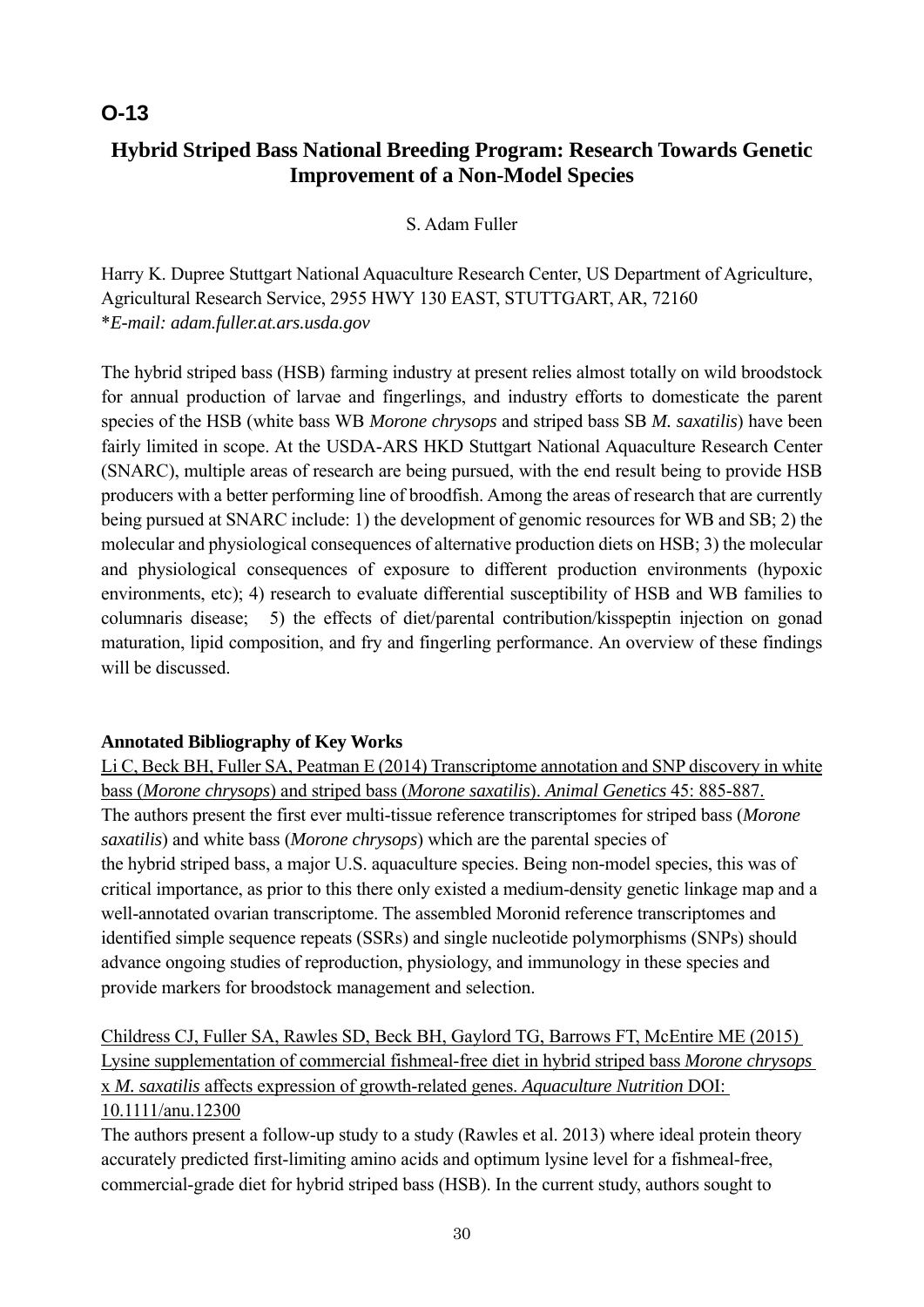determine how dietary lysine supplementation of these same diets influences the expression of two genes, myostatin and myogenin, controlling myogenesis in differentially growing groups of HSB. Real-time rt-PCR results in HSB suggest that the levels of lysine added to the diet has an impact on myogenin relative to the unsupplemented diet, but no effect on myostatin. Moreover, presented data also suggests that the amount of dietary lysine supplementation influenced the ratio of myostatin/myogenin expression in HSB and that this pattern mimicked that of most of the growth, composition of growth and nutrient retention data from the authors' previous study and may therefore be a useful marker for selecting fish for improved growth performance.

### Fuller SA, Farmer BD, Beck BH (2014) White bass *Morone chrysops* is less susceptible than its hybrid to experimental infection with *Flavobacterium columnare*. *Diseases of Aquatic Organisms* 109:15-22.

The authors present research regarding *Flavobacterium columnare,* the causative agent of columnaris disease, susceptibility differences between hybrid striped bass (HSB) and white bass (WB) in a series of 3 fundamental studies. In the first experiment, the authors sought to determine whether columnaris disease could be developed using a low-water flow experimental challenge in HSB using 3 levels of *F. columnare* (60-, 30-, 10- ml). Each of these treatment groups exhibited significantly different survival rates: 0, 3.3, and 13.3%, with higher survival occurring in treatment groups exposed to less bacteria. In the second experiment (30ml), both HSB and WB had a 0% survival rate, but the WB took significantly longer to reach 100% mortality. Finally in Expt 3 (10ml), no HSB survived, whereas 33% of WB survived. Compared to controls, the authors observed extensive gill damage in HSB treated with 10 ml after 24 h, which they hypothesized could have contributed to the higher mortality observed in HSB; an observation not seen on the WB gills. From these series of experiments, it is clear that HSB are more sensitive to *F. columnare*, having lower survival and more extensive histological damage compared to WB following the bacterial challenge.

Beck BH, Fuller SA, Peatman E, McEntire ME, Darwish AM, Freeman DW (2012) Chronic exogenous kisspeptin administration accelerates gonadal development in basses of the genus Morone. *Comparative Biochemistry and Physiology, Part A: Molecular & Integrative Physiology* 162: 265-273.

The authors present the effects of chronic administration of kisspeptins to immature and mature white bass (WB), striped bass (SB), and hybrid striped bass (HSB) to determine its effects on gonadal development in these species. The authors determined that bi-weekly injections (over 7 weeks) differentially accelerate puberty, as evidenced by increases in the prevalence of spermatozoa in the testes of juvenile fish. Also, in sexually mature fish, kisspeptin treatment led to increased gonad weight, gonadosomatic index, and spermatocrit in some white and striped bass. Additionally, mature white bass treated with kisspeptins showed an advancement in oocyte development as determined by histological examination. Importantly, the gonadal changes occurred in the absence of any photothermal manipulation or hormone injections. This description was the first report of kisspeptin-mediated pubertal initiation in fish, and the first evidence that kisspeptins could modulate gonad maturation.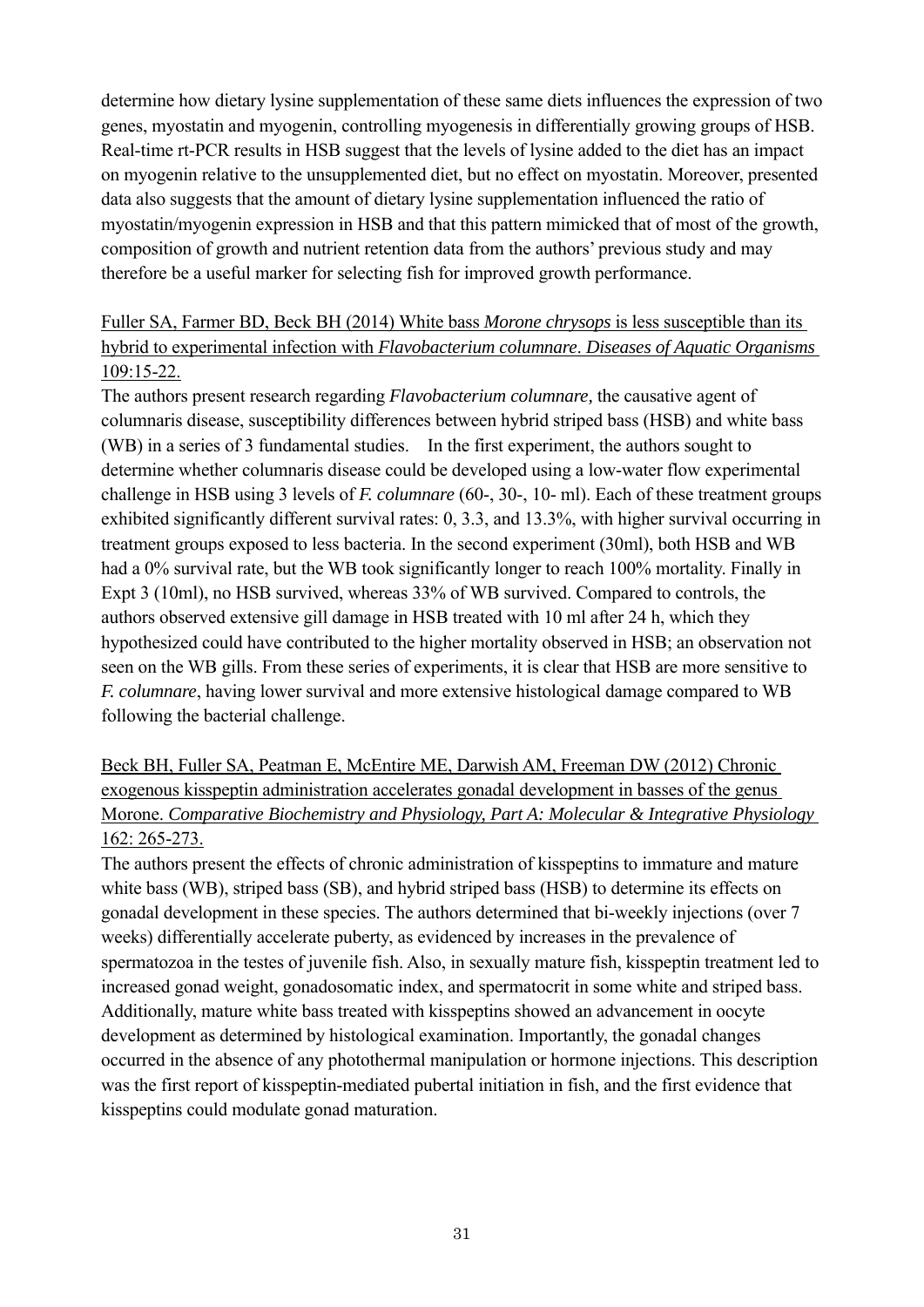# **O-14**

# **Production of** *Benedenia-***resistant Yellowtail (***Seriola quinqueradiata***) Families– A Preliminary Approach to the Candidates–**

Tsutomu Noda<sup>\*1</sup>, Kazunori Yoshida<sup>1</sup>, Takurou Hotta<sup>1</sup>, Hirotaka Mizuochi<sup>1</sup>, Taro Chujo<sup>1</sup>, Hideaki Aono<sup>2</sup>, Akiyuki Ozaki<sup>3</sup>, Kazuo Araki<sup>4</sup>, Mitsuru Yoshimoto<sup>5</sup>, Hiroki Ogawa<sup>6</sup>, Yasuhiro Shima<sup>7</sup> and Yuichiro Fujinami<sup>1</sup>

<sup>1</sup>Goto Laboratory, Seikai National Fisheries Research Institute, FRA, Nunoura 122-7, Tamanoura, Goto, Nagasaki 853-0508, Japan, <sup>2</sup>Seikai National Fisheries Research Institute, FRA, <sup>3</sup>National Research Institute of Aquaculture, FRA, , <sup>4</sup>Tamaki Laboratory, National Research Institute of Aquaculture, FRA, <sup>5</sup>Aquafarm, Maruha Nichiro Corporation, <sup>6</sup>Shimaura Aquafarm Branch, Maruha Nichiro Corporation, 7 Minami-Izu Laboratory, National Research Institute of Aquaculture, FRA *\*E-mail: ttmnoda at affrc.go.jp* 

The skin fluke *Benedenia seriolae* is a parasite specific to *Seriola* species. Its feeding on the epidermal tissues of yellowtail (*Seriola quinqueradiata*) causes external injuries that render the fish susceptible to bacterial and viral infection. Infection with this parasite is a serious problem for yellowtail aquaculture because it also inhibits fish growth. A previous study has reported the existence of an inherited *Benedenia* disease–resistance factor in yellowtail. Yellowtail families resistant to *Benedenia* disease have not yet been produced, although the production of such families for aquaculture would help to reduce not only rates of infectious disease but also the costs and labor required to eradicate *Benedenia* on the fish's body surface. Here, we examined the relationship between susceptibility and genetic variation that was described in the previous study in order to select candidate broodstock for breeding *Benedenia-*resistant yellowtail. In September 2014, we selected 961 fingerlings among 10,000 wild-caught 0-age yellowtail at an aquaculture farm on the basis of their parasite burdens (3 or fewer *Benedenia* on each selected fish: first selection treatment); the number of parasites on each of the 10,000 fish ranged from 1 to 48. These 961 selected fish were then cultured in a net cage and the number of parasites on each was counted five times between November 2014 and July 2015. The average number of parasites per fish had a wide range from 0.2 to 39.4 over this period and the overall mean was 8.9. The 160 fish with the lowest parasite burdens were selected as broodstock candidates (second selection treatment). We are now using these broodstock candidates to produce *Benedenia-*resistant F1 yellowtail families by using DNA marker–assisted-selection breeding methods.

**Keywords**: Yellowtail, *Seriola quinqueradiata*, *Benedenia* disease, Breeding

### **Annotated Bibliography of Key Works**

Akiyuki Ozaki, Kazunori Yoshida, Kanako Fuji, Satoshi Kubota, Wataru Kai, Jun-ya Aoki, Yumi Kawabata, Junpei Suzuki, Kazuki Akita, Takashi Koyama, Masahiro Nakagawa, Takurou Hotta, Tatsuo Tsuzaki, Nobuaki Okamoto, Kazuo Araki, Takashi Sakamoto. 2013. Quantitative Trait Loci (QTL) Associated with Resistance to a Monogenean Parasite (*Benedenia seriolae*) in Yellowtail (*Seriola quinqueradiata*) through Genome Wide Analysis. PLoS ONE 8(6): e64987.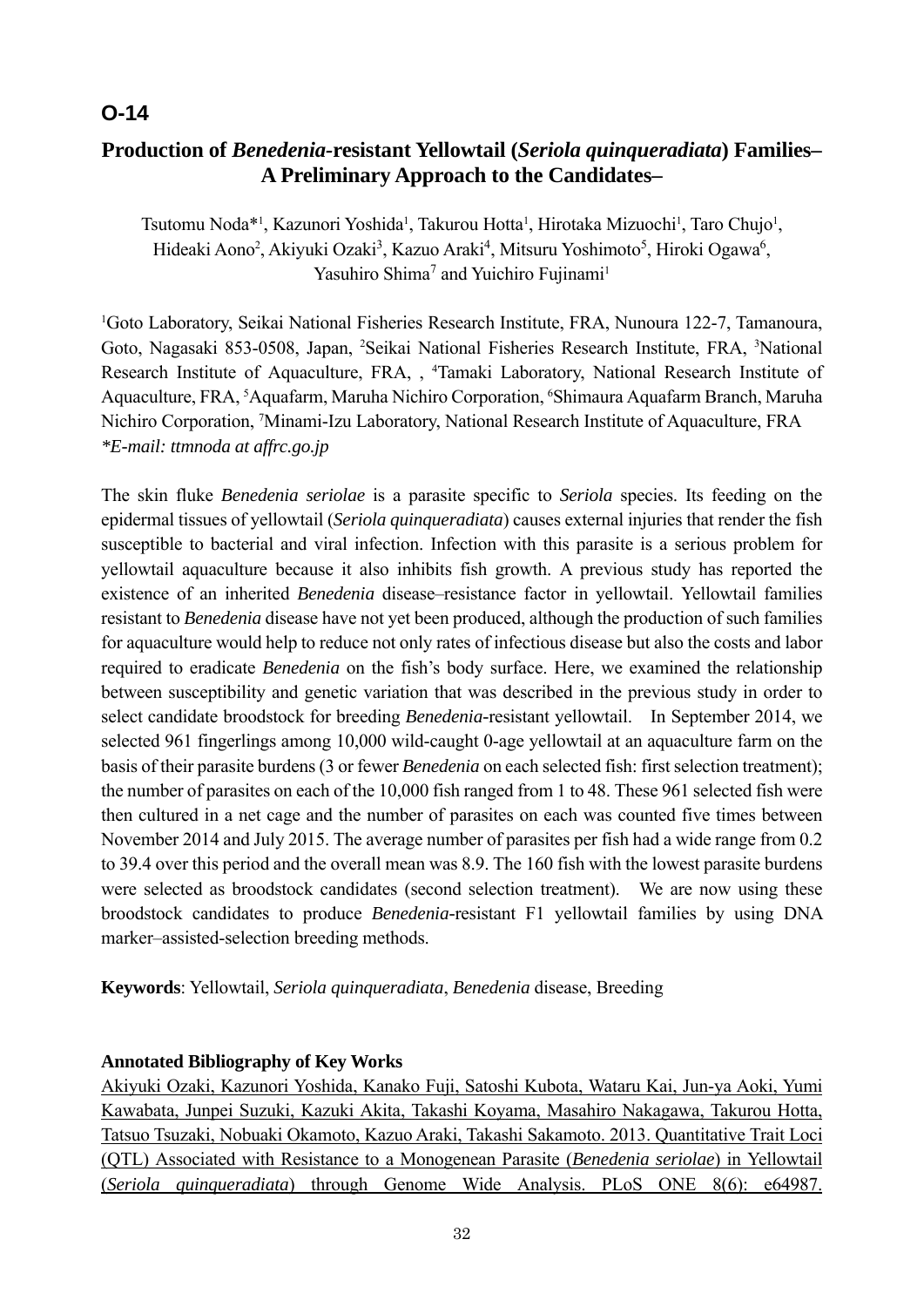#### doi:10.1371/journal.pone.0064987

Benedenia infections caused by the monogenean fluke ectoparasite *Benedenia seriolae* seriously impact marine finfish aquaculture. Genetic variation in host has been inferred to play a significant role in determining the susceptibility to this parasitic disease. To evaluate the genetic basis of Benedenia disease resistance in yellowtail (*Seriola quinqueradiata*), a genome-wide and chromosome-wide linkage analyses were initiated using F1 yellowtail families ( $n = 90$  per family) based on a high density linkage map with 860 microsatellite and 142 single nucleotide polymorphism (SNP) markers. Two major quantitative trait loci (QTL) regions on linkage groups Squ2 (BDR-1) and Squ20 (BDR-2) were identified. These QTL regions explained 32.9–35.5% of the phenotypic variance. On the other hand, the relationship between QTL for susceptibility to B. seriolae and QTL for fish body size were investigated. The QTL related to growth was found on another linkage group (Squ7). As a result, the authors present first genetic evidence that contributes to detailing phenotypic resistance to Benedenia disease, and the results will help resolve the mechanism of resistance to this important parasitic infection of yellowtail.

Kazunori Yoshida, Akiyuki Ozaki, Masahiro Nakagawa, Takurou Hotta, Jun-ya Aoki, Takashi Koyama, Kazuo Araki, Nobuaki Okamoto, Takashi Sakamoto and Tatsuo Tsuzaki. 2011. Characteristic Evaluation Method Relating to Benedenia Disease of Yellowtail (*Seriola quinqueradiata*). Proceedings of the forty U.S.-Japan aquaculture panel symposium (eds M. Rust, P. Olin, A. Bagwill and M. Fujitani): Pp96-99.

Benedenia is a parasitic disease caused in Seriola species by *Benedenia seriolae*. This parasite can cause growth reduction and external injuries in yellowtail, increasing the risk of secondary viral or bacterial infection. The main method of parasite removal is to soak the fish in a freshwater bath. However, this method requires a great deal of time, cost, and effort. We have been studying DNA Marker-Assisted Selection (MAS) breeding, to select for resistance to Benedenia disease. Three components ("Reproduction technology", "Character evaluation", and "DNA analysis") are critically important to promote MAS breeding success. We focus on one of the key components, "Characteristic evaluation method" relating to Benedenia disease in yellowtail.

Mushiake, K., H. Yamazaki, and H. Fujimoto. 2005. Current Situation of Technical Developments in Seed Production of Yellowtail (*Seriola quinqueradiata*) in Japan. Proceedings of the thirty-fourth U.S.-Japan aquaculture panel symposium (eds R. Stickney, R. Iwamoto, and M. Rust): Pp1-4. The National Center for Stock Enhancement (NCSE, formerly Japan sea-farming Association), of the FRA, introduced the stock enhancement program for yellowtail (*Seriola quinqueradiata* and *Seriola lalandi*) in 1977. Technical developments in induced spawning as well as larval and juvenile rearing techniques have increased the population of this species to 1 million juveniles per year at NCSE. This project faced three major drawbacks: high mortality of larvae, cannibalism, and the smaller size of released juveniles in comparison with their wild counterparts. The high mortality of larvae was overcome by utilizing strong aeration during the early larval stage, while cannibalism was controlled by grading juveniles by size selection. The two-month delay in the spawning season of reared broodstock (the usual spawning season is late April to early May), which caused the smaller size of released juveniles, was solved by developments in advanced spawning techniques. Photoperiod and water temperature manipulations were used to produce eggs in February, thus producing yellowtail juveniles that can be released into the wild at a size similar to that of the wild stock.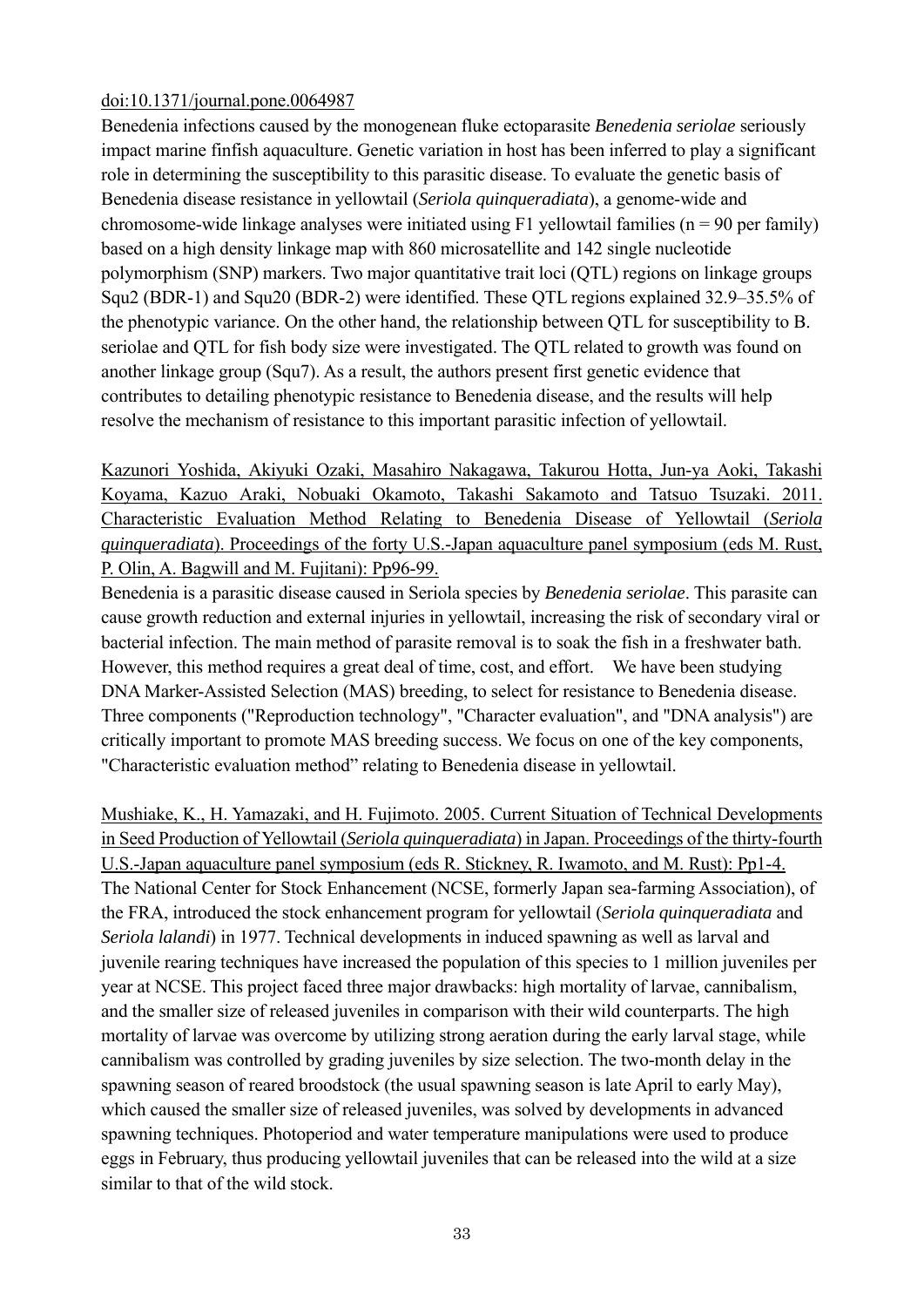# **O-15**

# **Coho Salmon Broodstock Development: A Case Study of the Domsea Coho (1977 to 2015)**

Robert N. Iwamoto<sup>1</sup>, Richard Towner<sup>2</sup>, James Myers<sup>3</sup>, and Greg Hudson<sup>1</sup>

<sup>1</sup> Spring Salmon LP, Rochester, WA, <sup>2</sup> Genentech Consultants, Payette, ID., <sup>3</sup>Northwest Fisheries Science Center, Seattle, WA 98112 *\*E-mail:* 

There are few long-term studies on Pacific salmon that inform on the potential for gains by systematic selective breeding and the potential for inbreeding losses because of constrained population sizes and matings of closely related individuals. In 1977, Domsea Farms Inc., the University of Washington, and the Washington Sea Grant Program initiated a genetic selection program for coho salmon for Domsea's marine net-pen operations. Because little was known at that time regarding the genetic potential for genetic improvement in coho salmon, the program was initially designed with two central goals: 1) collect basic information (heritabilities, genetic and phenotypic correlations) on the potential for genetic improvement for such economically important traits such as smoltification, growth rate to harvest, flesh color, and reproductive fitness; and 2) using that information, develop selection and mating protocols that would maximize selection gains but minimize inbreeding. Despite significant changes in ownership, rearing environment and operations, the program has remained remarkably consistent over the past 38 years or 19 generations of selection. We have demonstrated that selection for improved growth to the smolt stage (7.1- 13.1% per generation) and adult phases (43-53 g per generation) can be achieved. Overall, the growth rate of the Domsea coho salmon has improved between 3% and 8% per generation while reproductive traits such as female weight, egg weight, and survival to ponding have remained unaffected by inbreeding. The program has also demonstrated the importance of considering the potential for genotype-environment interactions when designing selection programs for specific rearing applications. While traditional genetic approaches have been demonstrably successful for this program, it is anticipated that further consideration and application of molecular approaches will help further characterize and advance this broodstock program for coho salmon.

#### **Annotated Bibliography of Key Works**

1. a. Iwamoto, R.N., Saxton, A.M., Hershberger, W.K. 1982. Genetic estimates for length and weight of coho salmon (*Oncorhynchus kisutch*) during freshwater rearing. J. Hered. 73: 187-191. b. Saxton, A.M., Hershberger, W.K., Iwamoto, R.N. 1984. Smoltification in the net-pen culture of coho salmon: quantitative genetic analysis. Trans. Am. Fish. Soc. 113: 339-347. c. Hershberger, W.K., Myers, J.M., Iwamoto, R.N., McAuley, W.C., Saxton, A.M. 1990.

Genetic changes in the growth of coho salmon (*Oncorhynchus kisutch*) in marine net-pens, produced by ten years of selection. Aquaculture 85: 187-197.

 d. Iwamoto, R.N., Myers, J.M., and Hershberger, W.K. 1990. Heritability and genetic correlations for flesh coloration in pen-reared coho salmon. Aquaculture 86: 181-190.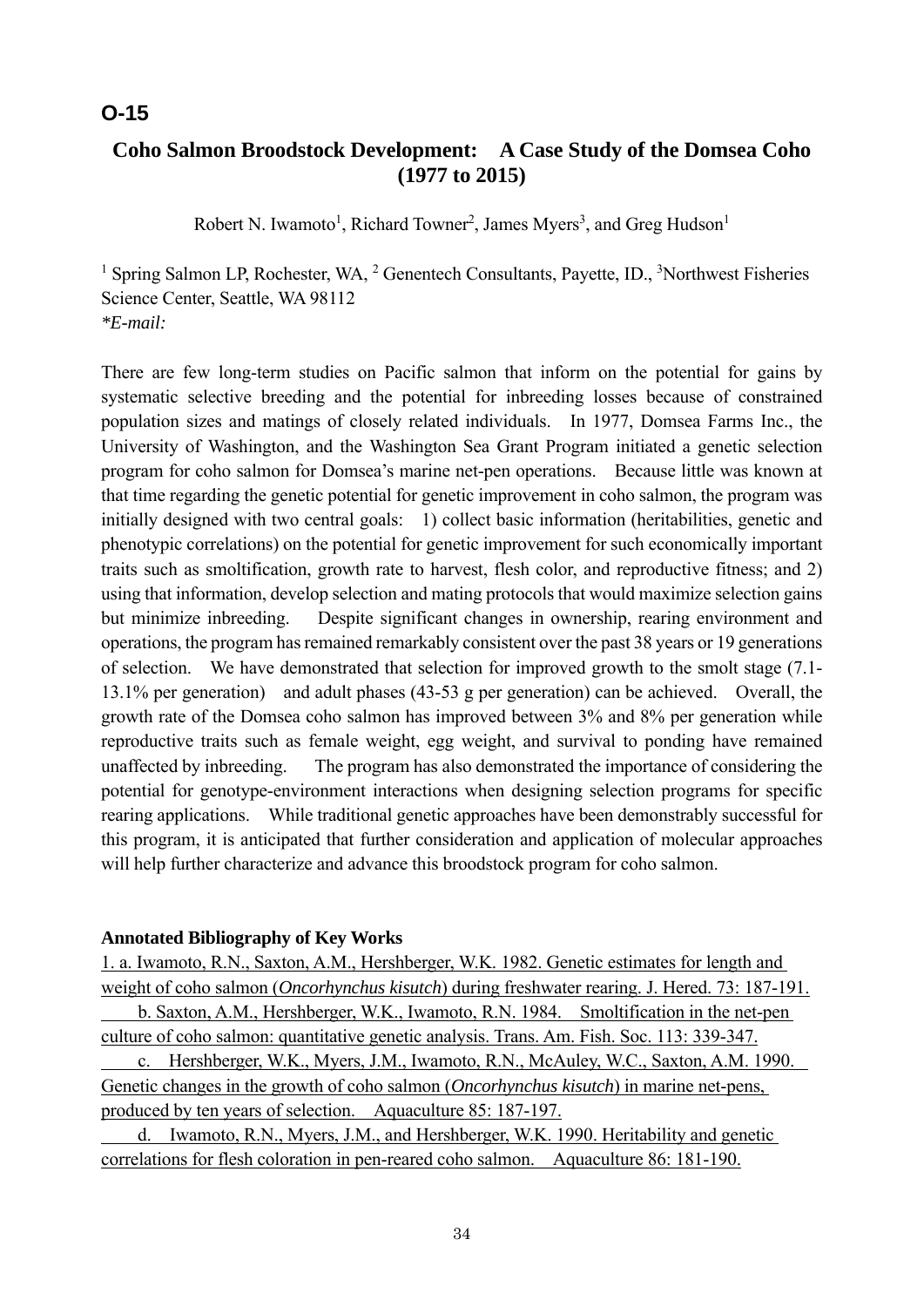The papers cited above provide much of the early quantitative genetic parameters for coho salmon traits. Genetic estimates for freshwater growth, smoltification and initial saltwater survival, seawater growth, and flesh coloration for the Domsea coho salmon were derived from full- and half-sib analyses. In almost every case, the magnitude of the derived heritabilities and genetic correlations indicated that a systematic selection program would be successful.

2. Myers, J.M., Iwamoto, R.N., Teel, D., Van Doornink, D., and Hershberger, W.K. 1999. Coho salmon broodstock developmet---1977-1998. Ten generations of systematic selective breeding. Bull. Natl. Res. Inst. Aquacult Suppl. 1, 63-70.

The authors summarize the concept of the Domsea coho salmon broodstock program from the selection sheme to the circular mating design. They also present allozyme comparisons of the founder strain and the broodstock after 10 generations of selection and indicate that significant genetic changes had occurred in the broodstock as a result of genetic selection and drift.

3. Myers, J.M., Heggelund, P.O., Hudson, G. and Iwamoto, R.N. 2001. Genetics and broodstock management of coho salmon. In: Lee, Cheng-Sheng and Donaldson, E.M. (Eds.) Reproductive biotechnology in finfish aquaculture, Aquaculture 197:43-62.

This paper summarized the information collected on the Domsea coho salmon broodstock program after 13 generations of implementation. It discusses the results of sib trials in marine net pens and two freshwater environments and consequently the importance of considering genotype-environmnent interactions in broodstock programs for specific applications. It tracked theoretical (pedigree data) and genetic changes (allozyme data and individual traits) in the broodstock population.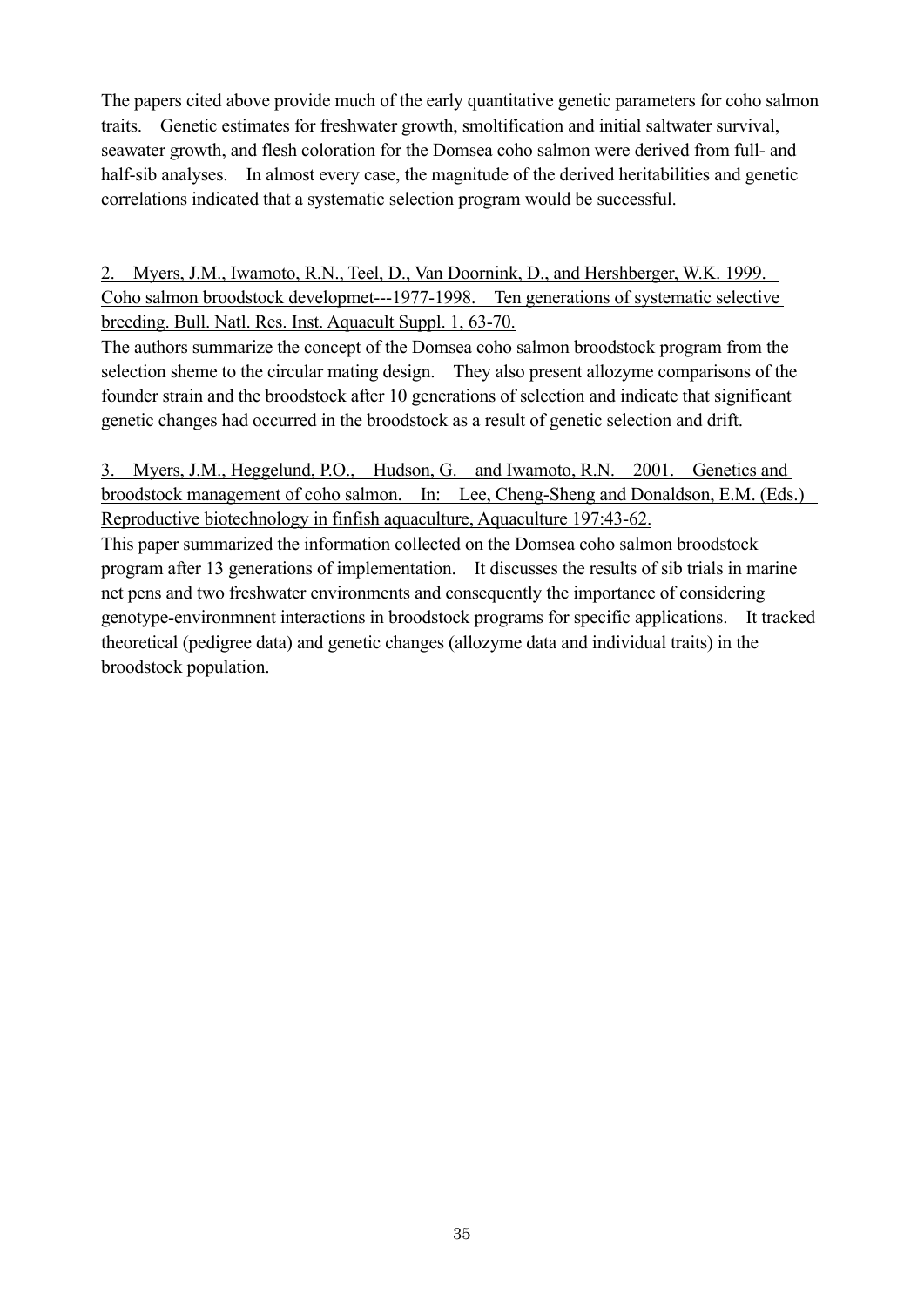### **O-16**

# **Development of Improved Catfish Germplasm at the Warmwater Aquaculture Research Unit, USDA-ARS.**

Brian Bosworth\* and Geoff Waldbieser

Warmwater Aquaculture Research Unit, USDA-ARS, P.O. Box 38, Stonville, MS 38776. *\*E-mail: brian.bosworth.at.ars.usda.gov* 

Production of farm-raised catfish is the largest aquaculture enterprise in the U.S. in terms of both volume and value. The Warmwater Aquaculture Research Unit (WARU), USDA-ARS mission is to improve production efficiency of catfish and other warmwater aquatic organisms, and includes development and release of catfish germplasm improved for economically important traits. Traditionally, the channel catfish comprised nearly all U.S. farm-raised catfish production, but in the last 10 years production of the F1 hybrid between the channel and blue catfish has increased to about 50% of total production. Therefore, the WARU breeding program is focused on genetic improvement of purebred channel catfish and F1 hybrid catfish performance. The channel catfish improvement program has used a traditional selection on BLUP breeding value estimates to improve growth rate and carcass yield. We started with a diverse population of channel catfish derived from 10 commercial farms in 2006, and have evaluated over 15,000 animals from 630 full-sib families produced by 334 sires and 516 dams between 2010 and 2013. Heritabilities for growth and carcass yield are 0.33 and 0.36, respectively; and fish are selected based on an index that puts equal weight of individual breeding values for growth and family average breeding values for carcass yield. Improvements in growth have been 8-10% per generation and are in agreement with expected improvements. Increases in carcass yield, although positive, have not been as dramatic, due at least in part to the use of less accurate family average breeding values instead of individual breeding values. The hybrid improvement program has focused on evaluation, identification and selection of blue catfish sires that produce superior performing hybrid progeny. Past work on genetic improvement of blue catfish is very limited; therefore, we initiated a program to collect several blue catfish populations and evaluate performance of their purebred and hybrid progeny. Initial evaluations suggest the majority of genetic variance for growth and carcass yield in hybrid progeny is additive in nature, and that populations and individual sires that produce purebred progeny with superior growth and carcass yield also produce hybrid progeny with superior performance. We have ongoing experiments to estimate the genetic correlation between traits in the purebred and hybrid state, which will give us direction in developing purebred blue catfish which produce superior hybrid progeny. We currently use DNA markers to identify parentage in our pedigreed populations and are developing a SNP chip to be used for genomic selection. Use of genomic breeding values should improve our breeding value accuracy and rate of improvement, particularly for carcass yield. We are evaluating other traits for inclusion in our selection index, and we are collecting and cryopreserving sperm from superior channel and blue catfish sires for future use. This combination of traditional animal breeding, genomic selection and cryopreservation will result in improved catfish germplasm, improved production efficiency and greater profitability for catfish farmers.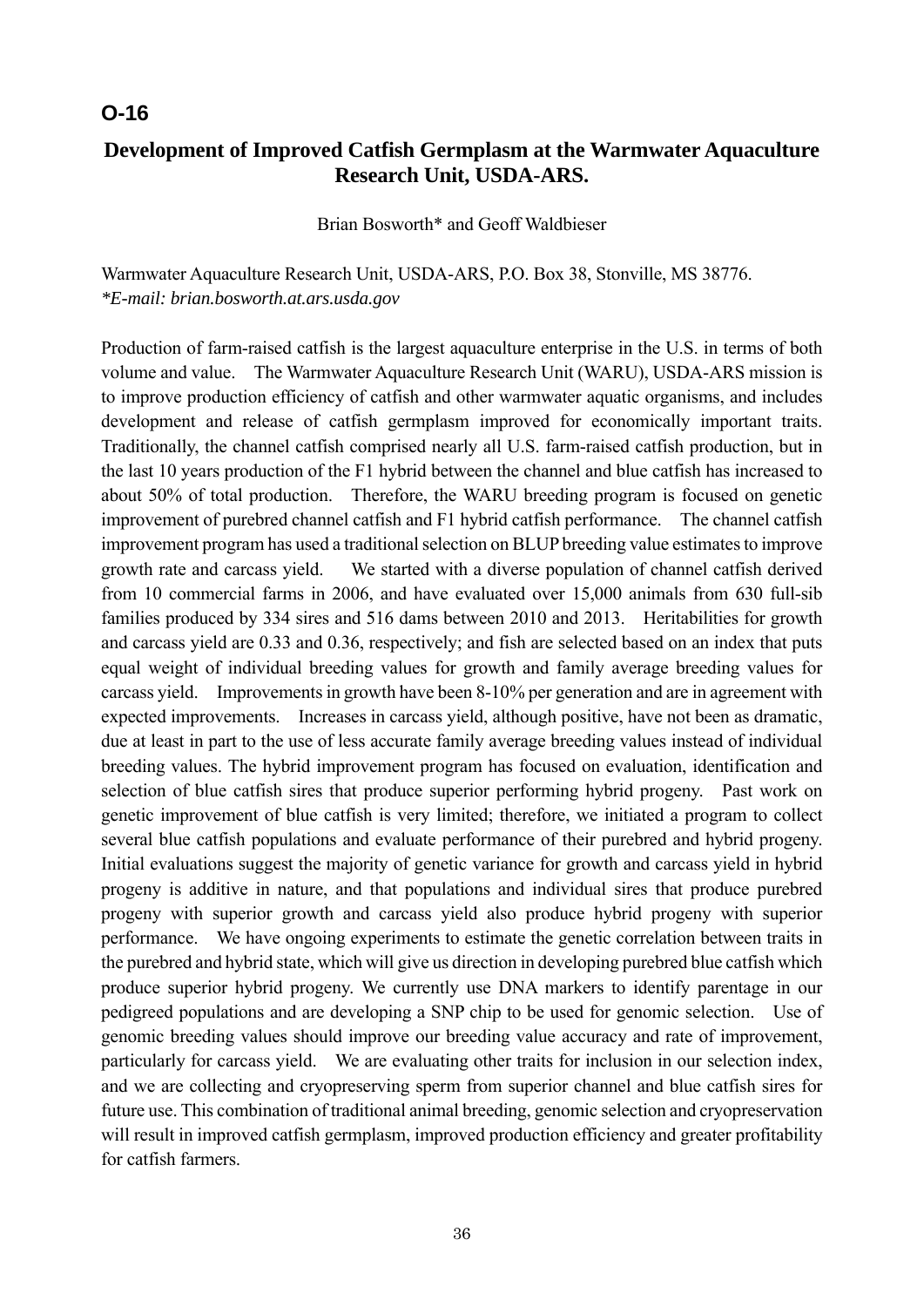#### **Annotated Bibliography of Key Works**

Lush, J.L. 1947. Family Merit and Individual Merit as Bases for Selection. Part I. The American Naturalist 81:241-261 and 81:362-379.

No abstract available. These 2 papers detail Lush's development of the use of information on individual performance and performance of relatives (family merit) to improve accuracy of breeding value estimates and form the basis for development of selection index theory and development of BLUP based breeding programs.

### Henderson, CR. 1975. Use of all relatives in intraherd prediction of breeding values and producing abilities. Journal of Dairy Science 58:1910–1916.

Commonly used cow evaluation methods apply principles of the selection index to herdmate deviations on the cow and close relatives. In contrast, best linear unbiased prediction adjusts records by best linear unbiased estimates of all fixed effects in the model and simultaneously weights those adjusted records by selection index principles. It would be advantageous to utilize all known relationships among animals in the herd in the latter method, but computations have been too laborious, requiring the inverse of the numerator relationship matrix. By a method of writing this inverse rapidly without computing the relationship matrix itself all relationships can now be used in intraherd cow evaluation. Further, tests of progeny by artificial insemination on sires used in the herd can be incorporated.

### Wei, M., van der Werf, J.H.J., 1994. Maximizing genetic response in crossbreds using purebred and crossbred information. Animal Production 59:401-413.

A combined crossbred and purebred selection (CCPS) method, i.e. using crossbred and purebred information, was proposed to achieve genetic response in crossbred animals. Selection index theory was applied to establish a CCPS index. The CCPS was compared with pure-line selection (PLS) and crossbred selection (CS) methods. The genetic correlation between purebred and crossbred performance ( $r_{\text{pc}}$ ) and crossbred heritability ( $h_c^2$ ) are crucial factors in the comparison. The CCPS is always better than PLS or CS when a fixed number of purebred progeny is tested. With a fixed total number of purebred and crossbred tested progeny, CCPS is only worse than PLS for very high values of rpc (>0·8). Superiority of CCPS over PLS increases and over CS decreases with decreasing  $r_{\rm pc}$ . The larger  $h_c^2$  is, relative to purebred heritability ( $h_c^2$  the more response CS and CCPS will achieve. The robustness of CCPS against inappropriate assumptions on rpc and h<sub>c</sub><sup>2</sup> values was investigated. The expected response is always an overestimate, and the actual response is smaller than the optimal response when  $r_{pc}$  is assumed one but the true  $r_{pc}$  is smaller. The difference between actual and optimal response increases as r<sub>pc</sub> decreases but it is small for large r<sub>pc</sub> values (e.g.  $\leq 3\%$  for r<sub>pc</sub>  $\geq 0.7$ ). The expected response is smaller than the actual response when  $r_{\text{pc}}$  is large and  $h_c^2 > h_p^2$  Finally, the actual response to CCPS is larger than the optimal response to PLS for positive values for rpc. The main conclusions are: (1) CCPS method is optimal for obtaining genetic response in crossbreds; and (2) CCPS with inappropriate assumptions on  $r_{\rm pc}$  and  $\rm{h}^{2}$  values (e.g. recognizing crossbreds as purebreds) achieves more genetic response than PLS for common values of  $r_{pc}$  and crossbred heritability.

Meuwissen, T.H.E., Hayes, B.J., Goddard, M.E. 2001. Prediction of total genetic value using genome-wide dense marker maps. Genetics 157:1819-1829.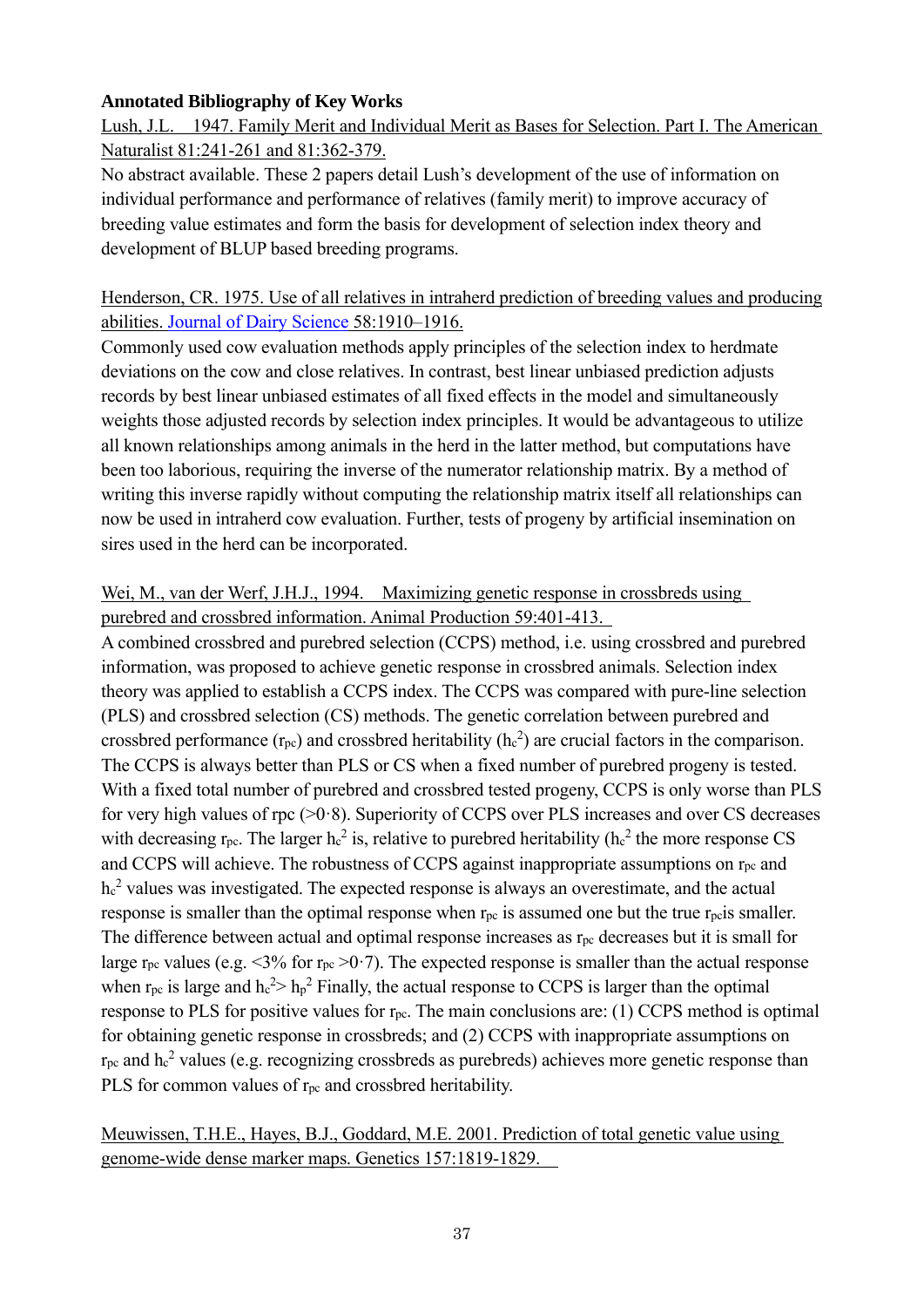Recent advances in molecular genetic techniques will make dense marker maps available and genotyping many individuals for these markers feasible. Here we attempted to estimate the effects of z50,000 marker haplotypes simultaneously from a limited number of phenotypic records. A genome of 1000 cM was simulated with a marker spacing of 1 cM. The markers surrounding every 1-cM region were combined into marker haplotypes. Due to finite population size (Ne 5 100), the marker haplotypes were in linkage disequilibrium with the QTL located between the markers. Using least squares, all haplotype effects could not be estimated simultaneously. When only the biggest effects were included, they were overestimated and the accuracy of predicting genetic values of the offspring of the recorded animals was only 0.32. Best linear unbiased prediction of haplotype effects assumed equal variances associated to each 1-cM chromosomal segment, which yielded an accuracy of 0.73, although this assumption was far from true. Bayesian methods that assumed a prior distribution of the variance associated with each chromosome segment increased this accuracy to 0.85, even when the prior was not correct. It was concluded that selection on genetic values predicted from markers could substantially increase the rate of genetic gain in animals and plants, especially if combined with reproductive techniques to shorten the generation interval.

### Legarra, A. O.F. Christensen, O.F., Aguilar, I. Misztal, I. 2014. Single Step, a general approach for genomic selection. Livestock Production Science 166:54–65.

Genomic evaluation methods assume that the reference population is genotyped and phenotyped. This is most often false and the generation of pseudo-phenotypes is uncertain and inaccurate. However, markers obey transmission rules and therefore the covariances of marker genotypes across individuals can be modelled using pedigree relationships. Based on this, an extension of the genomic relationship matrix can be constructed in which genomic relationships are propagated to all individuals, resulting in a combined relationship matrix, which can be used in a BLUP procedure called the Single Step Genomic BLUP. This procedure provides so far the most comprehensive option for genomic evaluation. Several extensions, options and details are described: compatibility of genomic and pedigree relationships, Bayesian regressions, multiple trait models, computational aspects, etc. Many details scattered through a series of papers are put together into this paper.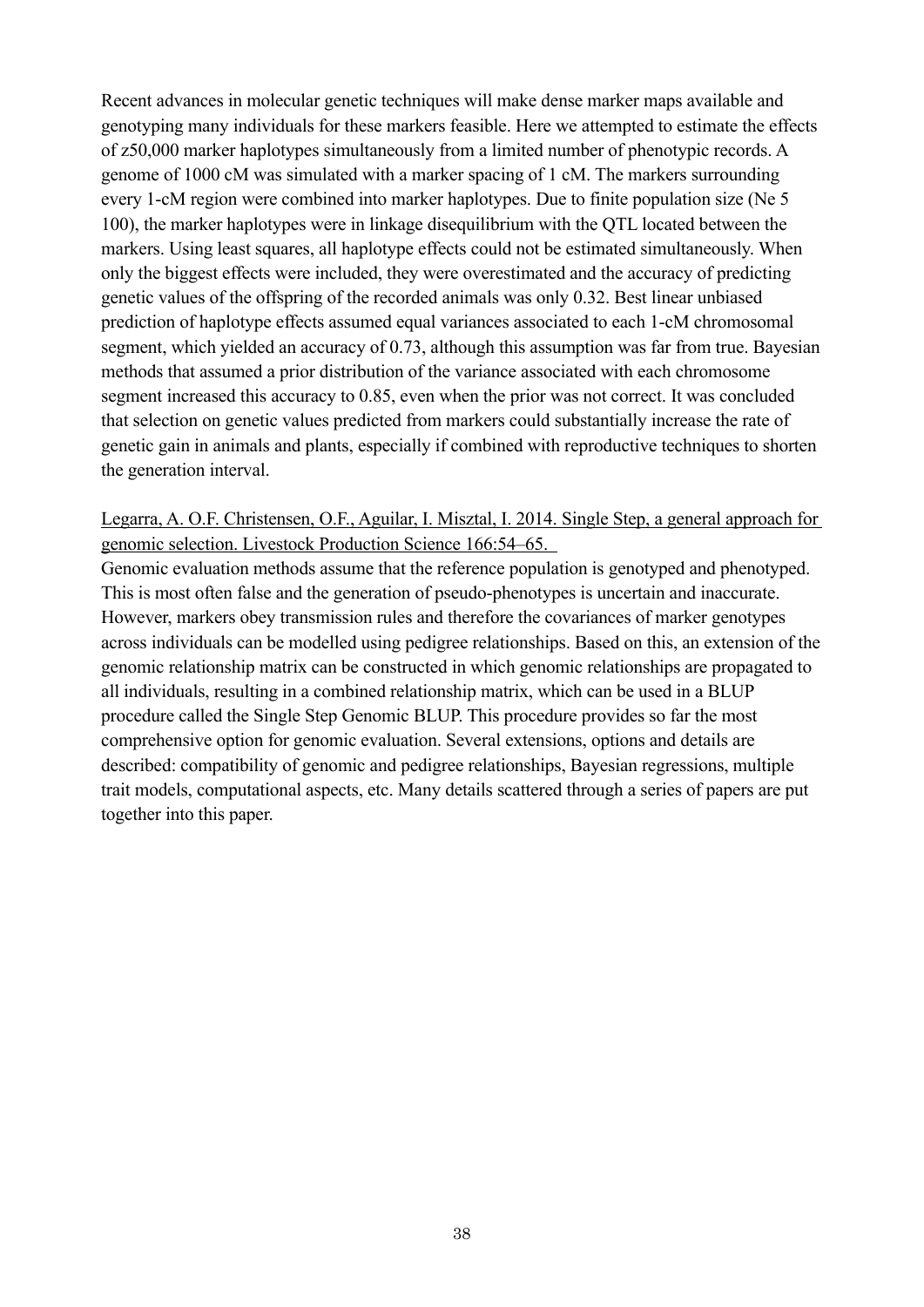### **Titles of Poster Presentation**

- 1. Whole genome re-sequencing of fugu populations (Sho Hosoya, Fisheries Laboratory, University of Tokyo)
- 2. Incipient transition of a sex-determining gene among closely related species of fugu.(Kiyoshi Kikuchi, Fisheries Laboratory, University of Tokyo)
- 3. Estimation of breeding value in model fish, guppy (*Poecilia reticulata*) and its application for selective breeding in aquaculture. (Masamichi Nakajima, Tohoku University)
- 4. The life table demography and population growth of the rotifer *Brachionus angularis* Gosse, from Kenya; the influence of temperature and food density. (Erick Ochieng Ogello, Nagasaki University)
- 5. Effect of dissolved organic matter on electrochemical removal of ammonia in recirculating aquaculture systems. (Satoshi Tada, Nagasaki University)
- 6. Effect of tetrodotoxin-containing diet on feeding, digestion and growth of tiger puffer, *Takifugu rubripes* juveniles. (Kogen Okita, Nagasaki University)
- 7. Temperature tolerance in two clonal strains of mangrove killifish *Kryptolebias marmoratus*. (Marina Yamada, Nagasaki University)
- 8. Effects of protozoa *Euplotes* sp. coexistence on the population growth of minute monogonont rotifer *Proales similis*. (Naoshi Wakimura, Nagasaki University)
- 9. Distribution of larval and juvenile greater amberjack (*Seriola dumerili*) around the Penghu islands, Taiwan. (Takamasa Hasegawa, Nagasaki University)
- 10. Effect of starvation on mixis induction in offspring and its genetic mechanism of the monogonont rotifer *Brachionus manjavacas*. (Shohei Kamizono, Nagasaki University)
- 11. Body siza, Culture and fish larval ingestion on a minute rotifer, *Colurella* cf. *adriatica*. (Stenly Wullur, Faculty of Fisheries and Marine Science, Sam Ratulangi University, Manado – Indonesia)
- 12. Production of myostatin gene-knockout Japanese anchovies (*Eugraulis Japonicus*) using TALEN-based genome editing. (Keishi Sakaguchi, Fisheries Research Institute of Karatsu, Department of Joint Research, Faculity of Agriculture, Kyushu University)
- 13. Isolation and Screening of Novel Probiotic Lactic Acid Bacteria for Aquaculture. (Nguyen Thi Hue Linh, University of Miyazaki)
- 14. Effect of Protease Addition to EP diet on the Growth of amberjack, *Seriola dumerili*. (Yousuke Taoka, University of Miyazaki)
- 15. Amino Acid Profile of Thraustochytrids Cells and Potential of Application to Aquafeed. (Kenya Horii, University of Miyazaki)
- 16. Diurnal changes in frequency of the burst swimming behavior of adult Pacific bluefin tuna (*Thunnus orientalis*) in a land-based tank. (Akiko Tsujita, Seikai National Fisheries Research Institute, FRA)
- 17. Spawning frequency of Pacific bluefin tuna *Thunnus orientalis* in a land-based tank. (Ayako Suzuki, Seikai National Fisheries Research Institute, FRA)
- 18. Effect of timing of restricted feeding on sexual maturation in the yellowtail, *Seriola quinqueradiata*. (Kentaro Higuchi, Seikai National Fisheries Research Institute, FRA)
- 19. Nitrogen excretion in Pacific bluefin tuna. (Toshinori Takashi, Seikai National Fisheries Research Institute, FRA)
- 20. A high density genetic linkage map for yellowtail (*Seriola quinqueradiata*) containing 6,275 ESTbased SNPs. (Akiyuki Ozaki, National Research Institute of Aquaculture, FRA)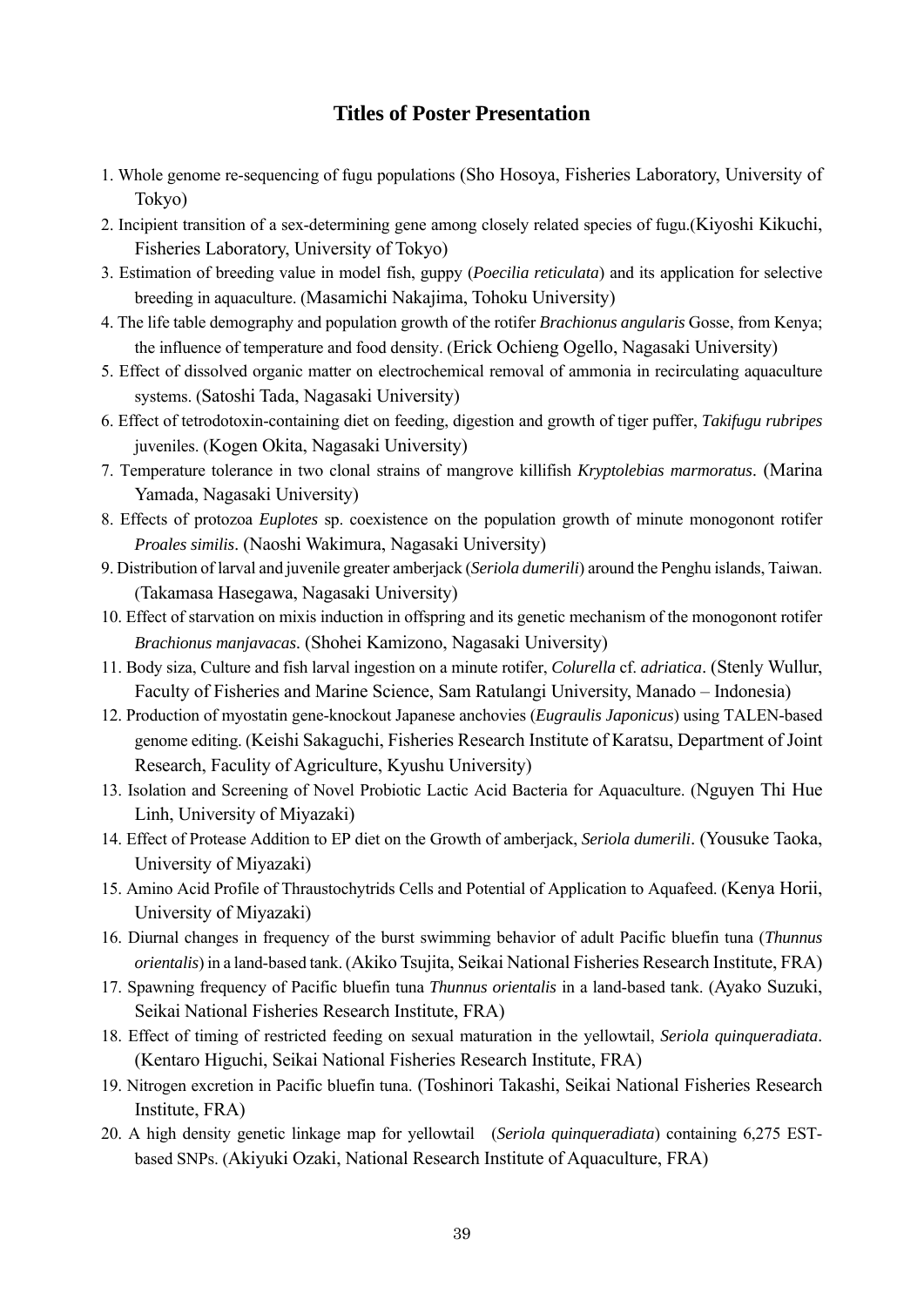#### **Whole genome re-sequencing of fugu populations**

Sho Hosoya\*, Satoshi Tasumi, Kiyoshi Kikuchi

Fisheries Laboratory, University of Tokyo, Hamamatsu, Bentenjim 2971-4 Japan *\*E-mail: ahosoya.at.mail.ecc.u-tokyo.ac.jp* 

Historically, the prevalence of intraspecific diversity, both neutral and adaptive, in many marine species has been unclear. However, the recent advent of new technologies, in particular, highthroughput DNA sequencing is making it feasible to evaluate genetic variability at the wholegenome level. Fugu (tiger pufferfish *Takifugu rubripes*) is one of the important cultured marine fish species in East Asia. The yield of cultured fugu accounted for approximately 5 % of total marine fish aquaculture in Japan, and ranked  $3<sup>rd</sup>-4<sup>th</sup>$  by value. In addition, this species is becoming an important target for stock enhancement because of severe declines in the wild populations. In recent years, approximately two million hatchery-born seedlings have been released each year. Tagging and releasing experiments have suggested that fugu shows homing behavior to the natal site for spawning following long-range migration, and by extension, that distinct local populations may exist. As expected, recent study using 21 microsatellite loci revealed a shallow divergence between two wild populations from Japan Sea and Pacific Ocean. Nonetheless, the detailed degrees of population and adaptive structuring remain unclear. Moreover there is virtually no information regarding the extent and magnitude of linkage disequilibrium (LD) that play essential roles in choosing marker loci for the management of brood stocks and conservation of wild populations. In this study, we resequenced wild individuals of fugu from Wakasa Bay (Japan Sea) and Mikawa Bay (Pacific Ocean) to compare the genetic diversity within and between populations. Two libraries each containing ten individuals from either of the populations were constructed for paired-end sequencing (2 x 101bp) on the Illumina Hiseq2000. We obtained 43.2M reads per sample yielding coverage of 11.4 per genome, on average. We mapped these reads on the fugu reference genome (Fugu v.5) and called single-nucleotide polymorphisms (SNPs) using BWA, Samtools and GATK software. The number of SNPs detected per individual was about 700 thousand and the SNP frequency was about 480bp per SNP. Missing SNPs because of the shallower depth were estimated as 2 to 2.5 per cent of the total SNPs for each sample. Multidimensional scaling plot clearly separated the two populations, and individuals from Ise Bay were genetically closer than those from Wakasa Bay. However, the global *Fst* (= 0.0057) was small and no outlier locus was detected by BayeScan software. These results suggest that the genetic divergence between the two populations is shallow. Linkage disequilibrium analysis was done using PLINK software. The two populations were similar in the LD state. We detected putative 3,000 LD blocks from each population but 90 per cent of them were smaller than 1kb. The mean  $r^2$  value was 0.48 between two SNPs at 100bp distance whilst that was less than 0.20 at 1kb distance. This rapid LD decay indicates these populations have maintained at relatively healthy states until recently. The expected SNP size for the implementation of genomic selection program for fugu breeding was 300k.

**Key words**: fugu, *Takifugu rubripes*, conservation, genetic diversity, single nucleotide polymorphism, *Fst*, linkage disequilibrium, genomic selection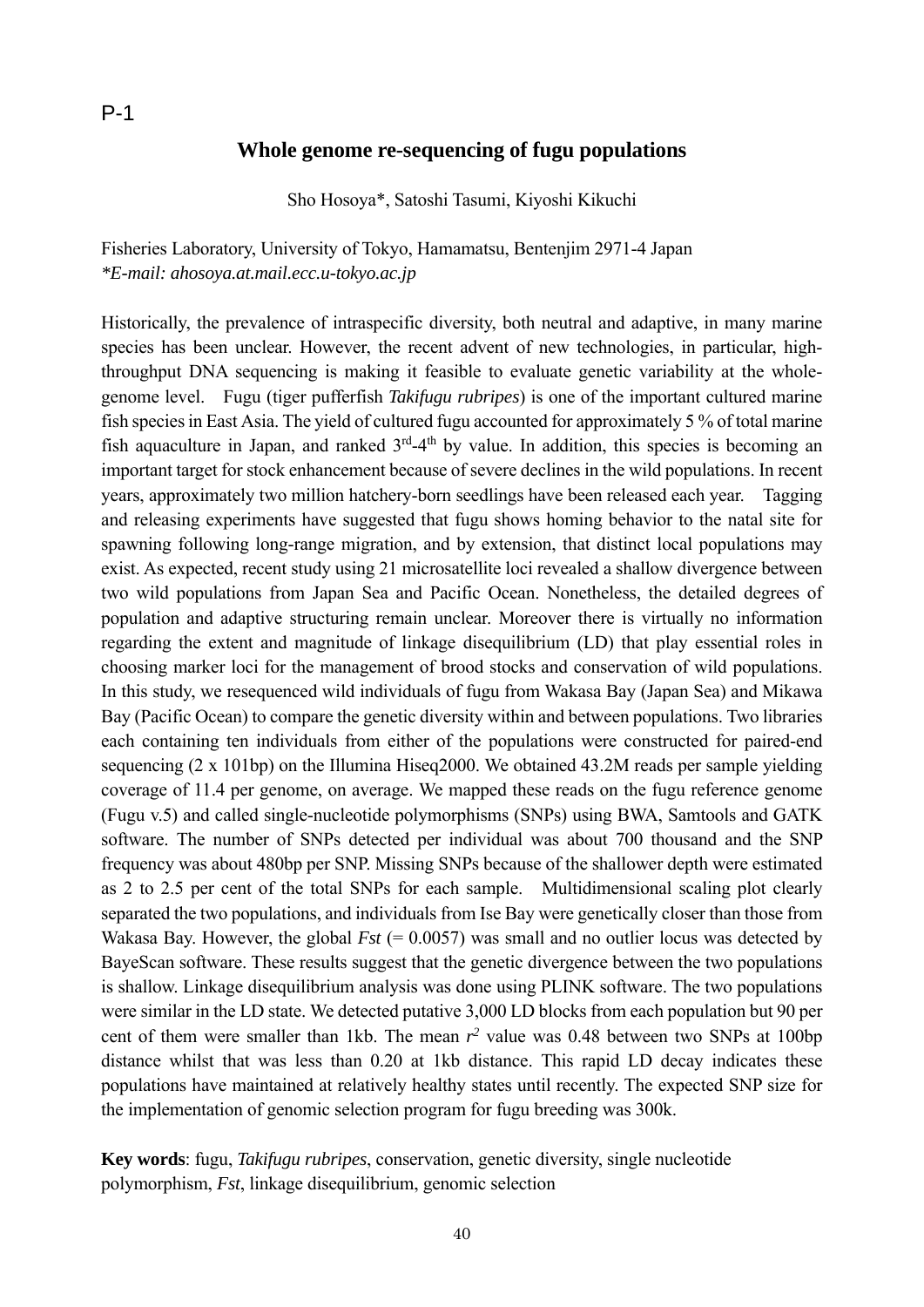#### **Annotated Bibliography of Key Works**

Katamachi D., Ikeda M., Sato T., Suzuki S., Kikuchi K and Ojima D. 2014. Development of a multiplex PCR assay for population genetic analysis of the tiger puffer *Takifugu rubripes* using 16 microsatellite DNA loci. Aquaculture Sci., 62, 55 - 63

The tiger puffer *Takifugu rubripes* is a marine fish species economically important to East Asia, particularly Japan. To evaluate the genetic variability and population structure of the tiger puffer in detail, we generated a multiplex PCR assay of microsatellite DNA loci, a fast and cost-effective technique that allows high-throughput genotyping. In this study, we report the development of four multiplex PCR assays for this species using 16 microsatellite DNA loci located on independent chromosomes. We ensured quality control throughout all steps of the multiplex PCR assay development, i.e., exclusion of loci detected with stuttering, allele dropouts, or null alleles. We evaluated this set of microsatellite DNA loci for polymorphisms using 113 fishes collected from three different locations in the sea around Japan. This combination of loci will prove useful for future investigations of the fine-scale population genetic structure of this species.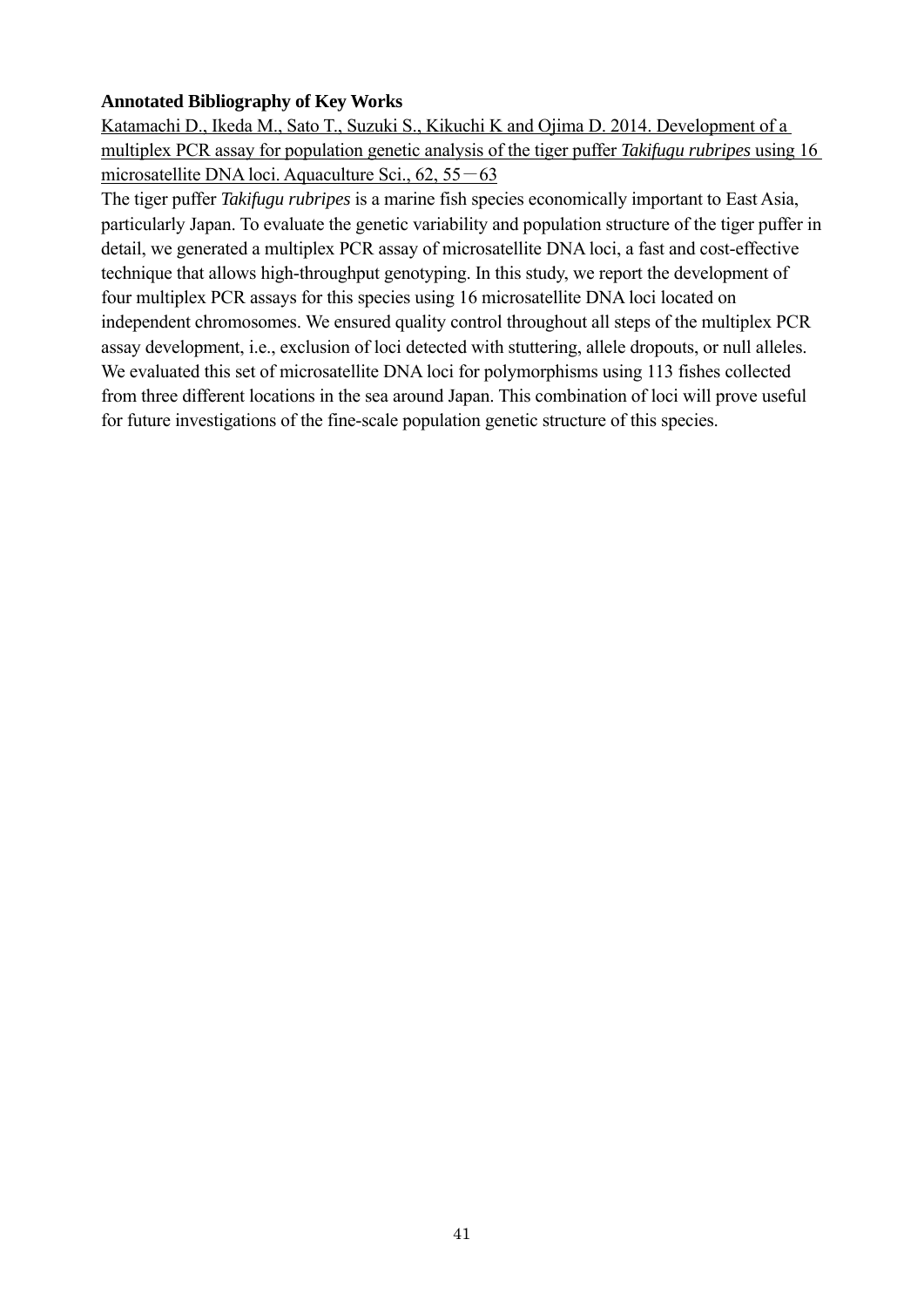# **Incipient transition of a sex-determining gene among closely related species of fugu**

Risa Ieda<sup>1</sup>, Sho Hosoya<sup>1</sup>, Satoshi Tasumi<sup>1</sup>, Shigenori Suzuki<sup>2</sup>, Kiyoshi Kikuchi<sup>1\*</sup>

1 Fisheries Laboratory, University of Tokyo, Hamamatsu, Bentenjim 2971-4 Japan <sup>2</sup>Minami-Izu Laboratory, National Research Institute of Aquaculture, FRA, Shizuoka, Minami-izu 415-0156 Japan *\**E*-mail: akikuchi.at.mail.ecc.u-tokyo.ac.jp* 

Sex determination in teleosts fish is often genetic, where segregation of sex-determining loci assign the phenotypic sex. In these species, sex-linked polymorphic markers can be used for sex identification, potentially providing important information regarding the management of cultured species and conservation of wild species. However, the different master sex-determining (SD) genes in different fish lineages appear to have evolved independently and have been frequently replaced by new genes. Therefore, the sex-linked markers are often specific to a few stock population of the focal species, greatly limiting use of such markers for the management of aquaculture species. gain more insights into the transition between SD systems in teleosts, we study closely-related species of fugu belonging to genus *Takifugu*. This genus has undergone an adaptive radiation in the last 2-5 million years, resulting in about 20 extant species including fugu (tiger pufferfish). Fugu is one of the most economically important food fish in Japan and also is the first fish with a fully sequenced genome. Previously, we have shown that sex in fugu appears to be determined by a missense single nucleotide polymorphism (SNP) in the *Amhr2* gene. In this study, we have taken advantage of this finding and the rich genomic resources of fugu to explore the genetic basis of sex determination in closely-related species of fugu. We found that while sex in the majority of *Takifugu* species is likely determined by the SNP in the *Amhr2* gene, it is clearly not the case in a few species. To confirm this, we performed genome-wide linkage analysis and identified novel SD loci distinct from the *Amhr2* locus in these species. Interestingly, the transition of the SD system appears to be in progress at least in one species, as a small percentage of males still retains the "sex-determining SNP" on the *Amhr2* gene. These results indicate that fugu and its closely-related species can be an excellent model group for investigating the transitions between alternative master SD genes.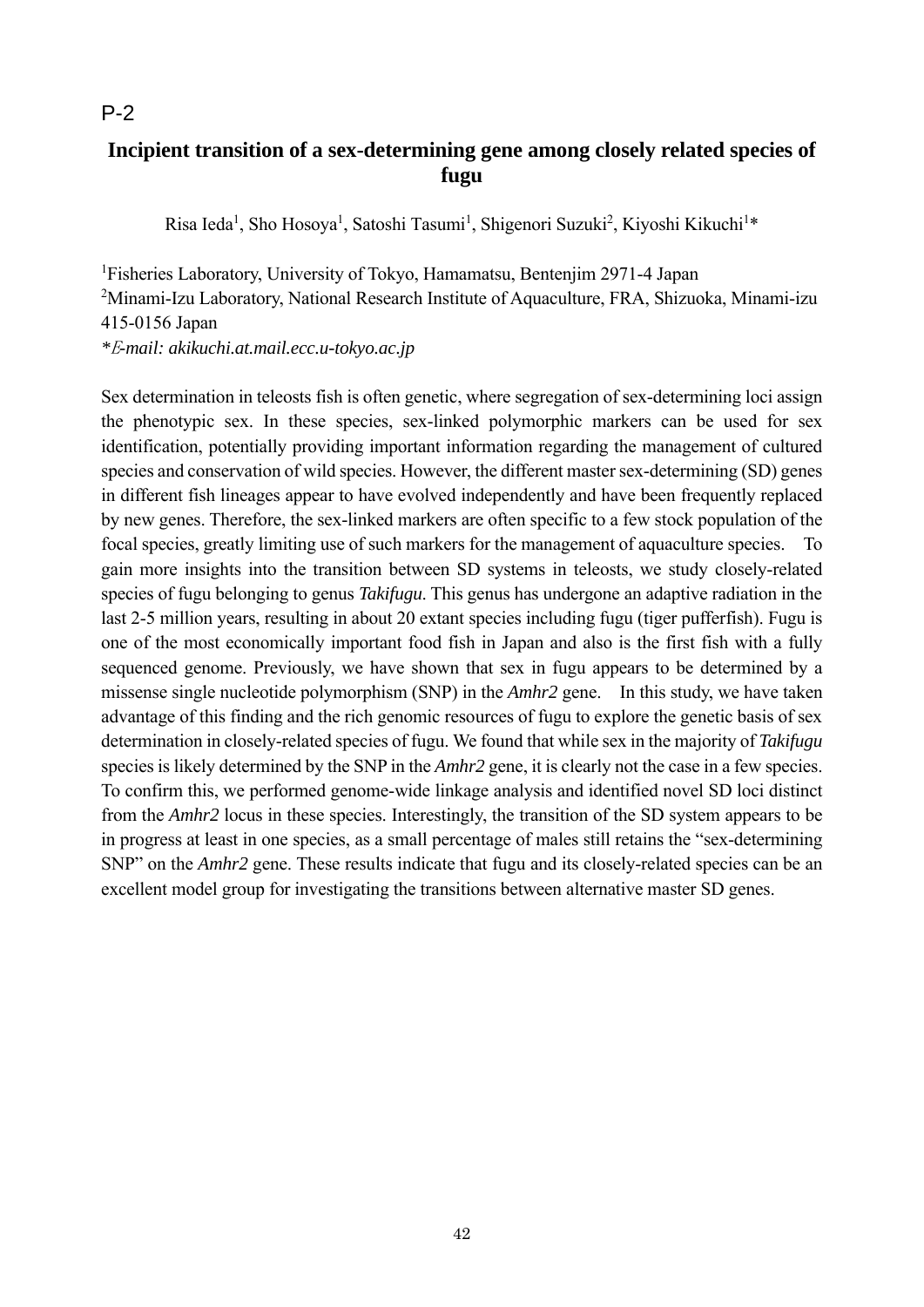# **Estimation of breeding value in model fish, guppy (***Poecilia reticulata***) and its application for selective breeding in aquaculture**

Masamichi Nakajima<sup>1\*</sup>, Toyoko Nakajima<sup>1</sup>, Syunsuke Obinata<sup>1</sup>

<sup>1</sup> Laboratory of Marin Life Science and Genetics, Graduate School of Agricultural Science, Tohoku University, Sendai, Miyagi 981-8555, Japan *\*E-mail: mnkjm at bios.tohoku.ac.jp* 

Selective breeding is one of the most important methods for the genetic improvement in not only livestock animals, but also aquatic organisms. Many varieties and strains were produced in aquatic organisms; however the most succeeded example of selective breeding in aquatic organisms is ornamental fish. In the case of quantitative traits, the example of succeeded selective breeding is scare. In the case of the selective breeding based on phenotypic value, many cases showed inconsistent result. This is due to its inability to remove environmental and dominance effect. Therefore the method to evaluate the accurate abilities of parent is necessary. The breeding value was contrived from such circumstances. Though the breeding value possesses such importance, the applications of the breeding value in the aquaculture are not so much. The reasons why the application in aquaculture is little are 1) the large number of offspring can obtain from small number of parental fish; 2) short life cycle of target species caused difficulties to estimate breeding value in parental fish and their offspring. Although, it is hard to obtain the breeding value, the role of breeding value is very important for the efficient selection. From the above mentioned reason, it is necessary to identify the breeding value for the effective selective breeding in aquaculture. In this study, the breeding values were estimated from selection experiment for body size in the guppy, *Poecilia reticulata*, and examined the efficiency of the selection between used phenotype and breeding value. Comparison of breeding value in parental and offspring indicated significantly positive correlation. Positive correlation also observed between breeding values of parental and body size of their offspring. Selection based on breeding value showed 5% larger in body size compared with selection using phenotype. Selection based on breeding value showed lesser increment in coefficient of inbreeding compared to the selection based on phenotype. These results suggest that the breeding values are effective to the evaluating parental fish and useful for selective breeding. It is expected that the application of breeding value in the industrially important fish, such as Bluefin tuna and Japanese eel.

**Keywords**: Guppy(*Poecilia reticulata*); Selective breeding ; Body size ; Breeding value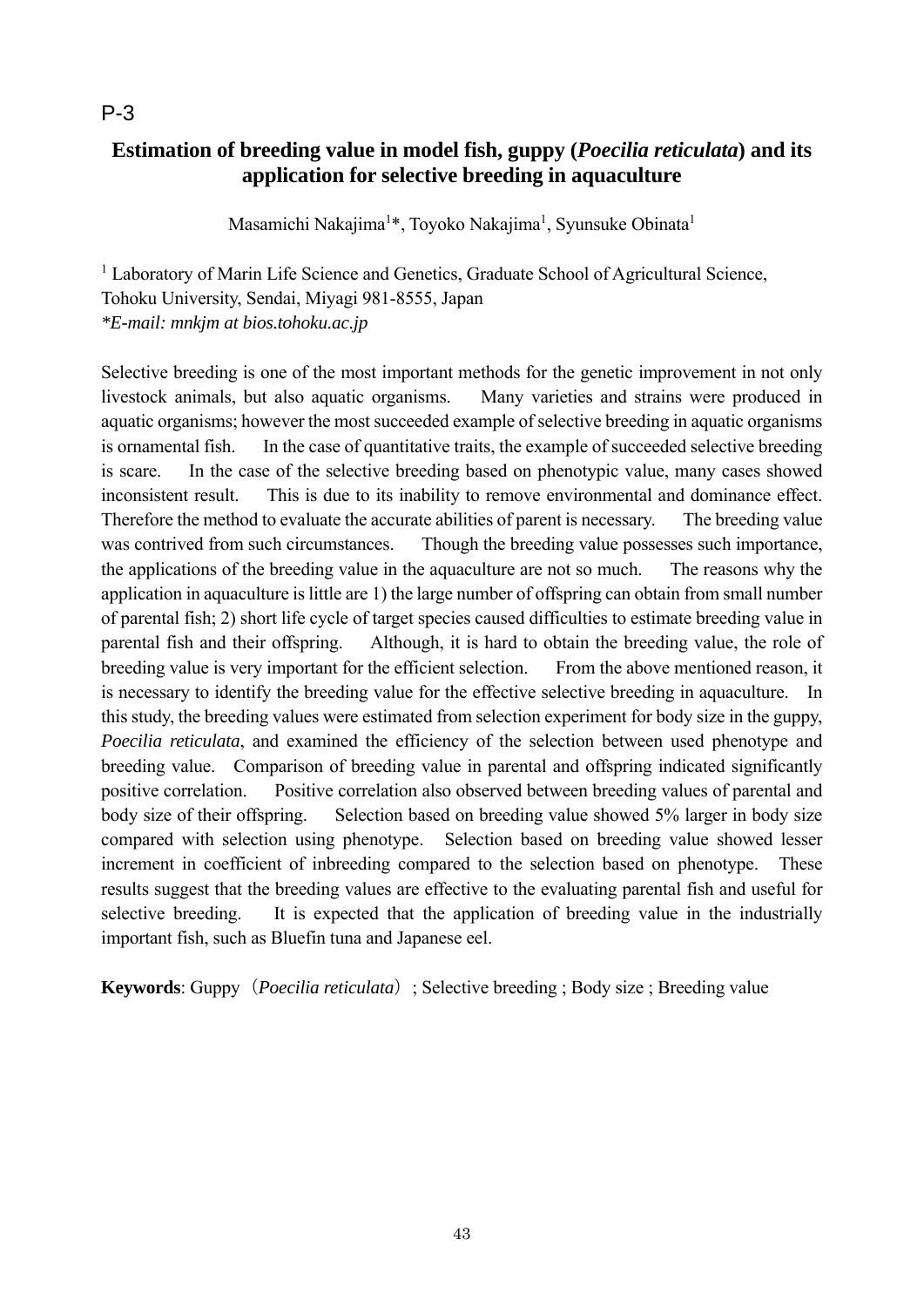# **The life table demography and population growth of the rotifer** *Brachionus angularis* **Gosse, from Kenya; the influence of temperature and food density**

Erick Ochieng Ogello<sup>\*1, 2</sup>, Hee-Jin Kim<sup>1</sup>, Koushirou Suga<sup>1</sup> and Atsushi Hagiwara<sup>1</sup>

<sup>1</sup>Graduate School of Fisheries & Environmental Sciences, Nagasaki University, 1-14 Bunkyo, Nagasaki 852-8521, Japan, <sup>2</sup>Kenya Marine & Fisheries Research Institute (KMFRI), Kegati Aquaculture Research Station, P.O. Box 3259 - 4200 Kisii, Kenya *\*E-mail: bb53414801.at.cc.nagasaki-u.ac.jp* 

The nature of reproduction of the Kenyan strain of *Brachionus angularis* was investigated using individual and small batch culture approaches. First, the Kenyan rotifer was identified using morphological and molecular techniques. The life-table demography and the population growth studies were conducted at three temperatures (i.e. 20, 25 and 30°C) using *Chlorella vulgaris* at three densities (i.e.  $2.5x10^5$ ,  $2.5x10^6$  and  $2.5x10^7$  cells mL<sup>-1</sup>). The lorica length (85.6  $\pm$  3.1 µm) and width  $(75.4 \pm 3.6 \text{ nm})$  of the Kenyan sample were smaller than those of similar species cited in the literature. The phylogenetic tree grouped the Kenyan sample together with *Brachionus caudatus* and *Brachionus angularis*. However, with additional morphological data e.g. presence of two median occipital spines with either reduced or lacking sub-median spines, *Brachionus angularis* was identified as the most likely match for the Kenyan sample. The rotifers were most fecund (2.11  $\pm$  0.07 offspring female<sup>-1</sup> day<sup>-1</sup>) and reproductive (8.43  $\pm$  0.24 offspring female<sup>-1</sup>) at 25<sup>o</sup>C with  $2.5 \times 10^6$  cells mL<sup>-1</sup> of *C. vulgaris*. The highest intrinsic rate of natural increase (0.74  $\pm$  0.02 d<sup>-1</sup>), specific population growth rate  $(0.49 \pm 0.01)$ , longest life expectancy at hatching  $(12.41 \pm 0.28$  d) and shortest generation time (2.87  $\pm$  0.03 d) were also observed at 25°C with 2.5×10<sup>6</sup> cells mL<sup>-1</sup> of *C. vulgaris.* However, the duration of hatching to first egg spawning was shortest  $(2.86 \pm 0.21 \text{ h})$  at 30°C with 2.5×10<sup>7</sup> and longest (8.83 ± 0.39 h) at 20°C with 2.5×10<sup>5</sup> cells mL<sup>-1</sup> of *C. vulgaris*. In the batch cultures, the highest population density (255.7  $\pm$  12.6 ind mL<sup>-1</sup>) and lowest (122.0  $\pm$  3.6 ind mL<sup>-1</sup>) were realized at 25<sup>o</sup>C with 2.5×10<sup>6</sup> and at 20<sup>o</sup>C with 2.5×10<sup>5</sup> cells mL<sup>-1</sup> of *C. vulgaris* on day 8 respectively. There was earlier population density peaks at higher food densities  $(2.5 \times 10^7 \text{ cells})$ mL-1 of *C. vulgaris*) regardless of temperature. In conclusion, the Kenyan strain of *B. angularis* seems to have favorable morphological and reproductive features making them suitable for aquaculture activities. The life table demography of this strain is optimal at  $25^{\circ}$ C with  $2.5 \times 10^6$  cells mL-1 of *C. vulgaris*. The results of this study are relevant for improvement of the freshwater aquaculture activities. Further studies on the population growth of the rotifer are recommended using other different food types.

**Key words**: Rotifera, alga, life table parameters*,* fecundity, *Brachionus angularis.*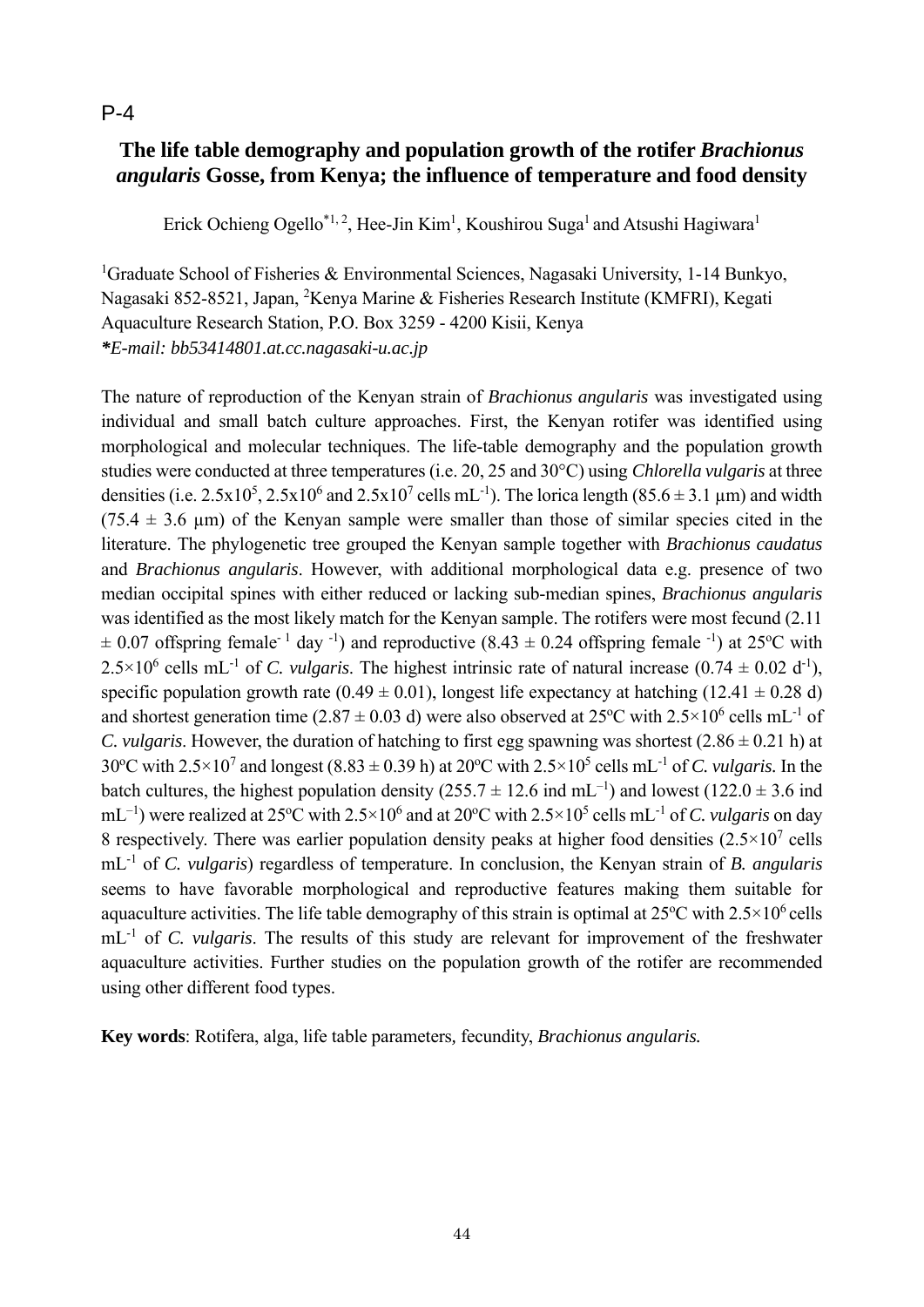## **Effect of dissolved organic matter on electrochemical removal of ammonia in recirculating aquaculture systems**

Satoshi Tada\* and Shigenobu Takeda

Graduate School of Fisheries and Environmental Sciences, Nagasaki University \**E-mail: tdsts.goopy.at.gmail.com*

Improvement of water treatment systems in closed recirculating aquaculture systems (RAS) is necessary for reducing total volume of culture water, which determine the size of the whole system as well as running costs. New RAS using electrochemical oxidation for removal of ammonia in culture seawater are being developed by Nagasaki Prefectural Institute of Fisheries. In this system, hypochlorous acid, which produced by electrolysis of seawater, oxidizes the bromide ions, yielding hypobromous acid. Both hypochlorous and hypobromous acids react with ammonium ion and oxidize it to nitrogen gas. Since these free chlorine and free bromine also react with dissolved organic matter (DOM), efficiency of electrochemical ammonia removal could be affected by quantity and reactivity of DOM in culture seawater. In this study, removal of total ammonia nitrogen (TAN) and DOM by additions of hypochlorous acid was investigated using culture seawater of two RAS for tiger puffer *Takifugu rubripes* (RAS-1) and kelp grouper *Epinephelus bruneus* (RAS-2). The RAS-1 comprised of a culture tank (20 m<sup>3</sup>), a solid settler, a circulation pump, a foam fractionator, an electrolysis unit, a reaction tank (for ammonia removal), and activated charcoal tank (for removal of residual chlorine). The RAS-2 has a biofiltration tank in addition to the units provided in the RAS-1. The culture seawater was filtered through Whatman GF/F filter and dispensed into seventeen replicate 250-ml amber glass bottles. Additions of chlorine (Sodium hypochlorite solution) were conducted to achieve 17 steps chlorine doses of 0~16 (or 70) mg/L as Cl2. After 20 min contact period at 25ºC, free available residual chlorine and combined available residual chlorine in the sample were analyzed by the DPD method. TAN was measured using an autoanalyzer. DOM was determined as humic-like and protein-like fluorophores based on the threedimensional excitation emission matrix spectroscopy. Concentration of TAN in the culture seawater consistently decreased along with the increase in chlorine dose and then disappeared (what is called breakpoint). In the bottles with higher levels of chlorine dose, free available residual chlorine was detected according to the excess amount of chlorine dose. Concentrations of combined available residual chlorine were very low but small increase was observed around the breakpoint. Humic-like and protein-like fluorophores showed large decrease by the addition of 1 mg/L Cl<sub>2</sub> (the lowest chlorine dose) and then kept relatively constant concentrations until the breakpoint. In the bottled added with excess amount of chlorine (higher than the breakpoint), further decreases in humic-like and protein-like fluorophores were observed. These results suggest that DOM consists of highly reactive fraction and semi-labile fraction, and the former could reduce efficiency of electrochemical ammonia removal in the culture seawater. Compare to the chlorine demand to achieve the breakpoint in DOM-free artificial seawater, the culture seawater from RAS-2 required 17~42% more chlorine to oxidize TAN, but the difference between the artificial seawater and RAS-1 culture seawater was not clear. Skin mucus of kelp grouper seems to be one of the sources of highly reactive DOM in RAS-2.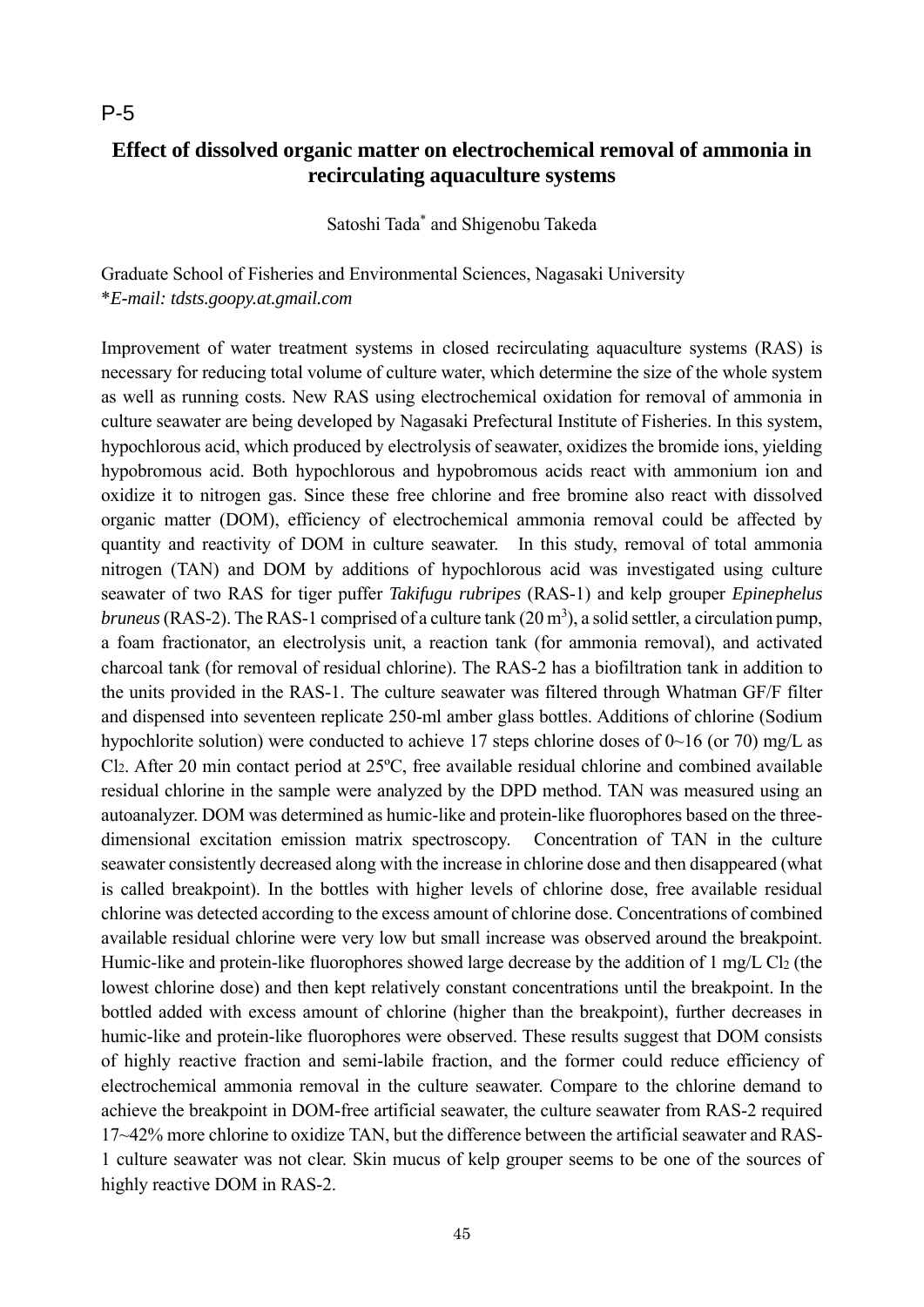**Key words**: Recirculating aquaculture system, electrochemical oxidation, ammonia, dissolved organic matter, seawater

#### **Annotated Bibliography of Key Works**

Ohwaki H., S. Yamamoto, A. Okamoto and Y. Kurokawa. 2011. Development of a large-scale closed recirculating aquaculture system for saltwater fish. Report of Industrial Technology Center of Nagasaki, 40, 52-55 (in Japanese)

For the constraction of a large-scale closed recirculating system for aquaculture of saltwater fish on land, we have been developing a new seawater treatment unit using hypochlorous acid produced by electrolysis of seawater with platinum modified titanium electrode, and a closed recirculating aquaculture system with the electrochemical water treatment. Acidic water, which is a byproduct of electrolysis of seawater, can be used for the removal of dissolved CO<sub>2</sub> that accumulated in the culture water. Our computer simulation model could reproduce the flow pattern in the electrolysis unit and the estimated pH value of the out-flow water agreed well with the observation. We found that dissolved  $CO<sub>2</sub>$  in the culture water can be easily removed by bubbling of the acidic water.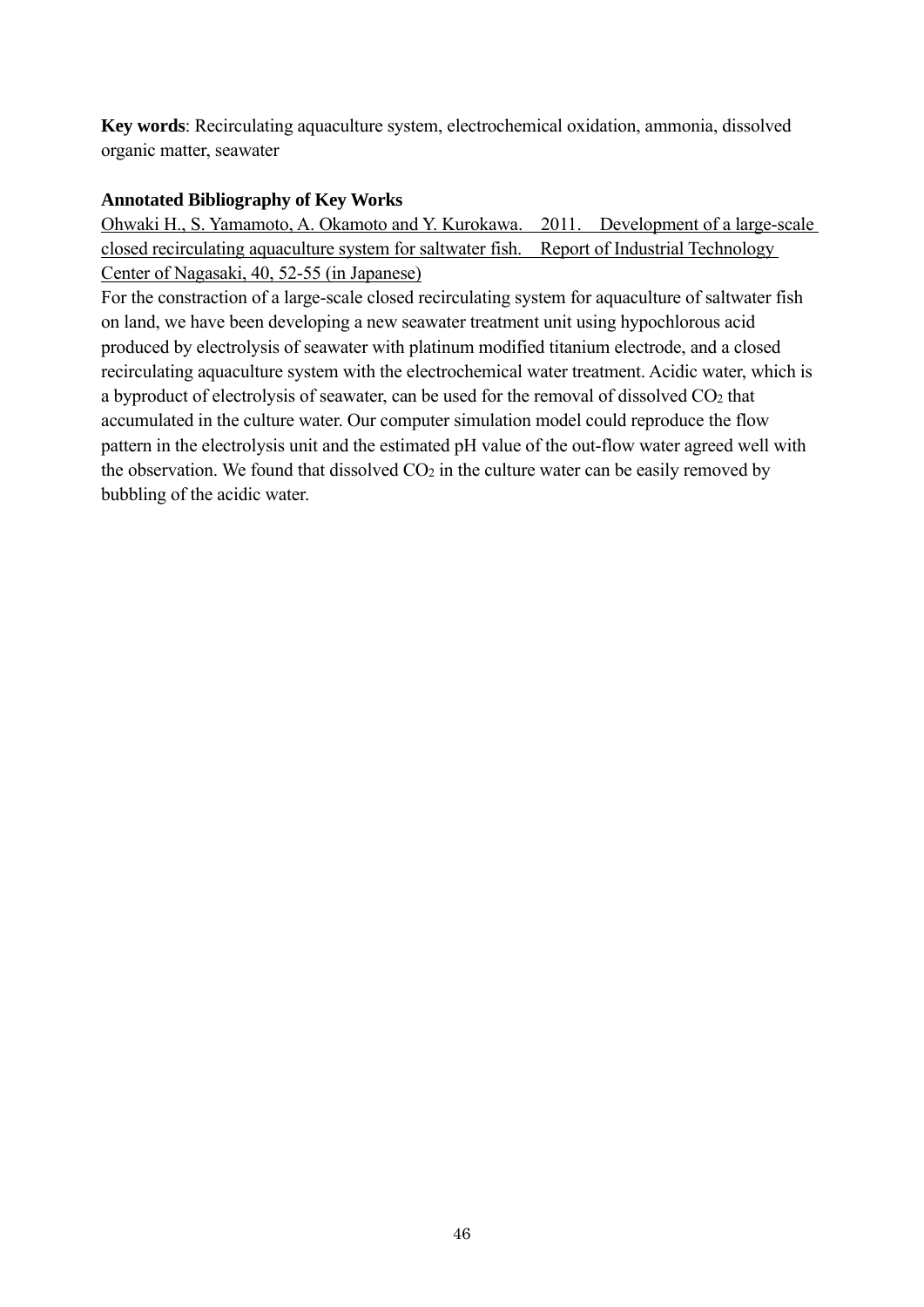## **Effect of tetrodotoxin-containing diet on feeding, digestion and growth of tiger puffer** *Takifugu ruburipes* **juveniles**

Kogen Okita<sup>1\*</sup>, Tomohiro Takatani<sup>1</sup>, Osamu Arakawa<sup>1</sup>, Atsushi Hagiwara<sup>1</sup>, Yoshitaka Sakakura<sup>1</sup>

<sup>1</sup>Graduate School of Fisheries and Environmental Sciences, Nagasaki University \**E-mail: jj20140049 at cc.nagasaki-u.ac.jp*

Marine pufferfish contain tetrodotoxin (TTX), an extremely potent neurotoxin. We recently clarified that a tiger puffer *Takifugu rubripes* juvenile detects TTX by olfactory organ, and actively ingests and accumulates TTX not only in liver and skin but also in central nervous system. We further revealed that gene expression of some appetite peptides in the brain of hatchery-reared nontoxic fish changed by TTX-sensing and TTX-administration. In the present study, feeding trial using non-toxic and toxic diets was conducted with hatchery-reared *T. rubripes* juveniles in order to examine the relation between the appetite and TTX ingestion. A total of 120 non-toxic cultured juveniles (mean body weight of 3.6 g) were randomly divided into two groups where one group was fed with non-toxic commercial diets and the other was fed with TTX-containing diets (5.3 MU/g feed). Fish were maintained in 3 tanks (20 fish/200 l) for each group with flow through system (2 l/min) and vigorous aeration. The fish were fed with non-toxic and toxic diets to apparent satiation three times a day at 08:00, 13:00 and 17:00 hours for 28 days. All fish survived until the last day of feeding trial. There were no significant differences in the growth performance between fish fed non-toxic diets and toxic diets: total length  $(85.8\pm1.2 \text{ vs } 85.1\pm2.7 \text{ mm})$ , standard length  $(81.1\pm1.0 \text{ m})$ vs 80.1 $\pm$ 1.5 mm), degree of loss of caudal fin (77.7 $\pm$ 0.6 vs 75.5 $\pm$ 5.5%), body weight (18.4 $\pm$ 1.7 vs 17.6 $\pm$ 1.1 g), feed intake (11.7 $\pm$ 0.6 vs 11.3 $\pm$ 0.8 g), assimilation rate (91.1 $\pm$ 1.6 vs 86.3 $\pm$ 3.0 %), weight gain  $(14.9\pm1.6 \text{ vs } 14.0\pm1.1 \text{ g})$ , feed efficiency  $(127.3\pm7.1 \text{ vs } 123.7\pm5.3 \text{ %})$ . Total amount of administered and accumulated TTX in the fish fed toxic diets are 59.9±4.1 MU/fish and 33.6±2.0 MU/fish (56.4±7.1% of administered), respectively. These results indicate that TTX at this high dose may not have function as feeding stimulant for *T. rubripes* juveniles, but that feeding activity and growth of the juveniles are not inhibited by potent neurotoxin. We will further perform quantitative analysis and investigate the immunohistochemical localization of appetite peptides in the brain of TTX-sensed and TTX-administered hatchery-reared *T. rubripes* juveniles.

**Key words**: Tiger puffer, *Takifugu rubripes*, tetrodotoxin, feeding trial, appetite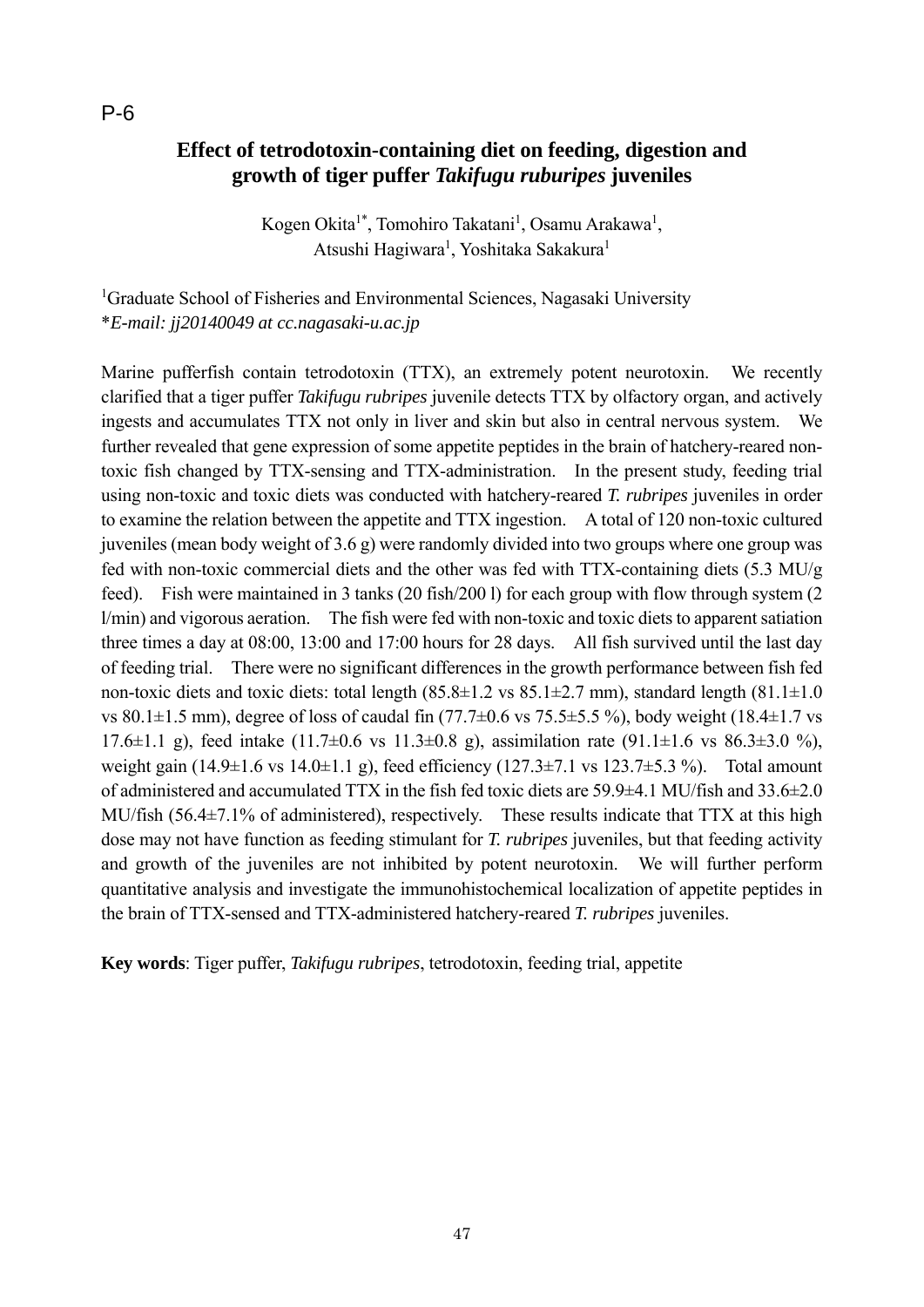# **Temperature tolerance in two clonal strains of mangrove killifish,**  *Kryptolebias marmoratus*

Marina Yamada<sup>1\*</sup>, Yoshitaka Sakakura<sup>1</sup>

<sup>1</sup>Graduate School of Fisheries and Environmental Sciences, Nagasaki University, Japan. \**E-mail: bb53115032.at.cc.nagasaki-u.ac.jp*

Mangrove killifish *Kryptolebias marmoratus* is the only known self-fertilizing vertebrate. This unique species broadly distributes in coastal mangrove habitats from southern Brazil through the Caribbean Islands and Central America to North Florida. They are capable of synchronous selffertilization, producing homozygous clones as a consequence. Our laboratory has two clonal strains, PAN-RS and DAN, which were originally collected from near Bocas del Toro, Republic of Panama and Dangriga, Belize, respectively. PDHy strain which is the hybrid of PAN-RS and DAN was produced by artificial insemination (Nakamura et al. 2008). The descendants of PDHy are divided into 4 strains, PDHyI, PDHyII, PDHyIII and PDHyIV according to the growth rate. Since Panama and Belize show different climate, we hypothesized that PAN-RS, PDHy and DAN show different temperature tolerance.

We used two clonal strains (PAN-RS and DAN) and hybrid strains (PDHyI, II, III, and IV). Fish were kept in plastic containers filled with 60 mL of 17 ppt artificial brackish water under 25 ˚C and photoperiod of 14L:10D. "Upper and lower thermal acclimation limits" were quantified for each strain using chronic thermal tolerance methodology (Fangue et al. 2006). All fish were kept under 25 ˚C for one week, and 20 fish from each strain were subjected to either increasing or decreasing water temperatures of 0.5 °C per day. This experiment was continued until all fish died. The respective chronic thermal maximum or minimum value was taken as the high or low temperature at which 50 % morbidity was observed. The respective chronic thermal maximum was significantly higher in DAN (36.6 °C) than PAN-RS (35.7 °C), (Log-rank test,  $p<0.01$ ). The respective chronic thermal maximum was 30.7 ˚C, 33.6 ˚C, 33.7 ˚C and 32.5 ˚C for PDHyI, PDHyII, PDHyIII and PDHyIV, respectively. PDHyI showed the lowest respective chronic thermal maximum among all strains. Respective chronic thermal maximum of each PDHy strain was lower than their parents. The respective chronic thermal minimum was 9.4 ˚C for PAN-RS and 9.6 ˚C for DAN, with no significant difference (Log-rank test,  $p=0.59$ ).

**Key words**: Mangrove killifish, *Kryptolebias marmoratus*, thermal tolerance, hybrid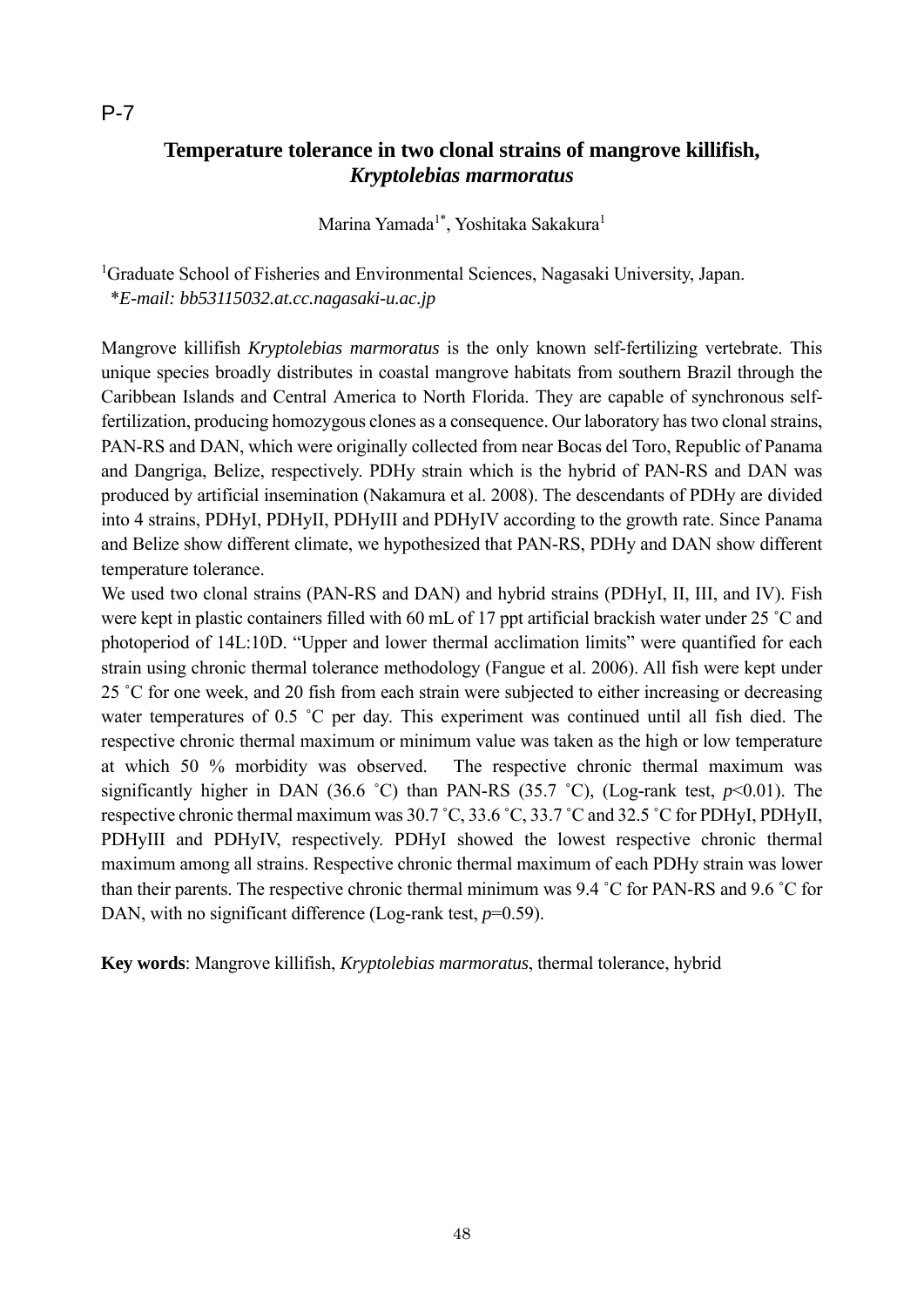## **Effects of coexistence of protozoa** *Euplotes* **sp. coexistence on the population growth of minute monogonont rotifer** *Proales similis*

Naoshi Wakimura<sup>1\*</sup>, Yoshitaka Sakakura<sup>1</sup>, and Atsushi Hagiwara<sup>1</sup>

<sup>1</sup>Graduate School of Fisheries and Environmental Sciences, Nagasaki University, Japan. \**E-mail: bb53115036.at.cc.nagasaki-u.ac.jp*

The rotifer *Brachionus rotundiformis* (SS-type) is commonly used as starter food for rearing smallmouthed marine fish larvae. However, several tropical marine fishes have much smaller mouth gap, hence cannot feed on the *B. rotundiformis.* To solve this problem, the minute monogonont rotifer *Proales similis* is preferred due to its smaller size than *B. rotundiformis.* However, the culture of *P. similis* is easy to be collapsed due to inability to withstand the handling stresses and environmental changes in the culture medium. In this study, we investigated the interaction between *P. similis* and the protozoa *Euplotes* sp. in the rotifer culture water. We independently cultured *P. similis*, *Euplotes* sp. and a combination of *P. similis* and *Euplotes* sp. in 144 ml glass jar containing 50 ml of seawater (22 ppt) at an initial density of 1 ind./ml at 28°C in darkness for 14 days. All the treatments were triplicated and daily fed with *Nannochloropsis oculata* at 8.0 x 10<sup><sup>5</sup></sup> cells/ml without water exchange. A similar experiment was conducted separately with *Chlorella vulgaris* as food at 2.9 x 10<sup>5</sup> cells/ml daily without water exchange. When fed with *N. oculata*, population density increased in *Euplotes* sp. in the monoculture and mixed-cultures. However, the population growth of *P*. *similis* in the mixed-culture decreased after 8 days and *P. similis* disappeared after 14 days of culture. There was a significant difference in the population density of either *P. similis* or *Euplotes* sp. between the monoculture and mixed-culture on day 14. When cultured with *C. vulgaris*, population density of *P. similis* decreased from day 6, while that of *Euplotes* sp. reached its highest peak on the same day. *P. similis* dissapeared completely on day 14. These results suggest that the presence of *Euplotes* sp. in the *P. similis* cultures significantly suppressed the population growth of *P. similis* presumably due to stressful interactions. Furthermore, the competition between *P. similis* and *Euplotes* sp. for bacteria may also have existed. Even though we did not observe a behavioral interaction of *Euplotes* sp. and *P. similis*, the swimming speed of the *Euplotes* sp. was higher than the *P. similis*.

**Key words**: *Proales similis*, *Euplotes* sp.*,* monoculture, mixed-culture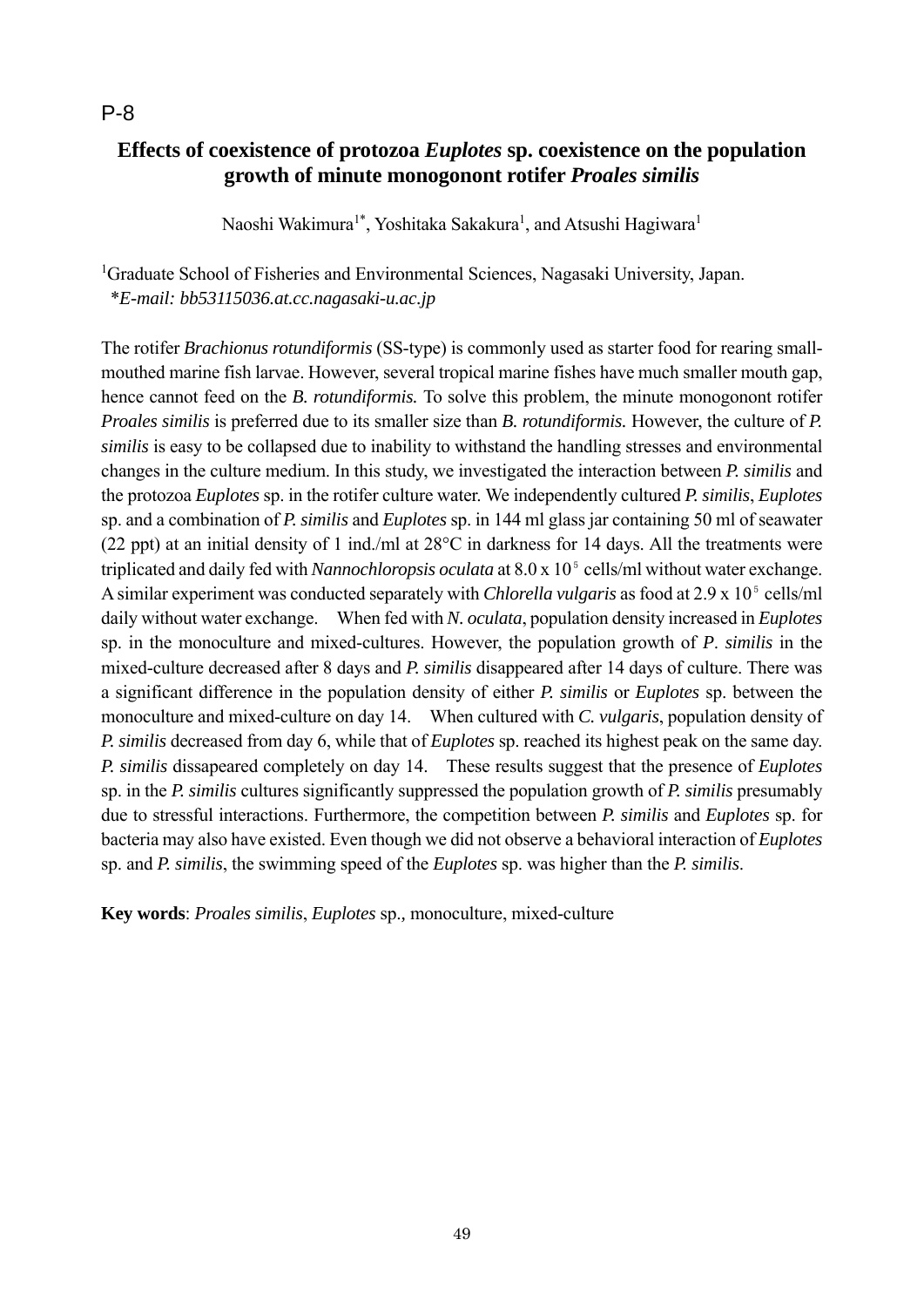# **Distribution of larval and juvenile greater amberjack (***Seriola dumerili***) around the Penghu Islands, Taiwan**

Takamasa Hasegawa<sup>1\*</sup>, Hsin-Ming Yeh<sup>2</sup>, June-Ru Chen<sup>3</sup>, Ryo Kawabe<sup>4</sup>, Yoshitaka Sakakura<sup>1</sup>

<sup>1</sup>Graduate School of Fisheries and Environmental Science, Nagasaki University, Japan <sup>2</sup>Coastal and Offshore Resources Research Center, Fisheries Research Institute, Council of Agriculture, Taiwan<sup>3</sup> Fishery Research Institute, Council of Agriculture, Taiwan<sup>4</sup> Institute for East China Sea Research, Nagasaki University, Japan

*\*E-mail: bb53512002.at.cc.nagasaki-u.ac.jp*

The greater amberjack *Seriola dumerili* (family Carangidae) widely distributes around the world. Because of its commercial importance, rapid growth and good adaptation to captivity, *S. dumerili* is a very important species for aquaculture in Japan. Juveniles of *S. dumerili* associate with floating objects such as drifting seaweeds. However, there is very limited knowledge about larval and earlyjuvenile stages of this species in the wild. In order to investigate the early life history of *S. dumerili*, firstly we validated the otolith daily increments using artificially-raised fish (11-51 days after hatching). Then, field surveys were made by R/V Hai-an, Fishery Research Institute, Council of Agriculture, Taiwan around the Penghu Islands, Taiwan, from May to August 2015. Frontal zone and drifting seaweeds were visually observed during survey, and drifting seaweeds were scooped together with associated fishes by a hand net (Φ45 cm, 3 mm mesh). Surface tows of plankton net (Φ1.3 m, 0.33 mm mesh) were conducted for 10 minutes with towing speed of 2 knots in frontal zones and other areas. At each sampling station, vertical profile of water temperature and salinity were measured by a CTD (SBE-19 plus, Sea-Bird Electronics Inc.). Fish species were identified and zooplankton abundance (mg  $DW \cdot m^{-3}$ ) and species composition (%) were calculated. We also measured four *S. dumerili* samples caught in 2014 deposited at Penghu Marin Biology Research Center, Fishery Research Institute, Council of Agriculture, Taiwan. Increments of sagittal otolith of reared fish showed the same number as their age in days after hatching (ANCOVA, df=1, *p*=0.32). Relationships between otolith diameter (*y*dia, μm) and age (*x*day, days), and between otolith diameter (*ydia*,  $\mu$ m) and TL (*x*<sub>TL</sub>, mm), were described as following equations: *ydia*=0.0003· $x_{day}^{1.93}$  (r=0.991), and *y*dia=0.1937·*x*TL-0.1018 (r=0.981), respectively. We caught a total of four larval and juvenile *S. dumerili* by surface towing, but not from drifting seaweeds. Total length of *S. dumerili* ranged from 7.4 to 42.5 mm, and age ranged from 18 to 56 days after hatching. All *S. dumerili* were caught in open water and in frontal zone, however we could not detect significant differences in zooplankton abundance between frontal zone and other station (*t*-test, *p*=0.87). Thecostraca was significantly abundant in the stations away from the frontal zones (*t*-test, *p*<0.01). In 2014, larval and juvenile *S. dumerili* were caught in January and May, and body length ranged from 5.8 mm in NL to 54.2 mm in TL. Our study indicates that *S. dumerili* spawns from April to June in 2015, and frontal zone in open water is nursery ground for *S. dumerili* around the Penghu Islands, Taiwan.

**Key wards:** Greater amberjack, *Seriola dumerili*, early life, spawning ground, otolith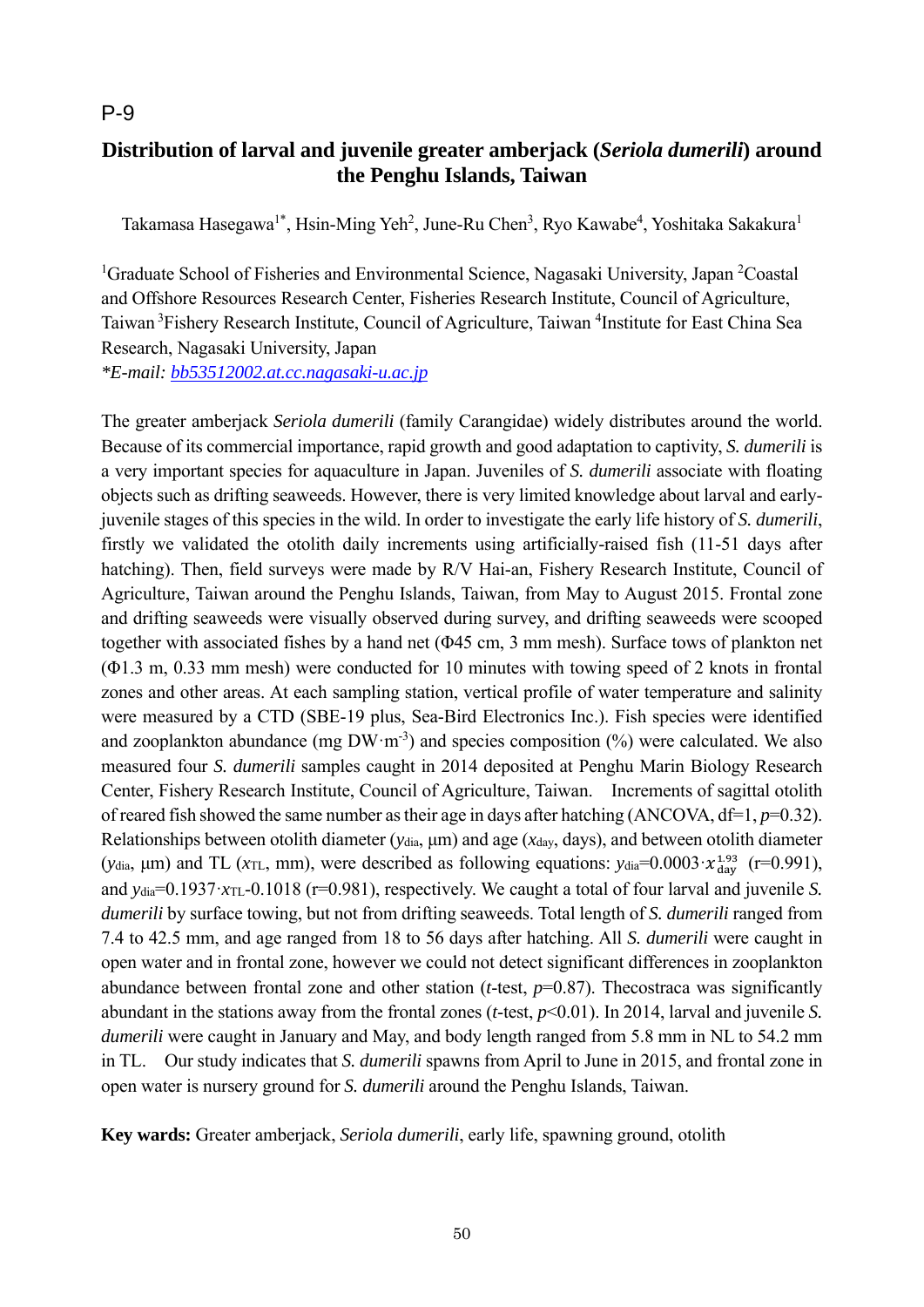# **Effect of starvation on mixis induction in offspring and genetic mechanism of the monogonont rotifer** *Brachionus manjavacas*

Shohei Kamizono, Koushirou Suga, Yoshitaka Sakakura, Atsushi Hagiwara

Graduate School of Fisheries and Environmental Sciences, Nagasaki University, Bunkyo 1-14, Nagasaki 852-8521, Japan. \**E-mail: bb53415001.at.cc.nagasaki-u.ac.jp*

Short time starvation of neonates hatched from rotifer resting eggs induces active mixis up to the 10<sup>th</sup> generation. However, this phenomenon remains unexplained whether it can last for further generations. Also, the mode of heredity and the acquired parental characteristics inherited by the subsequent generations are not clear. In this study, we used the rotifer *Brachionus manjavacas* and *Brachionus plicatilis* to investigate the heredity of mixis induction in rotifers up to the 80<sup>th</sup> generation and the inheritance of the acquired traits by methylation of DNA. The maternal rotifers hatched from resting eggs were starved for 12 hours before determination of the acquired characteristics. The control group was not starved. A set of 8 individual rotifers were randomly selected from starved and control group. Rotifers were individually cultured in 0.2 mL of sea water (22 ppt.) in 8 well microplate at 1 individual per well untill the  $80<sup>th</sup>$  generation. The rotifers were daily provided with *Nannochloropsis oculata* suspension at  $6.0 \times 10^6$  cells/mL. The mixis induction in each generation was determined. We determine the genetic factors that changed the mixis induction rate of the parent and future generations. First, we designed the primer using partial base sequence of the methyltransferase, which was the DNA methylase which EST analysis of *B. plicatilis* performed PCR as template cDNA of *B. manjavacas*. The mixis induction of the offspring from starved parents increased until 38<sup>th</sup> generation. In addition, mixis induction during accumulated generations peaked at the  $17<sup>th</sup>$  generation. We observed repetitions of increase and decrease of beyond the  $17<sup>th</sup>$  generation. The amplification of the DNA fragment of the predicted size was confirmed through PCR analysis using the primer designed from the DNA methyltranferase (DNMT) gene of *B. plicatilis*. This phenomenon could be explained by the epigenetic inheritance involving methylation of the DNA. It was estimated that the DNMT gene fragment by BLAST analysis. We have been investigating this by comparing the *DNMT* gene expression level among generations.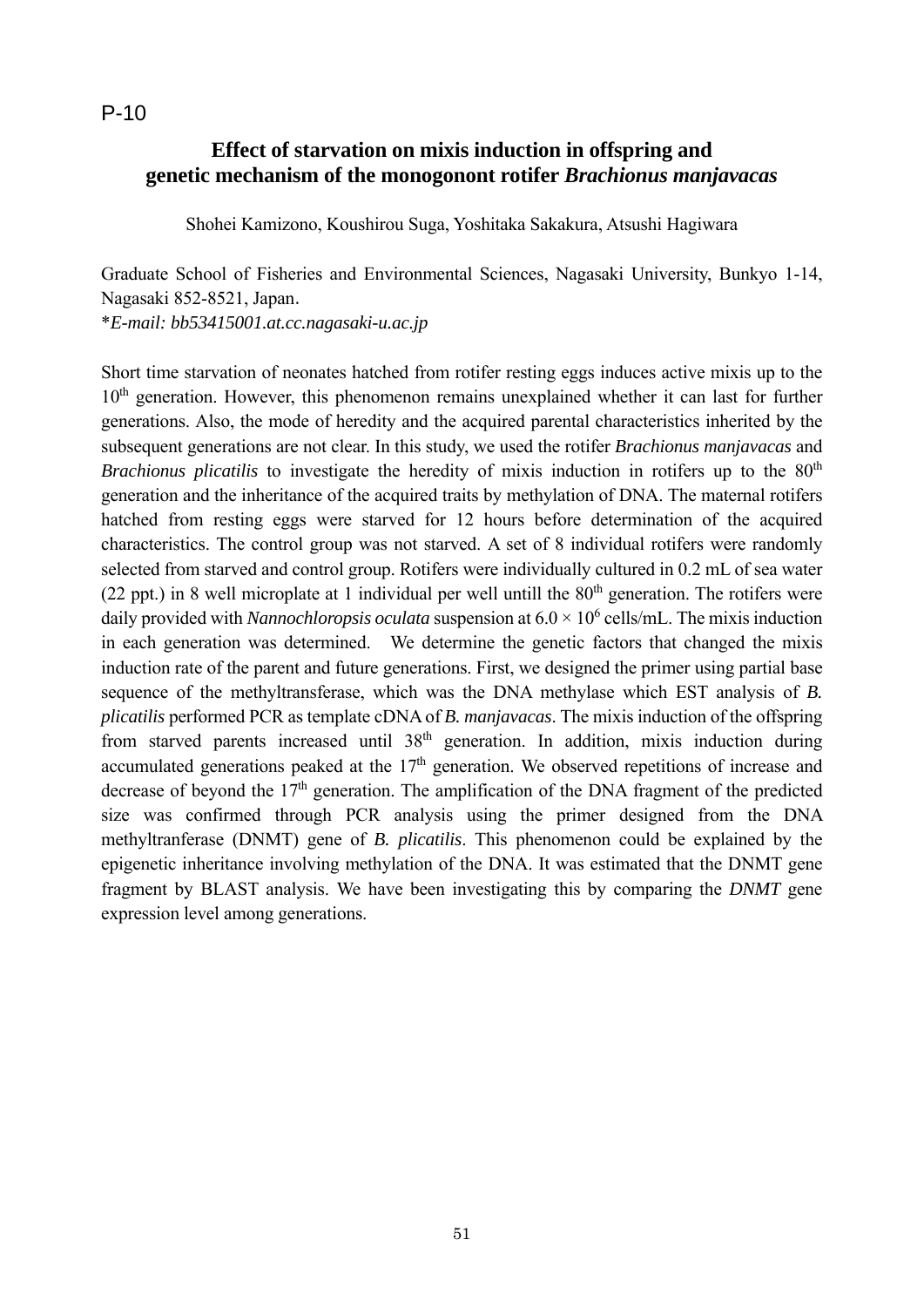# **Body Size, Culture and Fish Larval Ingestion on a Minute Rotifer** *Colurella* **cf.**  *adriatica*

Stenly Wullur<sup>1</sup>, Petrus Letsoin<sup>2</sup>, Rina P. Astuti<sup>3</sup>, Atsushi Hagiwara<sup>4</sup>

<sup>1</sup>Faculty of Fisheries and Marine Science, Sam Ratulangi University, Manado - Indonesia. <sup>2</sup>State Polytechnic of Fisheries. Tual, Southeast Maluku – Indonesia, <sup>3</sup>Gondol Research Institue for Mariculture, Bali - Indonesia, <sup>4</sup>Graduate School of Fisheries Science and Environmental Studies, Nagasaki University, Japan \**E-mail: miracle\_given.at.yahoo.com*

Current procedure of rearing small mouthed marine fish larvae is using the Super Small (SS) type of rotifer *Brachionus rotundiformis* as starter food during first days of larval first feeding. The *B. rotundiformis*, however, is ineffective or even unsuitable for larvae of several marine tropical fish with even smaller mouth size including, Napoleon fish (*Cheilinus undulatus*, groupers (genus *Epinephelus*), Angelfishes (family Pomachantidae). In present study, we examined the feasibility of a minute rotifer *Colurella* cf. *adriatica* as live food by measuring its body size, analyzing population growth and fish larval ingestion on the rotifer.

Rotifer *Colurella* cf. *adriatica*was isolated using a plankton net (45 μm mesh size) from an estuary in Mangket, North Minahasa, North Sulawesi, Indonesia. Water temperature and salinity at the time of sampling were  $28\pm1~^0C$  and  $30\pm1$  ppt, respectively. Sixty adults of the rotifer were measured for its body length and width. As comparison, body length and width of a local strain *Brachionus rotundiformis* were also measured. Population growth of *Colurella* cf. *adriatica* was assessed by culturing the rotifer under four densities  $(3, 6, 9, 12 \times 10^6 \text{ cells/mL})$  of *Nanochloropsis oculata* as food source. The rotifer was cultured at salinity of 20 ppt and placed in a controlled room temperature at  $25\pm1$  <sup>0</sup>C. Water volume of the culture was 4 mL (using 3x4, multiwell plate) and the initial density of the rotifer was 1 ind./mL. Observation was made daily by counting the numbers of rotifer in each well until the density decline. Larval ingestion on the rotifer was investigated in Gondol Research Institute for Mariculture, Bali-Indonesia. Approximately 10 ind./L eggs of humpback grouper (*Cromileptes altivelis*) were transferred to four 200-L larval rearing tank. The first two tanks were fed with 10 ind./mL of rotifer *Colurella* cf. *adriatica* from day 2 till day 5 after hatching, while the other two tanks were left without any addition of food. All surviving larvae were harvested on day 5 and the numbers of remaining larvae were counted. Gut content of the surviving larvae was analyzed to see the presence of rotifer. Body length and width of *Colurella* cf. *adriatica* were distributed from 82.8-103.2 and 46.8-61.7 μm, respectively. The mean body length (95.9±3.8μm; mean± standard deviation) and width (46.8-61.7 μm) of *Colurella*  cf. *adriatica* were significantly smaller/narrower than *B. rotundiformis* (175.2±9.2 and 123.5±7.7 μm, respectively) (*t-test, p*<0.05). Rotifer *Colurella* cf. *adriatica* grew well in all *N. oculata*  treatments. The rotifer attained highest population densities on day 16 (774±167 ind./mL) and 18  $(656\pm139 \text{ ind./mL})$  at *N. oculata* densities of 6 and  $9x10^6$  cells/mL, while it was reached on day 26  $(646\pm85 \text{ ind./mL})$  and 34 (560 $\pm58 \text{ ind./mL})$  at *N. oculata* densities of 3 and  $12x10^6$  cells/mL, respectively. Humpback grouper larvae show higher survival (1.5%) on *Colurella* cf. *adriatica* treatment than control (0.3%) (*t-test*, *p*<0.05). By analyzing gut content of the remaining larvae,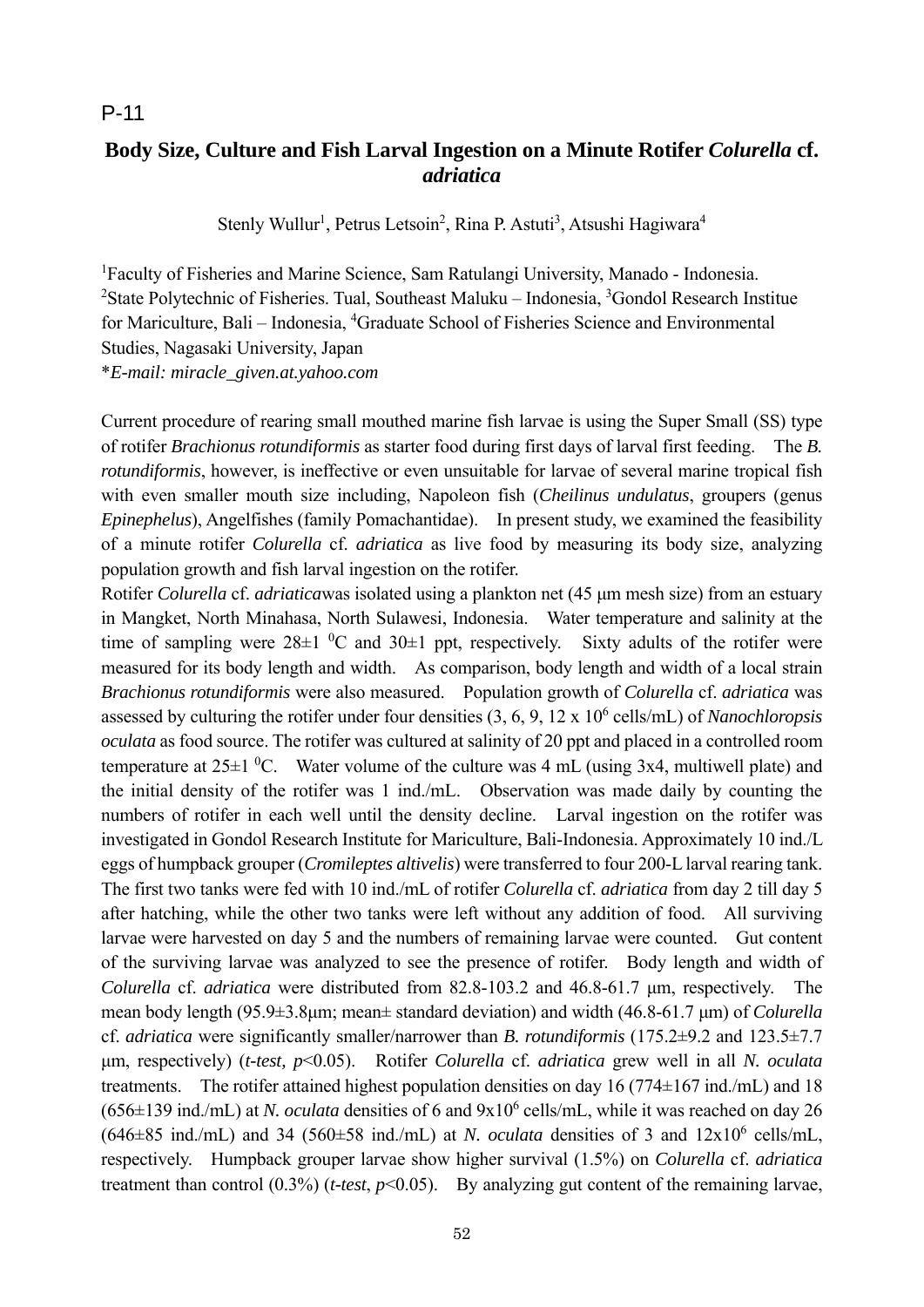it was found that individual of rotifer *Colurella* cf. *adriatica* presence in gut of the larvae indicating that larvae of humpback grouper ingested the rotifer.

**Key words**: Minute rotifer, *Colurella* cf. *adriatica*, body size, population growth, fish larvae, ingestion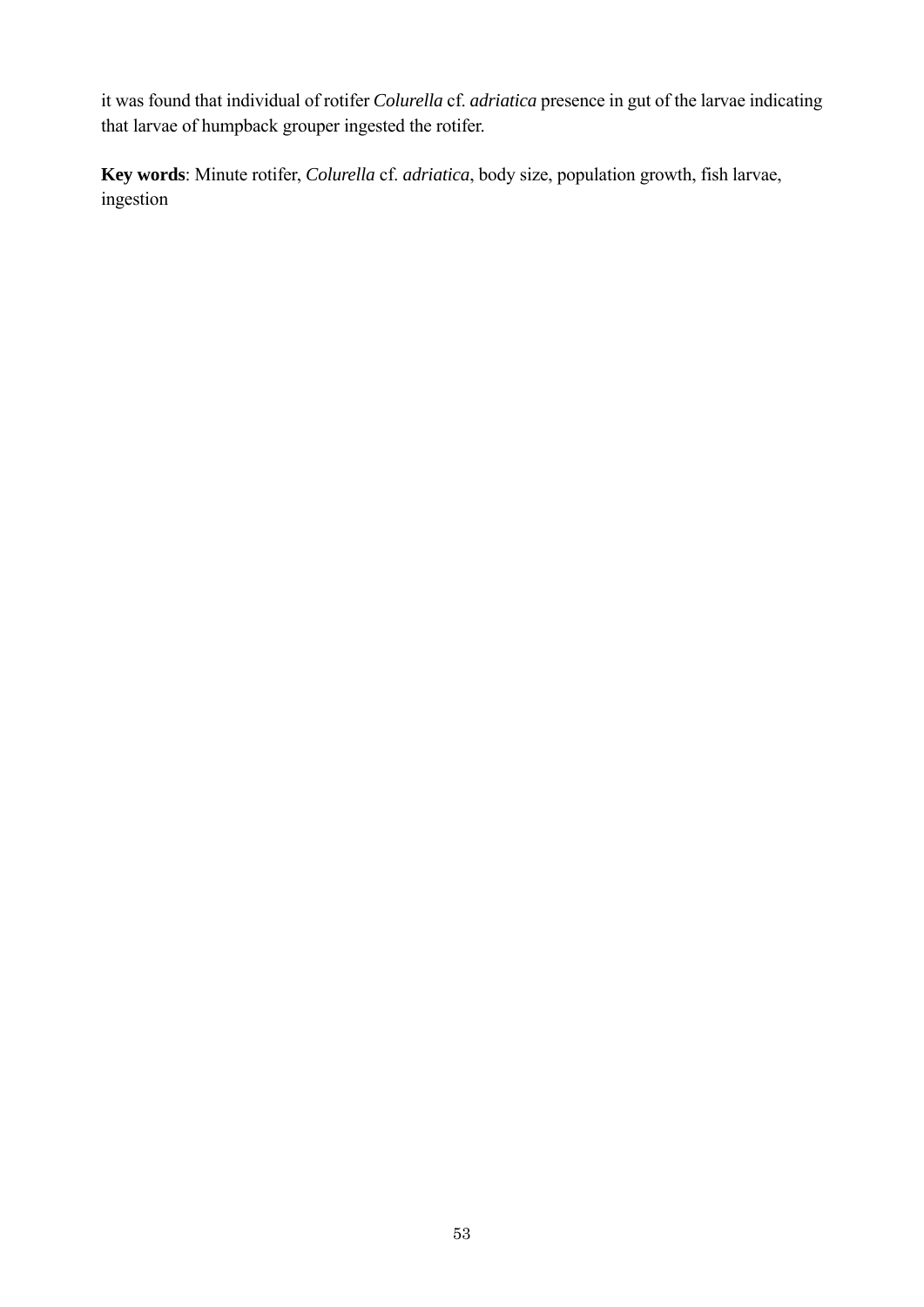# **Production of myostatin gene-knockout Japanese anchovies (***Engraulis japonicus***) using TALEN-based genome editing**

Keishi Sakaguchi<sup>1\*</sup>, Kanako Nakashima<sup>2</sup>, Hajime Kitano<sup>1</sup>, Naoki Nagano<sup>1</sup>, and Michiya Matsuvama<sup>2</sup>

<sup>1</sup>Fisheries Research Institute of Karatsu, Department of Joint Research, Faculty of Agriculture, Kyushu University, <sup>2</sup>Laboratory of Marine Biology, Faculty of Agriculture, Kyushu University \**E-mail: keishi\_s.at.agr.kyushu-u.ac.jp*

Genome editing techniques such as zinc finger nucleases (ZFNs), transcription activator-like effector nucleases (TALENs), and clustered regularly interspaced short palindromic repeats (CRISPR) have attracted considerable attention in recent years since these technologies can mediate targeted and efficient genetic modifications (knockout, knock-in, and gene modification) in various organisms. Thus, targeted genome editing, which enables researchers to tailor genomic loci of interest, is one of the most promising approaches for plant, animal, and fish breeding. Nevertheless, the application of the techniques to teleost fishes have been limited almost exclusively to popular experimental fish models, such as zebrafish (*Danio rerio*) and Japanese medaka (*Oryzias latipes*). There are no literature reports on the application of these techniques to marine fish, which includes many important species for the fisheries industry. In this context, we regard the Japanese anchovy (*Engraulis japonicus*) as a most suitable candidate for genome-editing experiments in marine fish, because they have the following advantages: 1) easy rearing and breeding in a smallscale fish tank. 2) year-round and multi-year spawning under photoperiod and temperature control. 3) quick growth into mature individuals, which produce another generation of eggs, about three months. Myostatin (MSTN), previously referred to as growth differentiation factor 8 (GDF8), is a negative regulator of skeletal muscle growth. In mammals, MSTN-deficient animals resulted in an increase of skeletal muscle mass with both hyperplasia and hypertrophy. Likewise, recent studies revealed that the MSTN gene inhibits skeletal muscle growth even in fish. Thus, to produce a fish breeding model generated by genome editing, we performed targeted gene disruption of the MSTN gene in Japanese anchovies using TALEN technology. We constructed three TALEN pairs targeting the first intron of the MSTN gene and the *in vitro* transcribed RNAs of the pairs were injected into the yolk of embryos at the one-cell stage. As a result, mutant F0 embryos were obtained with a very high insertion and/or deletion (indel) mutation rate (~96.9%), and thus the F0 founders were mated with each other to produce MSTN-knockout anchovies at the F1 generation. To our knowledge, this is the most advanced study for genome editing in marine fishes. The rearing of F1-individuals and their genotyping is now in progress.

**Key words**: Japanese anchovy, *Engraulis japonicus*, myostatin, knockout, TALEN, genome editing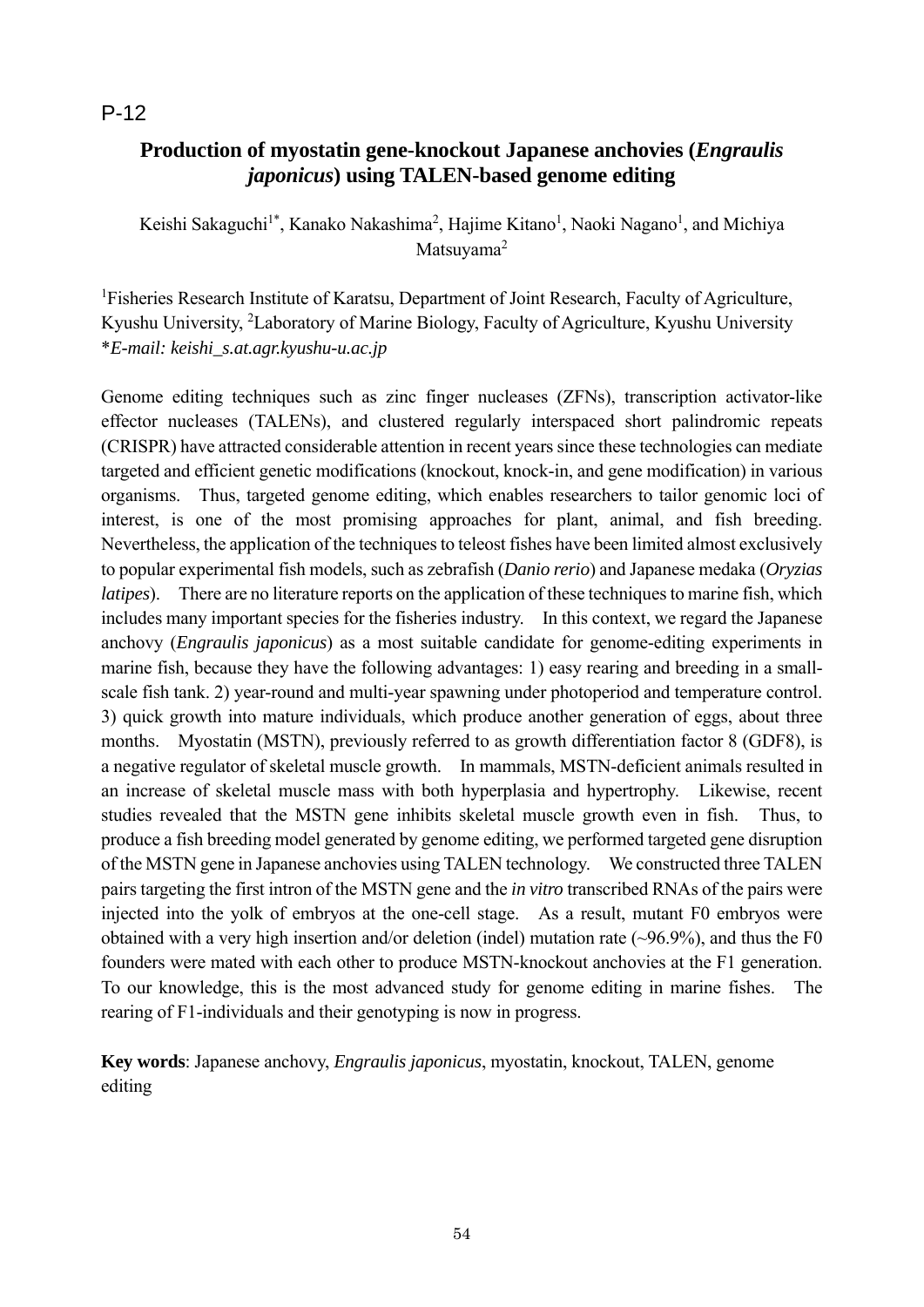# **Isolation and screening of novel probiotic lactic acid bacteria for aquaculture**

Nguyen Thi Hue Linh<sup>1\*</sup>, Masato Otani<sup>2</sup>, Yousuke Taoka<sup>3</sup>

<sup>1</sup>Interdisciplinary Graduate School of Agriculture and Engineering, University of Miyazaki,<sup>2</sup>Graduate School of Agriculture, University of Miyazaki,<sup>3</sup>Department of Marine Biology and Environmental Sciences, Faculty of Agriculture, University of Miyazaki \**E-mail: nb14005.at.student.miyazaki-u.ac.jp*

Most of probiotics used in aquaculture are considered as alternative therapies for the use of antibiotics to prevent diseases in aquatic animal. Among of probiotic bacteria, lactic acid bacteria are one of potential candidate due to several strains have been isolated from fish gut as beneficial microflora and acted antagonistic against Gram-negative fish pathogens. Therefore, in this study we conducted to isolate lactic acid bacteria from fermented food as candidate strains which may be used to reduce the antibiotics using for sustainable aquaculture. The probiotic properties of isolates were surveyed. Lactic acid bacteria were isolated from samples such as fermented foods by an agar plating method using GYP and MRS media. The antagonistic activity test against fish pathogens *Lactococcus*, *Streptococcus* and *Edwardsiella* was carried out according to the method of the double layer agar method. The tolerant ability of isolates on NaCl (0%, 3%, 5%, 10%), pH (from 2 to 9), artificial gastric juice (at pH range 2-4) with pepsin and intestine juice (at pH 8) with gall powder were evaluated. Isolates were identified based on the sequences of 16 S rRNA gene  $(\sim 700$ bp). Totally 55 strains of lactic acid bacteria were isolated from rice bran and several kinds of fermented vegetables. In antagonistic test, three isolates showed positive results against three strains of *Edwardsiella tarda*, three strains of *Streptococcus disgnactie,* three strains of *S. iniae* and three strains of *Lactococcus garvie*. These three strains of GYP 31, GYP 69 and GYP 4-20 were identified as *Lactobacillus* sp.. The relative growth of GYP 31 strain at pH range 5-8 was from 100% to 80%, at pH 2-4 and pH 9 were below 20%; while GYP 69 strain and GYP 4-20 strain only grew well at pH 5, pH 6 with 100% of the relative growth. Three strains grew well at NaCl concentration from 0-5%, 3-5% and 0-3% with the relative growth from 80% to 100%, respectively. In tolerance test on acid and artificial gastrointestinal juices, GYP 31 strain expressed the sustained ability and survival itself better than GYP 69 strain and GYP 4-20 strain. GYP 31 strain showed the highest viable count as  $1x10^8$ ,  $1.4x10^8$ ,  $5.6x10^7$ cfu/ml in acid solution (at pH 3,5-4), artificial gastric juice at (pH 4) and intestine juice (at pH 8), respectively, although the viable count was lower than those in the control group (2.2x10<sup>9</sup>cfu/ml at pH 7). From these results, *Lactobacillus* sp.. GYP 31 strain is considered as a potential probiotic candidate in aquaculture due to its ability competition with pathogens and high tolerance in the gastrointestinal tract of fish.

**Key words**: probiotics, lactic acid bacteria, *Lactobacillus* sp., pathogen, antagonistic activity, tolerance in gastrointestinal juice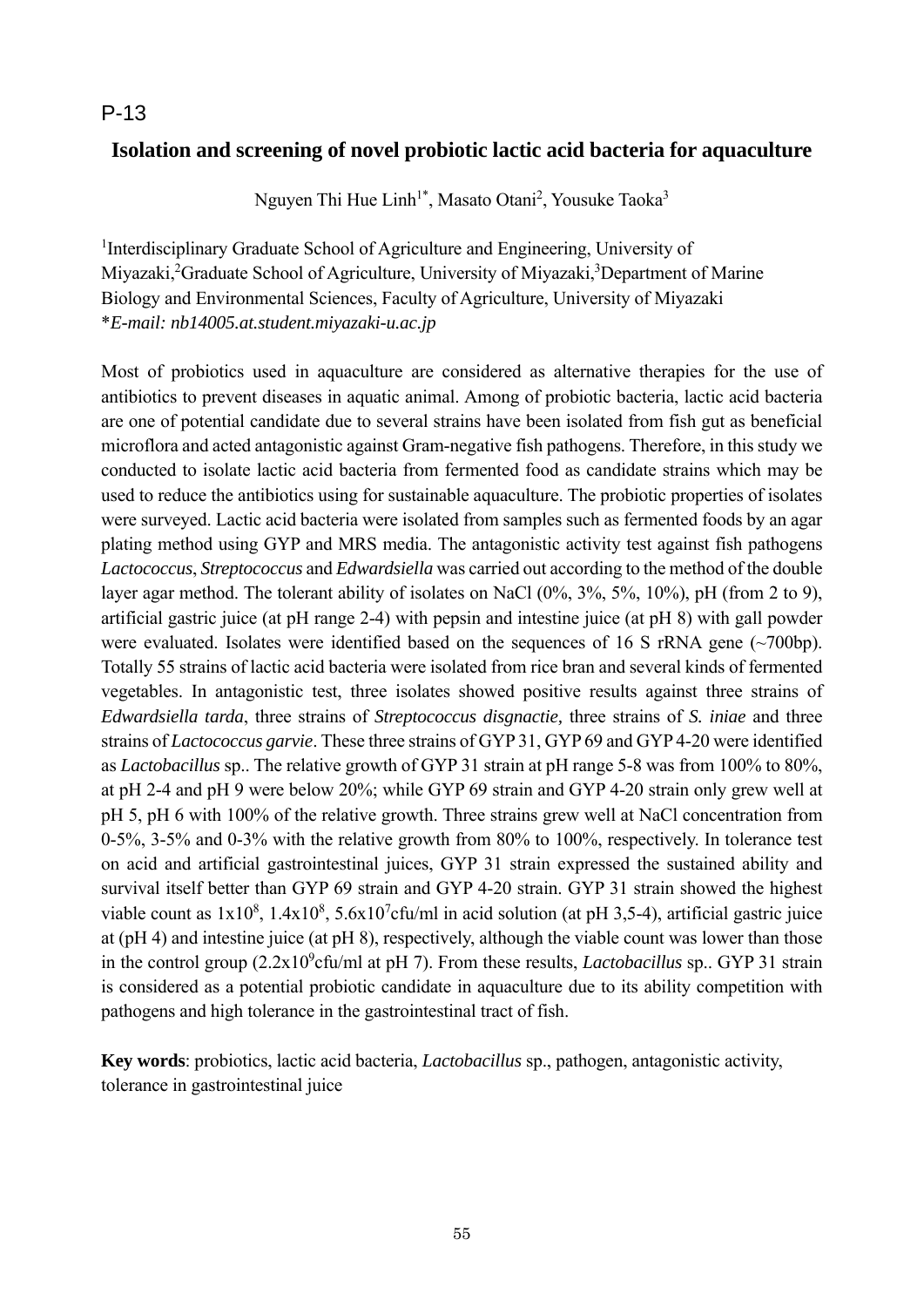# **Effect of protease addition to EP diet on the growth of amberjack,** *Seriola dumerili*

Yousuke Taoka<sup>1\*</sup>, Takayuki Minami<sup>2</sup>, Nguyen Thi Hue Linh<sup>3</sup>, and Terumi Koga<sup>4</sup>

<sup>1</sup>Department of Marine Biology and Environmental Sciences, Faculty of Agriculture, University of Miyazaki, <sup>2</sup> Miyazaki Prefectural Fisheries Research Institute, <sup>3</sup>Interdisciplinary Graduate School of Agriculture and Engineering, University of Miyazaki, <sup>4</sup>TOA Pharmaceutical CO., Ltd. \**E-mail: yousuketao.at.cc.miyazaki-u.ac.jp*

In aquaculture, the late growth of the cultured fish in winter season is serious problem for economical aquaculture. The extruder pellet (EP) has been used as an composed feed for the culture fish because EP can be produced efficiently. However, the EP is very hard to decompose it by digestive enzymes as compared with raw diet. The activities of digestive enzymes in the gastrointestinal tracts of the cultured fish significantly decrease due to the low temperature during winter season. Therefore, it is very difficult that the digestive enzymes with low activities decompose the EP diet efficiently. To dissolve this problem, in this study, the application of proteolytic enzymes from microorganisms was examined to accelerate the digestion of the EP diet for the cultured fish. Acid and alkaline proteases from microorganisms was used. The effect of pH and temperature on enzyme reaction was also investigated. Alkaline and acid protease were added to the EP diets in a 0.1M Tris-HCl buffer and 0.1M glycine-HCl buffer, respectively. The reaction mixtures were incubated at 15, 20, 25, 30 and 35°C for 180 min. The degradation of the EP diet was evaluated by weighing the solid bodies. The nitrogen concentration of the centrifugal supernatant in the reaction mixtures were determined according to the Kjeldahl method. The alkaline proteases showed stable activities at  $20-35^{\circ}$ C, and the activity at  $15^{\circ}$ C significantly decreased by 44%. The decomposition of the EP diet was enhanced by addition of both proteases at 20°C. These results indicated that the addition of proteases from microorganisms is effective to enhance the decomposition of the EP diet at low temperature. Amberjack, *S. dumerli* was fed with EP diet with or without alikaline protease (control group) for 60 days. After 60 days of rearing, the average fish body weight was higher in the group with alikaline protease as compared with that in the control group. These results showed that it is possible that the addition of protease enhance the growth rate of *S. dumerili* in winter season.

**Key words**: *Seriola dumerili*, protease, digestibility, growth rate, feed, low temperature, aquaculture

### **Annotated Bibliography of Key Works**

Satoh K. 2005. Study on improvement of composed diet for yellowtail culture. Bulletin of Oita Institute of Marine and Fisheries Science, 6, 19-77 (in Japansese)

To date, Japanese aquaculture, mainly for yellowtail Seriola quinqueradiata, has been developed using raw-fish as their feedstuff, such as sardine and mackerel obtained from adjacent sea, that used to be abound and available with low cost. The reduction of sardine resources definitely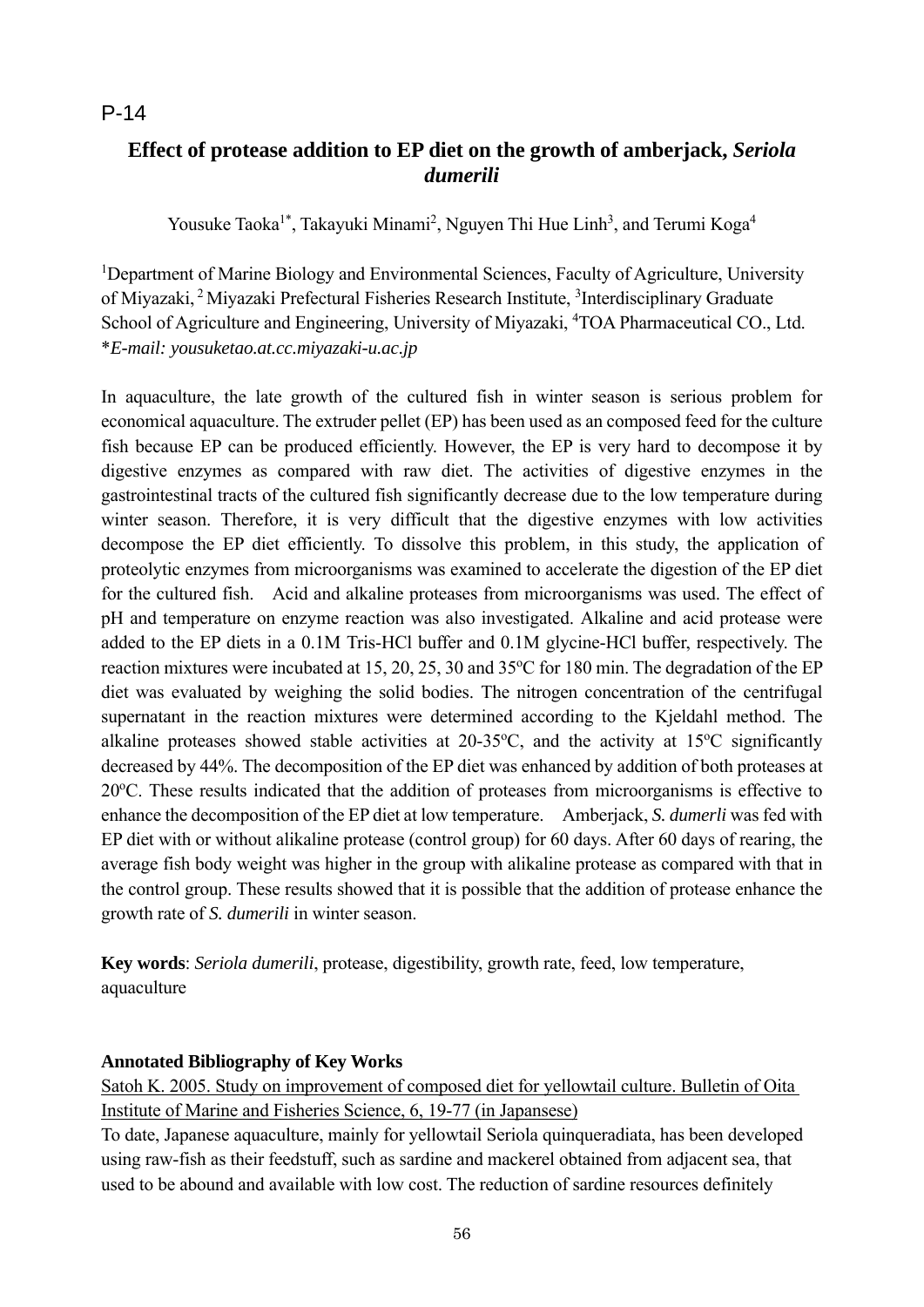caused the nessesity of composed diet in yellowtail culture. Therefore, the studies examined to improve and to improve accommodate the composed diet for yellowtails as to feedstuff, protein digestibility, feed additives, and feeding regime.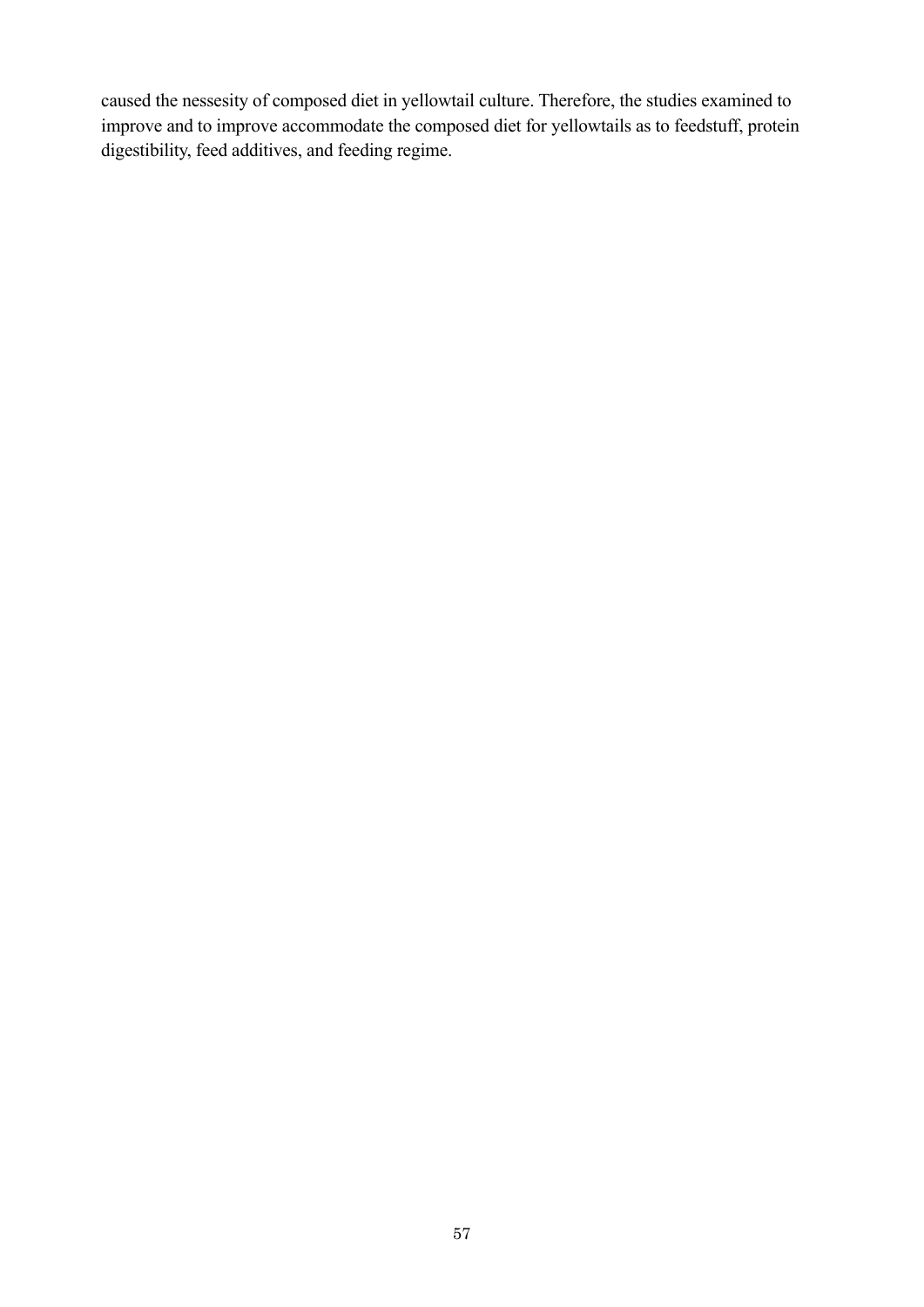# **Amino acid profile of thraustochytrids cells and potential of application to aquafeed**

Kenya Horii\*, Masahiro Hayashi, and Yousuke Taoka\*\*

Department of Marine Biology and Environment Sciences, Faculty of Agriculture, University of Miyazaki

*E-mail: \* gd12020.at.student.miyazaki-u.ac.jp, \*\* yousuketao.at.cc.miyazaki-u.ac.jp*

Fishmeal is used as protein sources for aquaculture feeds. However, the price is drastically increased to around 170,000/ ton in 2013 during recent 10 years because of the decrease of fish resources, anchovy. This is serious problem for sustainable aquaculture. Therefore replacement of fishmeal to another resource is urgently needed. Thraustochytrids are marine protists and classified to one of Stramenopiles. They are widely distributed in marine environment and accumulate large number of lipids in cell bodies. Therefore, thraustochytrids have attracted strong interests for production of valuable lipids as single cell oils (SCOs) such as biodiesel and omega-3 fatty acids. In the process of lipid extraction from the cultured cells, some solids (extract residue) are produced as byproducts. It is considered that this extract residue except for lipids is mainly consists of protein. From the viewpoints of industrial application of thrautochytrid cells as protein sources, we have planned to use the byproducts as resources instead of fishmeal for aquafeeds. In this study, we evaluated the recovery rate of protein in a thrausotchytrid, *Aurantiochytrium limacinum* strain mh0186 known as a docosahexaenoic acid (DHA) producer under the lipid extraction process. For selection of adequate strains for protein production, thraustochytrids were isolated from marine environment. *A. limacinum* strain mh0186 was cultured in a GY broth. The cultured cells were collected by centrifugation and lyophilized for proximate analysis. The content of protein, lipid and ash in the lyophilized cells was determined according to Kjeldahl method, Folch method and heat-ashing method, respectively. The composition of amino acid and fatty acid were analyzed by liquid chromatography-mas spectrophy (UF-Aminostation, Shimazu Co. Ltd., Japan) and gas chromatography (GC-2014, Shimazu Co. Ltd., Japan), respectively. In the process of lipid extraction, the extract residue was collected and re-lyophilized. The protein content and amino acid composition were analyzed by same method described as above. Seawater, sands, leaves, seaweed were collected for the isolation of thraustochytrids from coastal area in Miyazaki, Kumamoto and Oita, Kyushu, Japan. Thraustochytrids were isolated on a B12 Culture Agar "*Nissui*" plate medium by pine pollen-baiting method. The isolates were cultured in a GY broth, and the cultured cells were collected by centrifugation for analysis of the composition of amino acid and fatty acid. Isolates were identified at genus level based on the 18S rRNA sequence analysis. The content of crude protein lipid and ash per g of the cultured cell of mh0186 strain were 333 mg, 440 mg and 42 mg. On the one hand, the protein content of the extract residue obtained from 1g of the cultured cells was 226 mg (recover rate, 68 %). In both samples of the cultured cells and the extra residue, glycine, leucine, isoleucine, glutamate and arginine were mainly detected. One hundred twenty thraustochytrids strains were isolated. In some isolates including *A. limacinum* strains SR21 and mh0186, *T.aureum* ATCC34304, *Schizochytrium aggregatum* ATCC28209, glycine, leucine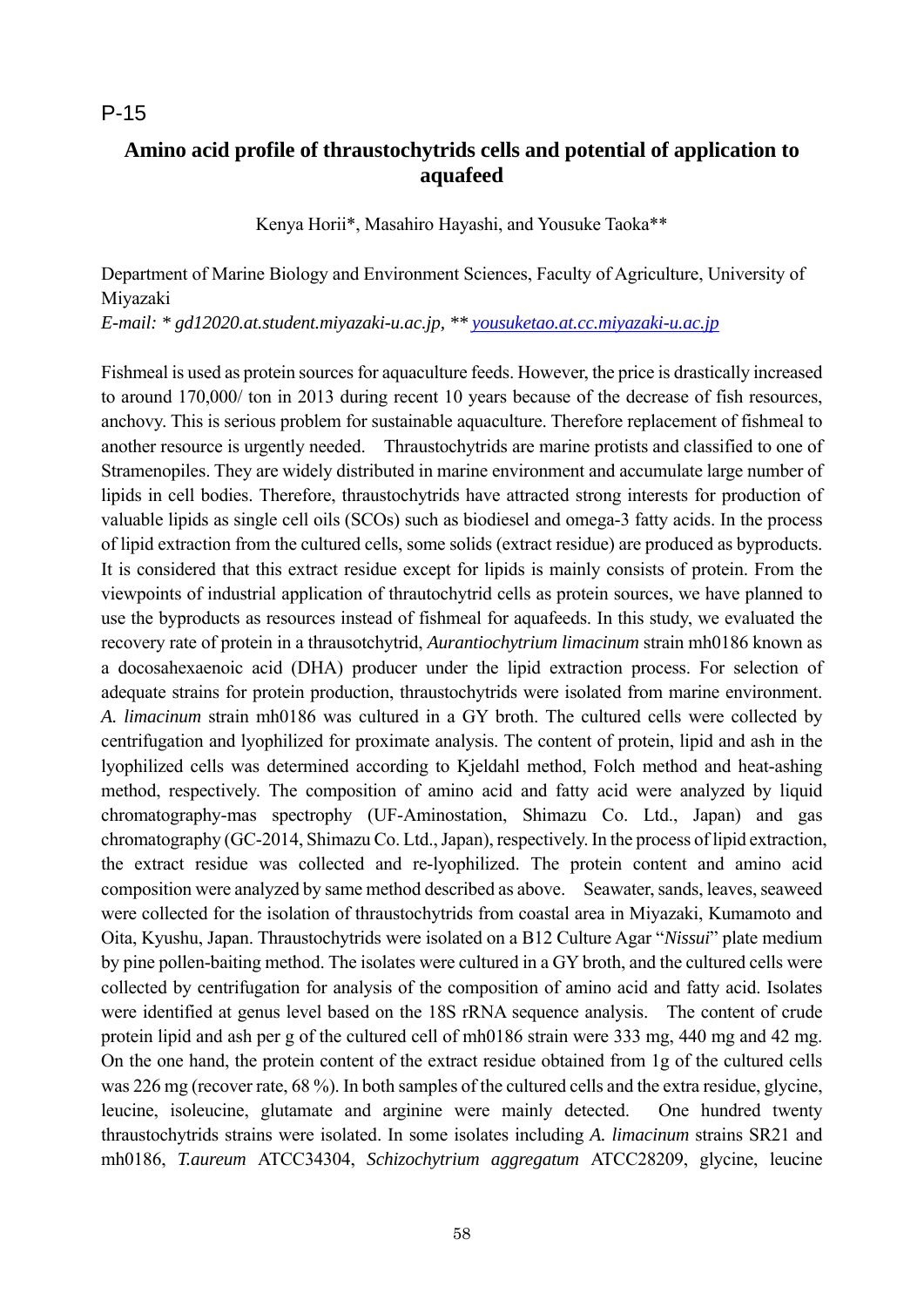glutamate, arginine and were detected as major amino acids. Strain Tak2 specifically accumulate 25 % cystathionine to total amino acids.

**Key words**: aquaculture, feeds, fishmeal, protein source, thraustochytrid, amino acid composition, byproducts.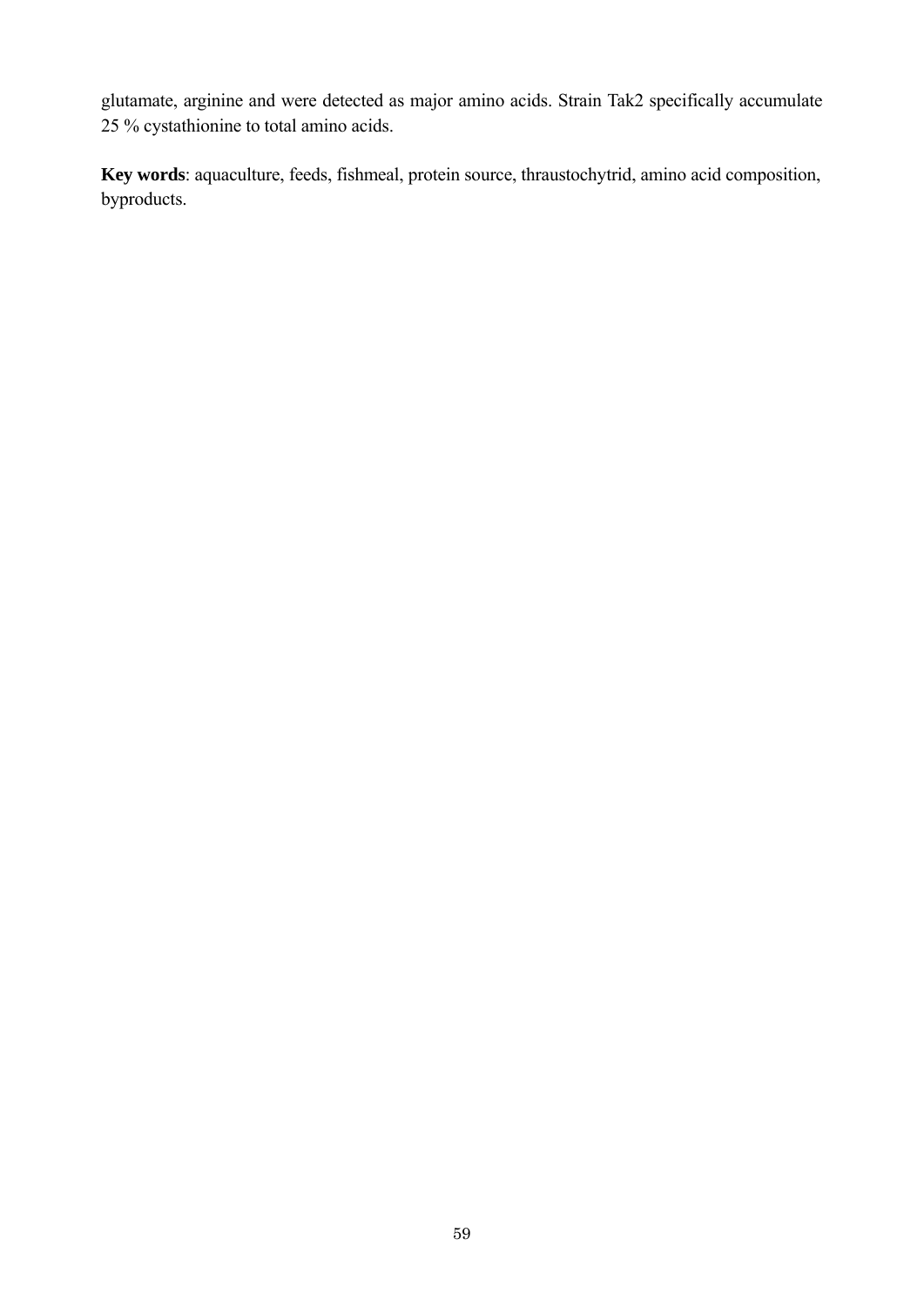# **Diurnal changes in frequency of the burst swimming behavior of adult Pacific bluefin tuna (***Thunnus orientalis***) in a land-based tank**

Akiko Tsujita\* , Toshinori Takashi , Kentaro Higuchi , Tatsuru Kadota , Koichiro Gen , Ayako Suzuki , Junpei Konishi , Keiichi Mushiake and Masakazu Oka

Research Center for Tuna Aquaculture, Seikai National Fisheries Research Institute, FRA \**E-mail: tsujiaki .at. affrc.go.jp*

In aquaculture of Pacific bluefin tuna, *Thunnus orientalis*(PBT), development of a stable system of artificially-reared fingerlings is needed to ensure the sustainability of aquaculture through a reduction on the reliance on wild captured juveniles. Therefore, we constructed two large indoor land-based PBT broodstock tanks at Seikai National Fisheries Research Institute, FRA, Japan, and are examining the environmental cues such as water temperature and photoperiod which are essential for successful and stable spawning of PBT. However, heavy mortality of adult PBTs occur in the tank due to collisions with the tank wall. It is considered that the collision deaths are associated with the burst swimming behavior. In this study, to clarify the process of the collision death, we examined diurnal changes in frequency of the burst swimming behavior of three-year-old PBTs in the land-based tanks. Nineteen three-year-old PBTs were reared in the land-based tanks (20 m in diameter, 6 m in depth) and their swimming behaviors were recorded using a video camera for six days. A day was compartmentalized into six periods defined as dawn (7:00 to 9:00), daytime-I (11:00 to 13:00), daytime-II (15:00 to 16:00), dusk (16:00 to 18:00), night-I (20:00 to 22:00) and night II (0:00 to 2:00) according to changes in illumination. We counted the frequency of the burst swimming behavior at each period from the recorded video imagery. As a result, the frequency of the burst swimming behavior at dawn was significantly higher than that in other time periods. Notably, the burst swimming behaviors were frequently observed in 30 min just after illumination (from 32 to85 lux) during dawn. Additionally, the frequency of the burst swimming behavior of multiple PBTs in the tank like "a panic" were often observed during dawn, whereas solitary burst swimming behaviors were observed at the other time periods. These results suggest that collision deaths of PBT in the tank were caused by burst swimming behavior associated with sudden increases of light intensity during dawn.

**Key words**: Pacific bluefin tuna, collision death, burst swimming behavior, diurnal change, broodstock tank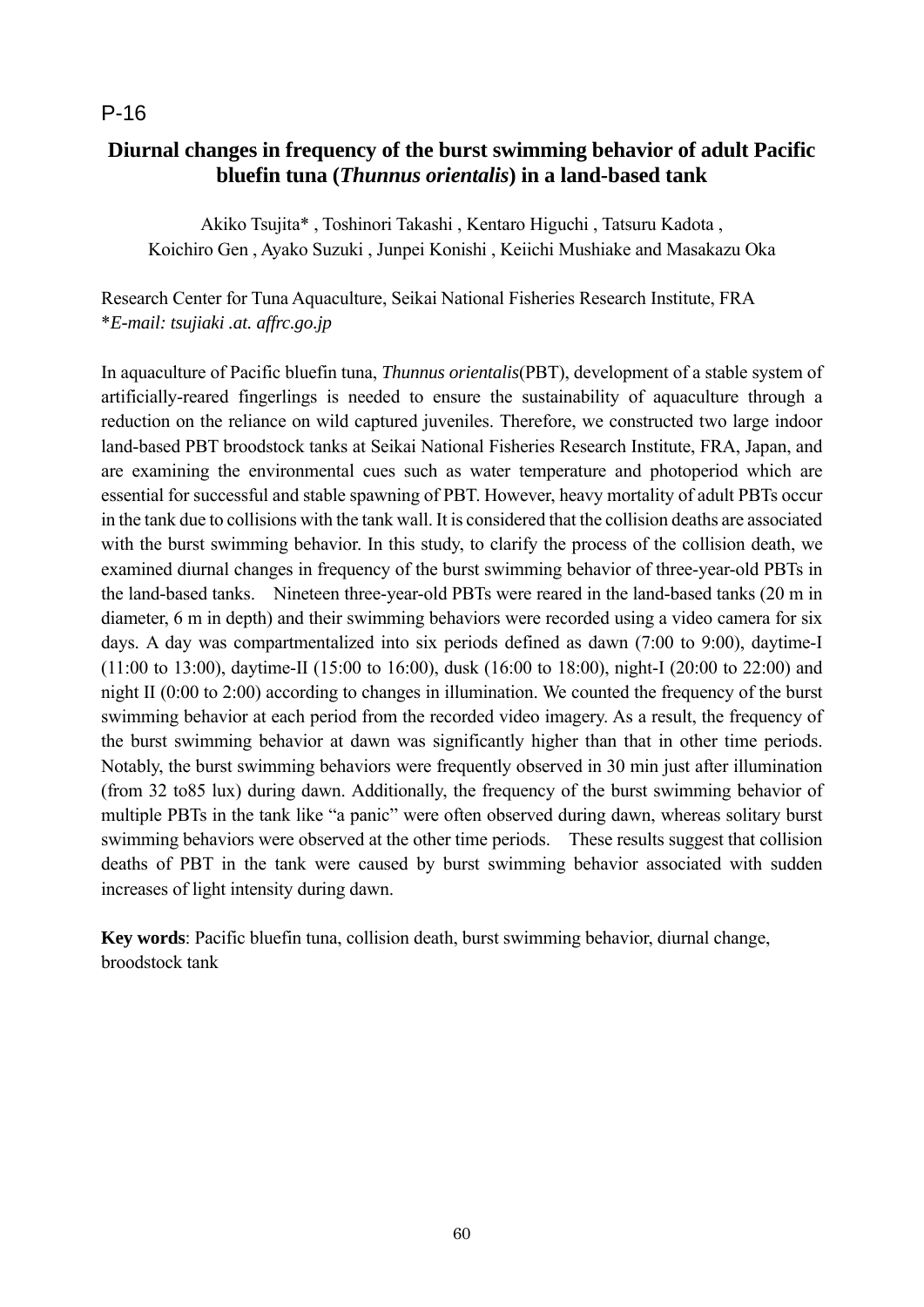# **Interval and spawning frequency of Pacific bluefin tuna** *Thunnus orientalis*  **in a land-based tank**

Ayako Suzuki<sup>1\*</sup>, Koichiro Gen<sup>1</sup>, Tatsuru Kadota<sup>1</sup>, Kenji Saitoh<sup>2</sup>, Takuma Sugaya<sup>3</sup>, Masakazu Oka<sup>1</sup> and Keiichi Mushiake<sup>1</sup>

<sup>1</sup>Research Center for Tuna Aquaculture, Seikai National Fisheries Research Institute, FRA, <sup>2</sup>Research Center for Aquatic Genomics, National Research Institute of Fisheries Science, FRA, <sup>3</sup>Research Center for Marine Invertebrates, National Research Institute of Fisheries and Environment of Inland Sea, FRA. \* *E-mail: ayakos.at.affrc.go.jp*

Recently, the exploitation of natural stocks of Pacific bluefin tuna *Thunnus orientalis* (PBT) has increased to dangerous levels though increased fishing pressure. The scarcity of this species and its high commercial value, together with its very high growth rates, makes it a potential candidate for marine aquaculture. Therefore, the artificial propagation and seed production techniques for PBT represent objective for sustainable utilization of this resource. Fundamental information on the spawning ecology of PBT is essential for the development of production techniques. However, this information is still largely lacking. In this study, we investigated spawning frequency of PBT by comparing mitochondrial DNA *D-loop* region haplotypes of broodstock fish, with those of fertilized eggs and hatched larvae. Broodstock PBT, fertilized egg and hatched larval samples were obtained from a land-based tank at Research Center for Tuna Aquaculture, Seikai National Fisheries Research Institute in Nagasaki, Japan. Spawning activity in a land-based tank was observed over a 98 day period during May 16 to August 28 in 2014. The sampling of fertilized eggs and hatched larvae was conducted for a total of 15 days within the 98 days. A total of 15 samples were collected for an initial consecutive 3 day period and then at approximately 1 week intervals from May 16 to August 28 in 2014. The 36 broodstock individuals and 659 eggs and hatched larvae were observed to have 3 haplotypes. These haplotypes were named A, B and C, respectively. Among the broodstock fish, haplotype B was detected at high frequencies, secondly haplotype C, and thirdly haplotype A. The number of each broodstock individuals was 32, 3, and 1, respectively. Each haplotype of eggs and hatched larvae was detected on 14 days, 1 day and 8 days, respectively, during the 15 sampling days. Haplotype B occurred in the 3 days of consecutive spawning. This is consistent with genetic or histological observations that other wild *Thunnus* species spawn multiple times and on consecutive days. These results demonstrate that PBT in a land-based tank may have the potential to spawn consecutively and multiple times.

**Key words**: Pacific bluefin tuna (*Thunnus orientalis*), spawning frequency, mtDNA *D-loop* region, haplotype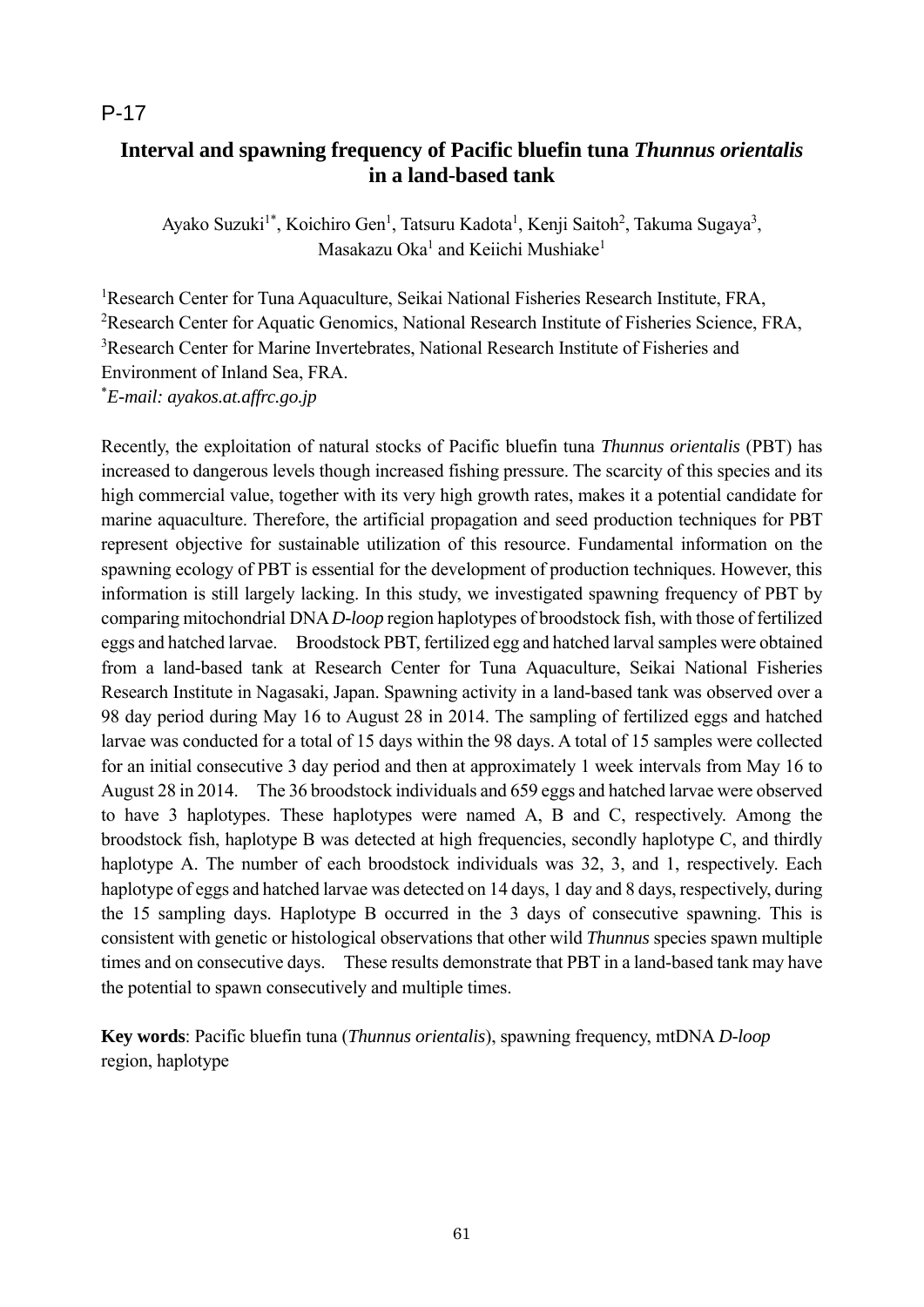# **Effect of timing of restricted feeding on sexual maturation in the yellowtail,**  *Seriola quinqueradiata*

Kentaro Higuchi<sup>1, 2\*</sup>, Kazunori Yoshida<sup>1</sup>, Koichiro Gen<sup>1</sup>, Toshinori Takashi<sup>1</sup>, Kiyoshi Soyano<sup>2</sup>, Keiichi Mushiake<sup>1</sup>

<sup>1</sup>Seikai National Fisheries Research Institute, FRA, 1551-8 Taira-machi, Nagasaki, Nagasaki 851-2213, Japan, <sup>2</sup>Institute for East China Sea Research, Nagasaki University, 1551-7 Taira-machi, Nagasaki, Nagasaki 851-2213, Japan *\*E-mail: higuken.at.affrc.go.jp* 

In aquaculture of large sized marine fish such as bluefin tuna and yellowtail, extensive amounts of fish feed are needed for the broodstock management because of their large body size. In order to save on the feeding cost for their broodstock management, development of a restricted feeding technique without affecting reproductive performance is required. However, available information about the effect of food supply on reproduction is limited in fish. In this study, we examined the effect of restricted feeding during the gonad immature and vitellogenic phases on sexual maturation in females of the yellowtail, *Seriola quinqueradiata*. Two -year -old cultured yellowtail females, which the average body weight was 5.0 kg, were divided randomly into three sea cages on November 2012 and reared until the next spawning period (April 2013) under natural conditions at the Goto station, Seikai National Fisheries Research Institute, FRA, Japan. The feeding regimes in each cage were defined as follows: control group fed to satiation three times a week throughout the experimental period, two restricted groups fed 30% of the amount of feed given to the control group (100%) during the immature (from November to January) or vitellogenic phase (from February to April), respectively. At the end of the experimental period, the average body weights were 6.6 kg in the control group, 5.8 kg in the restricted group during the immature phase and 5.9 kg in the restricted group during the vitellogenic phase, which shows that the restricted feeding reduced approximately 50% of somatic growth throughout the experimental period. Interestingly, the gonad weights in the restricted feeding group during the vitellogenic phase were low as compared with the control group and the restricted feeding group during the immature phase. Histological observations revealed that females in all groups had oocytes that completed the accumulation of yolk globules at the spawning period. However, the mean diameter of most advanced ovarian follicles in the restricted feeding group during the vitellogenic phase was significantly smaller as compared with the other groups. Furthermore, plasma estradiol-17β levels in the restricted feeding group during the vitellogenic phase were significantly lower as compared with the other groups at the spawning period. These results indicate that the restricted feeding during the vitellogenic phase alters the gonadal development in relationship with the plasma estradiol-17β levels in the yellowtail females.

### **Key words**

Yellowtail (*Seriola quinqueradiata*), Sexual maturation, Restricted feeding, Broodstock management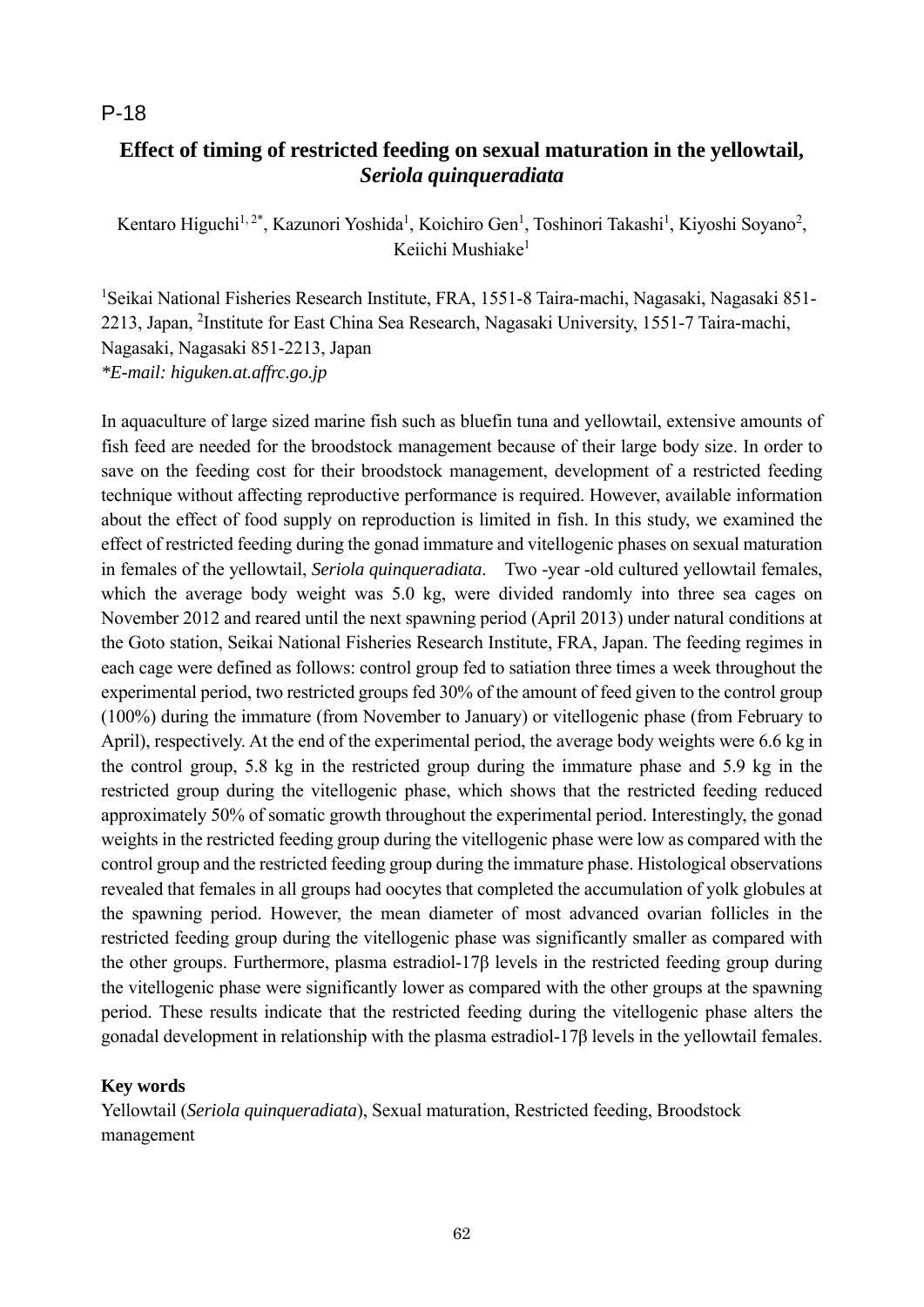# **Evaluation of nitrogen excretion in young, immature and adult Pacific bluefin tuna (***Thunnus orientalis***) measured in the land-based tank**

Toshinori Takashi<sup>1\*</sup>, Takeshi Eba<sup>2</sup>, Tadashi Imai<sup>3</sup>, Tetsuo Morita<sup>3</sup>, Yoshihisa Yamamoto<sup>3</sup>, Hiroyuki Matsunari<sup>4</sup>, Junpei Konishi<sup>1</sup>, Kazuki Kumon<sup>2</sup>, Koichiro Gen<sup>1</sup> and Masakazu Oka<sup>1</sup>

<sup>1</sup>Seikai National Fisheries Research Institute, FRA, 8-1551 Taira, Nagasaki, Nagasaki 851-2213, Japan, <sup>2</sup>Amami Laboratory, Seikai National Fisheries Research Institute, FRA, 9555 Hyousakiyamahara, Oshima Setouchi, Kagoshima 894-2414, Japan, <sup>3</sup>Yashima Laboratory, National Research Institute of Fisheries and Environment of Inland Sea, FRA, 234 Yashimahigashi-machi, Takamatsu, Kagawa 761-0111, Japan, <sup>4</sup>National Research Institute of Aquaculture, FRA, 422-1 Nakatsuhamaura, Minamiise, Mie, 516-0193, Japan \*E-mail: ttakasi at fra.affrc.go.jp

Ammonia excretion in marine teleosts accounts for 70 to 90 % of their total nitrogen excretion. Ammonia is toxic to fish and is a major factor limiting fish biomass and stocking density in intensive culture systems and aquariums. Quantification of ammonium nitrogen is important for estimating stocking biomass/density, water flow and size of the biological filter in the culture system. Several studies have suggested that ammonia excretion is affected by several factors such as species, body weight, water temperature and ration size. Although several tuna species such as Pacific bluefin tuna (PBT) and yellowfin tuna have been reared in aquariums and research facilities including Seikai National Fisheries Research Institute, there is a lack of studies about ammonia excretion in tunas. In this study, we investigated the effects of body weight and ration level on nitrogen excretion for PBT in captivity. Young  $(0.67 \pm 0.14 \text{ kg}, n = 50)$ , immature  $(14.4 \pm 1.88 \text{ kg}, n = 2)$  and adult  $(42.9 \pm 6.5 \text{ kg}, n = 2)$  PBTs were introduced to experimental land-based tanks from net cage or rearing tank, and thereafter they were acclimated to running sea water conditions. Experimental tank size varied according to fish size (20 *kl* for young fish; 65 *kl* for immature fish and 150 *kl* for adult fish). The PBTs were fed raw fish or artificial feed until the experiments. Before the fasting and postprandial experiments, the fish were deprived of food for 48 hours. Rearing water was sampled every 2 h for the first 12 h, and at 4 h intervals from 12 to 24 h. In the postprandial experiment, the experimental fish were fed bait fish (chub mackerel, *Scomber japonicas*, or sandlance, *Ammodytes personatus*) or artificial feed. Fish feces were collected from the tank bottom after 24 h. Determination of fecal nitrogen and concentration of ammonium, nitrite and nitrate nitrogen was carried out on each fecal and water samples. Weight-specific ammonia excretion rates of fasted fishes showed an inverse relationship with body weight (W). The relationship for total ammonia nitrogen (TAN) was: TAN (mg N W<sup>-1</sup> d<sup>-1</sup>) = 297.4 *W*<sup>-0.36</sup> ( $r^2$ =0.99). The ammonia excretion rate at 10 kg in PBT was twice as much as it is for red seabream (unpublished data). Although postprandial ammonium excretion rate was in relation to the ration size (*R*, mg feed-N W-<sup>1</sup> d<sup>-1</sup>), linear regression analysis indicated that TAN excretion rates increased with ration size: TAN (mg N W<sup>-1</sup> d<sup>-1</sup>) = 332.4⋅*R*-179.6 ( $r^2$ =0.87). There was no significant difference in the rates between PBT fed the bait fish and the artificial feed. Postprandial fecal nitrogen was positively correlated with ration size. Fecal nitrogen was excreted at a level of 0.9-1.9 % for the baitfish and 0.3-1.3 % for the artificial feed. Comparing the results of PBT with other fish, these values were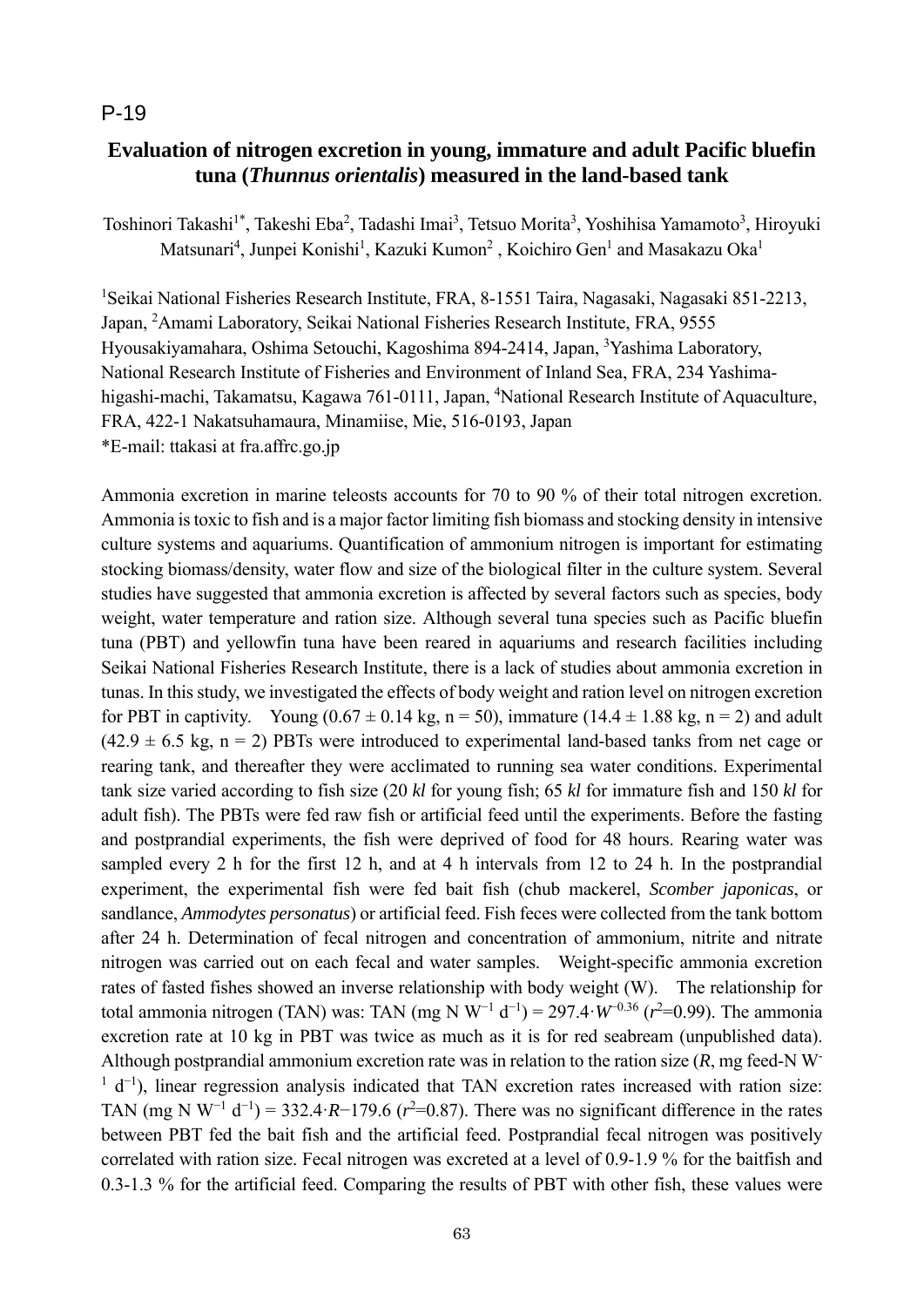lower than that of red seabream (12.8%) and pufferfish (16.1%). This study highlights the need for effective evaluation of nitrogen loading and water quality management in PBT rearing facilities and aquaculture grounds.

# **Key words**

Pacific bluefin tuna (*Thunnus orientalis*), nitrogen, ammonia excretion rate, ration size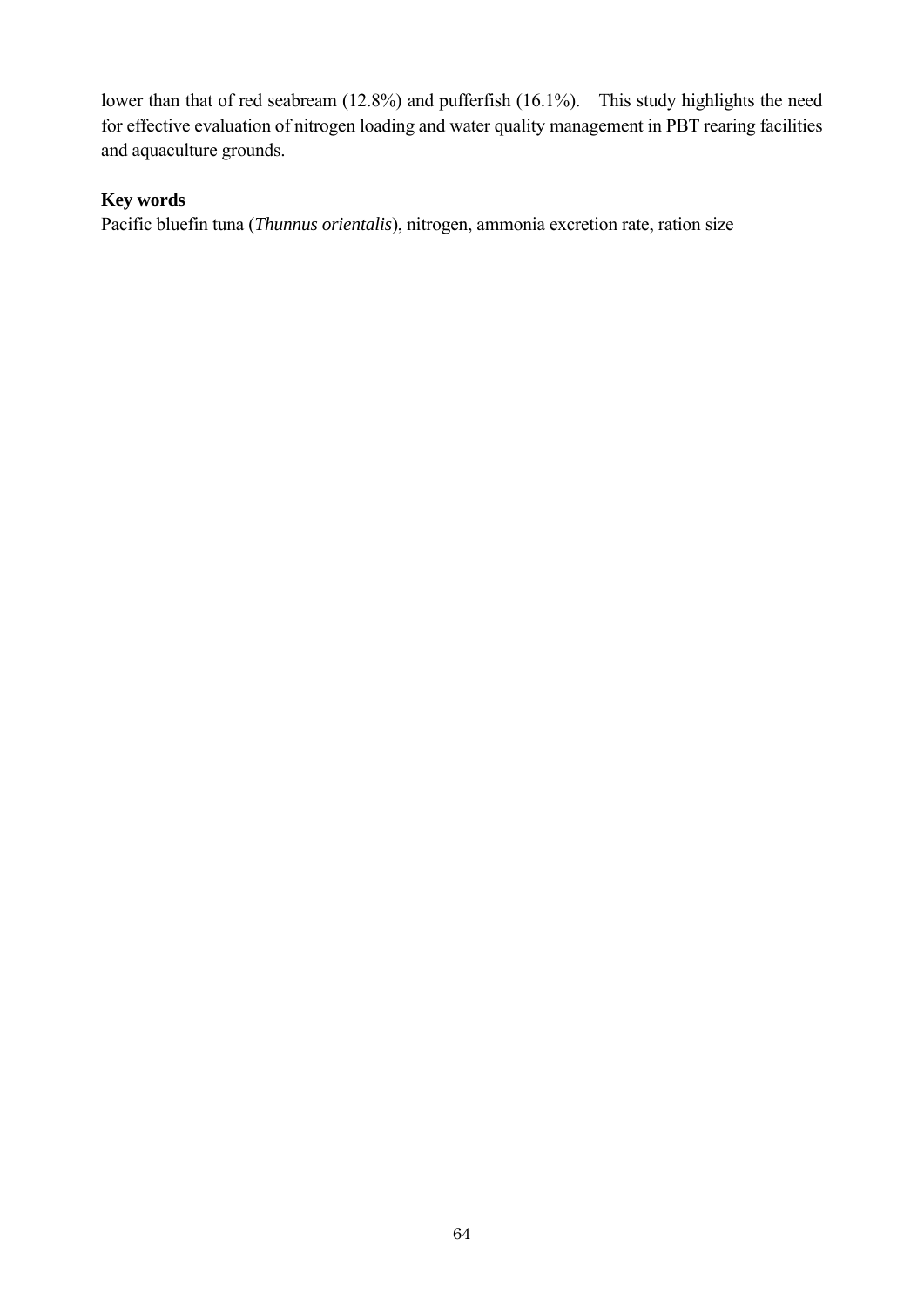## **A high density genetic linkage map for yellowtail (***Seriola quinqueradiata***) containing 6,275 EST-based SNPs**

Akiyuki Ozaki<sup>1</sup>\*, Jun-ya Aoki<sup>1</sup>, Kazuo Araki<sup>1</sup>, Hironori Usuki<sup>1</sup>, Kazunori Yoshida<sup>2</sup>, Tsutomu Noda<sup>2</sup>, Takuro Hotta<sup>2</sup>, Hirotaka Mizuochi<sup>2</sup>, Taro Chujo<sup>2</sup>, Yasuhiro Shima<sup>1,2</sup>,

<sup>1</sup> National Research Institute of Aquaculture, FRA, 422-1, Nakatsuhamaura, Minamiise-cho, Watarai-gun, Mie, 516-0193, Japan, <sup>2</sup> Seikai National Fisheries Research Institute, FRA, 122-7, Nunoura, Tamanoura-machi, Goto-shi, Nagasaki, 853-0508, Japan *\*E-mail: aozaki at affrc.go.jp* 

The marine products industry has developed as majority of the fishery, which are captured and directly using of aquatic resources. Only recently the breeding are considered as important research because available of aquatic resources are restricted gradually. The expectation of aquaculture research is getting higher in response to the prediction of aquatic resources depletion. Also the genetic improvement of economic traits are needed, it hopes apply to superior fish breeding, because artificial juvenile have a possibility to improve the phenotype for suited to aquaculture condition in every generation. We are researching practical application about selection of economic important traits from natural genetic resources using yellow tail (*Seriola quinqueradiata*) as target species. High density SNP arrays have become the tool of choice for QTL mapping, Genome-wide association studies, marker-assisted selection (MAS) and genomic selection (GS). More recently, high-density linkage maps generated by SNP array data have proven to be crucial for the accurate assembly of scaffolds and contigs in whole-genome sequencing efforts. Earlier mapping studies have identified QTL for important commercial traits including parasite disease resistance, and combining the resources of a high density genetic map with genome sequence data will facilitate the fine mapping of these loci and the identification of candidate genes. In this study, Affymetrix SNP array was used to genotype 460 samples collected across five families from wild population in coastal waters of Goto Fukue-island. To establish EST (expressed sequence tag) -based SNP array, a cDNA library was generated from pooled RNA samples extracted from 11 tissues from a single individual. Sequencing on Roche/454 GS FLX platform generated 1,353,405reads. The sequencing of SNP identification produced 570,846 raw reads derived from the full-length library and 456,482 raw reads derived from the 3'-anchored library derived from 5 hundred juveniles. Quality –based variant calling using CLC Genomics Workbench detected 9,356 biallelic putative SNPs in 6,025 contigs, with a minor allele frequency (MAF) >25%. A Linkage analysis was performed using application package of LINKMFEX version 2.3. This application can separate originated alleles from male or female. In order to avoid the error of genotyping, the accuracy of genotypes in their progenies was checked from parental male and female alleles. Genotype data were converted to a backcross format as though the grandparent genotype was unknown. Pairwise analysis was performed, and markers were sorted in linkage group at a minimum LOD threshold of 5.0. Linkage phases were determined retrospectively by examining the assortment of alleles among linked markers. A total of 6,275 EST-based SNPs were mapped to 24 linkage groups. The total distance covered by the male and female maps were 1,230cM and 1,031cM. This map is currently being used to map QTL for a number of commercially important traits, and will be used to improve the